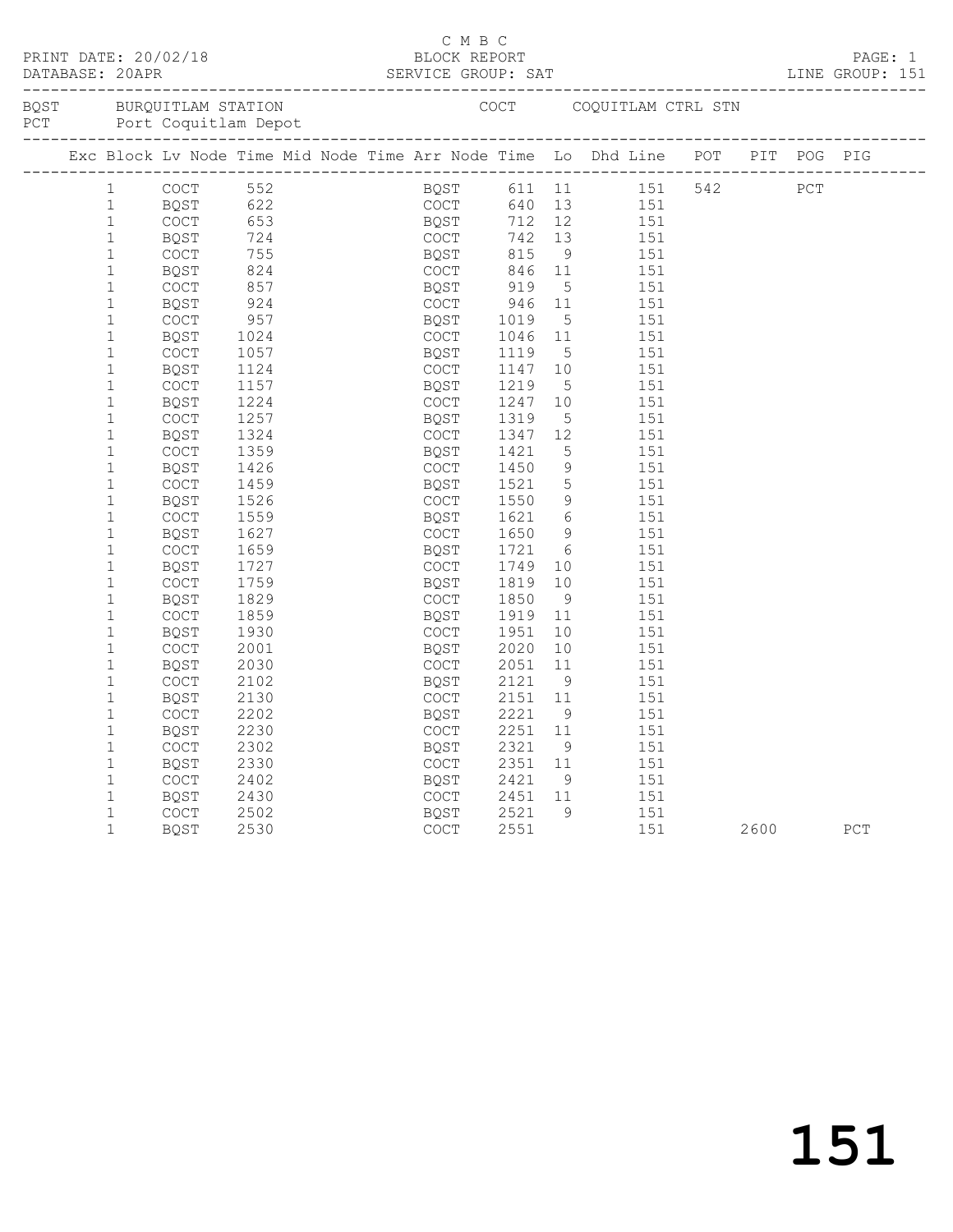|                |                                            |      |  |                                            |        |                 | Exc Block Lv Node Time Mid Node Time Arr Node Time Lo Dhd Line POT PIT POG PIG |     |      |             |     |
|----------------|--------------------------------------------|------|--|--------------------------------------------|--------|-----------------|--------------------------------------------------------------------------------|-----|------|-------------|-----|
| $\mathbf{2}$   | $\operatorname{COT}$                       | 622  |  | BQST                                       |        |                 | 641 13 151                                                                     | 612 |      | ${\tt PCT}$ |     |
| $\sqrt{2}$     | BQST                                       | 654  |  | COCT                                       | 712 11 |                 | 151                                                                            |     |      |             |     |
| $\overline{c}$ | $\mathtt{C}\mathtt{O}\mathtt{C}\mathtt{T}$ | 723  |  | BQST                                       | 743    | 11              | 151                                                                            |     |      |             |     |
| $\mathbf{2}$   | BQST                                       | 754  |  | COCT                                       | 814    | 11              | 151                                                                            |     |      |             |     |
| 2              | <b>COCT</b>                                | 825  |  | BQST                                       | 847    | 7               | 151                                                                            |     |      |             |     |
| $\mathbf{2}$   | <b>BQST</b>                                | 854  |  | COCT                                       | 916    | 11              | 151                                                                            |     |      |             |     |
| $\mathbf{2}$   | $\mathtt{C}\mathtt{O}\mathtt{C}\mathtt{T}$ | 927  |  | BQST                                       | 949    | 5               | 151                                                                            |     |      |             |     |
| $\mathbf{2}$   | BQST                                       | 954  |  | COCT                                       | 1016   | 11              | 151                                                                            |     |      |             |     |
| $\mathbf{2}$   | COCT                                       | 1027 |  | BQST                                       | 1049   | $5\phantom{.0}$ | 151                                                                            |     |      |             |     |
| $\overline{c}$ | <b>BQST</b>                                | 1054 |  | COCT                                       | 1117   | 10              | 151                                                                            |     |      |             |     |
| $\mathbf{2}$   | COCT                                       | 1127 |  | BQST                                       | 1149   | 5               | 151                                                                            |     |      |             |     |
| $\mathbf{2}$   | <b>BQST</b>                                | 1154 |  | COCT                                       | 1217   | 10              | 151                                                                            |     |      |             |     |
| $\mathbf{2}$   | <b>COCT</b>                                | 1227 |  | BQST                                       | 1249   | 5               | 151                                                                            |     |      |             |     |
| $\mathbf{2}$   | <b>BQST</b>                                | 1254 |  | COCT                                       | 1317   | 11              | 151                                                                            |     |      |             |     |
| $\mathbf{2}$   | COCT                                       | 1328 |  | BQST                                       | 1350   | 6               | 151                                                                            |     |      |             |     |
| $\mathbf{2}$   | <b>BQST</b>                                | 1356 |  | <b>COCT</b>                                | 1419   | 10              | 151                                                                            |     |      |             |     |
| $\sqrt{2}$     | $\mathtt{C}\mathtt{O}\mathtt{C}\mathtt{T}$ | 1429 |  | BQST                                       | 1451   | $5\phantom{.0}$ | 151                                                                            |     |      |             |     |
| $\mathbf{2}$   | <b>BQST</b>                                | 1456 |  | <b>COCT</b>                                | 1520   | 9               | 151                                                                            |     |      |             |     |
| $\overline{c}$ | $\mathtt{C}\mathtt{O}\mathtt{C}\mathtt{T}$ | 1529 |  | BQST                                       | 1551   | $5\phantom{.0}$ | 151                                                                            |     |      |             |     |
| $\mathbf{2}$   | <b>BQST</b>                                | 1556 |  | COCT                                       | 1619   | 10              | 151                                                                            |     |      |             |     |
| $\overline{c}$ | $\mathtt{C}\mathtt{O}\mathtt{C}\mathtt{T}$ | 1629 |  | BQST                                       | 1651   | $6\,$           | 151                                                                            |     |      |             |     |
| $\mathbf{2}$   | <b>BQST</b>                                | 1657 |  | COCT                                       | 1720   | 9               | 151                                                                            |     |      |             |     |
| $\mathbf{2}$   | COCT                                       | 1729 |  | BQST                                       | 1751   | $7\phantom{.0}$ | 151                                                                            |     |      |             |     |
| $\overline{c}$ | BQST                                       | 1758 |  | COCT                                       | 1820   | 9               | 151                                                                            |     |      |             |     |
| $\mathbf{2}$   | COCT                                       | 1829 |  | BQST                                       | 1849   | 11              | 151                                                                            |     |      |             |     |
| $\mathbf{2}$   | <b>BQST</b>                                | 1900 |  | COCT                                       | 1921   | 9               | 151                                                                            |     |      |             |     |
| $\mathbf{2}$   | <b>COCT</b>                                | 1930 |  | BQST                                       | 1949   | 11              | 151                                                                            |     |      |             |     |
| $\mathbf{2}$   | <b>BQST</b>                                | 2000 |  | COCT                                       | 2021   | 11              | 151                                                                            |     |      |             |     |
| $\mathbf{2}$   | COCT                                       | 2032 |  | BQST                                       | 2051   | 9               | 151                                                                            |     |      |             |     |
| $\overline{c}$ | <b>BQST</b>                                | 2100 |  | COCT                                       | 2121   | 11              | 151                                                                            |     |      |             |     |
| $\mathbf{2}$   | $\mathtt{C}\mathtt{O}\mathtt{C}\mathtt{T}$ | 2132 |  | BQST                                       | 2151   | - 9             | 151                                                                            |     |      |             |     |
| $\mathbf{2}$   | <b>BQST</b>                                | 2200 |  | $\mathtt{C}\mathtt{O}\mathtt{C}\mathtt{T}$ | 2221   | 11              | 151                                                                            |     |      |             |     |
| $\overline{c}$ | <b>COCT</b>                                | 2232 |  | BQST                                       | 2251   | 9               | 151                                                                            |     |      |             |     |
| 2              | <b>BQST</b>                                | 2300 |  | <b>COCT</b>                                | 2321   | 11              | 151                                                                            |     |      |             |     |
| $\mathbf{2}$   | $\mathtt{C}\mathtt{O}\mathtt{C}\mathtt{T}$ | 2332 |  | BQST                                       | 2351   | 9               | 151                                                                            |     |      |             |     |
| $\mathbf{2}$   | BQST                                       | 2400 |  | <b>COCT</b>                                | 2421   | 11              | 151                                                                            |     |      |             |     |
| $\mathbf{2}$   | COCT                                       | 2432 |  | BQST                                       | 2451   | 9               | 151                                                                            |     |      |             |     |
| $\mathbf{2}$   | BQST                                       | 2500 |  | <b>COCT</b>                                | 2521   | 11              | 151                                                                            |     |      |             |     |
| $\overline{c}$ | $\mathtt{C}\mathtt{O}\mathtt{C}\mathtt{T}$ | 2532 |  | BQST                                       | 2551   | 9               | 151                                                                            |     |      |             |     |
| $\overline{2}$ | <b>BQST</b>                                | 2600 |  | COCT                                       | 2621   |                 | 151                                                                            |     | 2630 |             | PCT |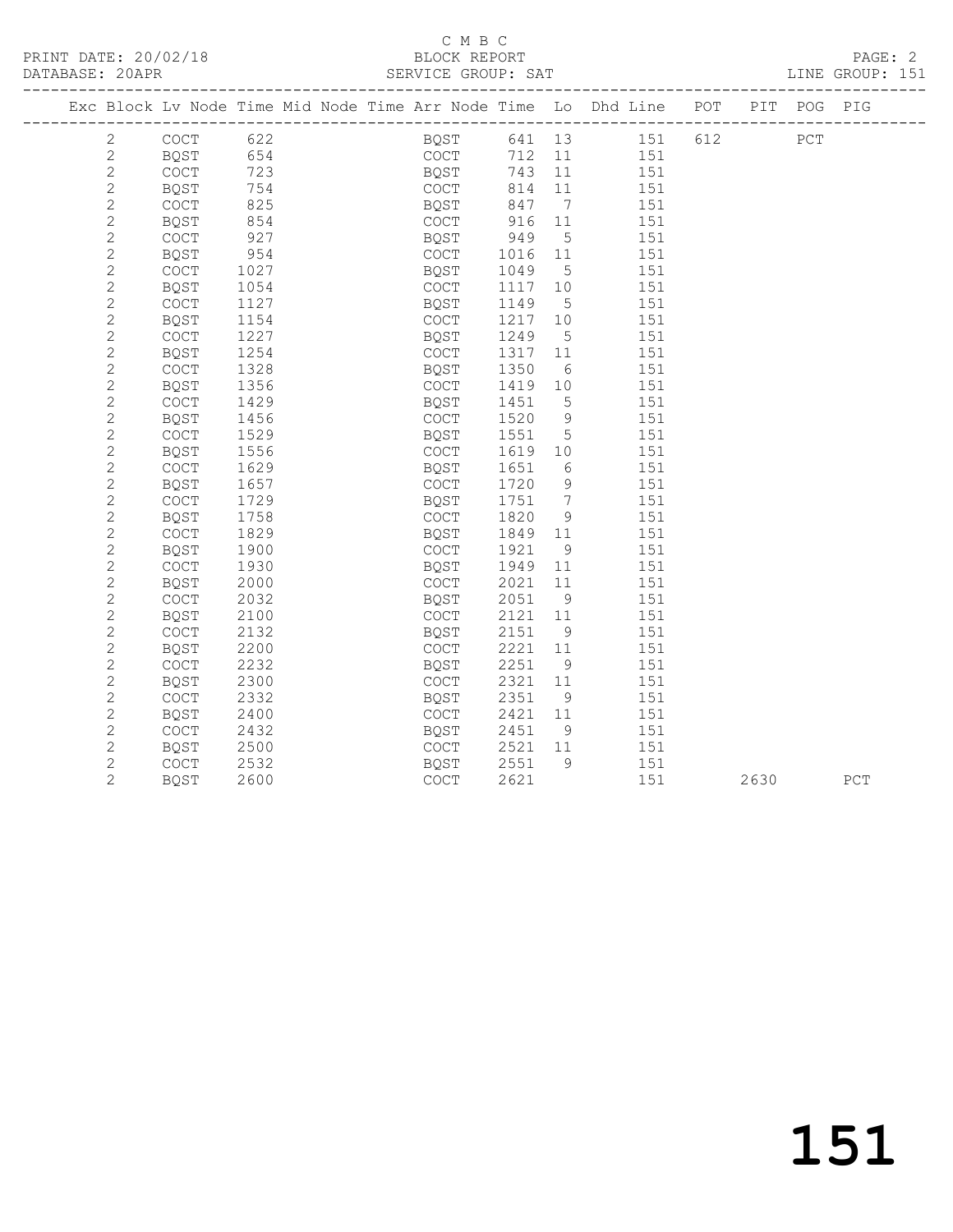|                |                                                                                                                                                                                          |                                                                                                                                                                                |                                                                                                              |                                                                                                                   | C M B C                                                                                                                          |                                                              | PRINT DATE: 20/02/18<br>BLOCK REPORT BLOCK PRESSERIE BATABASE: 20APR SERVICE GROUP: SAT LINE GROUP: 152                                                                                                                                                                                                                                        |  |      |     |
|----------------|------------------------------------------------------------------------------------------------------------------------------------------------------------------------------------------|--------------------------------------------------------------------------------------------------------------------------------------------------------------------------------|--------------------------------------------------------------------------------------------------------------|-------------------------------------------------------------------------------------------------------------------|----------------------------------------------------------------------------------------------------------------------------------|--------------------------------------------------------------|------------------------------------------------------------------------------------------------------------------------------------------------------------------------------------------------------------------------------------------------------------------------------------------------------------------------------------------------|--|------|-----|
| BRST BRAID STN |                                                                                                                                                                                          |                                                                                                                                                                                |                                                                                                              | BRST BRAID STN<br>BYST BROADWAY STN<br>CORE COQUITLAM REC CENTRE<br>HAPL HANEY PLACE<br>PALA PANORAMA & LANSDOWNE |                                                                                                                                  |                                                              | BULK BUNTZEN LAKE<br>COCT COQUITLAM CTRL STN<br>CORW COQUITLAM REC CENTRE<br>LOST LOUGHEED STN<br>PCST PORT COQUITLAM STN                                                                                                                                                                                                                      |  |      |     |
|                |                                                                                                                                                                                          |                                                                                                                                                                                |                                                                                                              |                                                                                                                   |                                                                                                                                  |                                                              | Exc Block Lv Node Time Mid Node Time Arr Node Time Lo Dhd Line POT PIT POG PIG                                                                                                                                                                                                                                                                 |  |      |     |
|                | $\mathbf{1}$<br>$\mathbf{1}$<br>$\mathbf{1}$<br>$\mathbf{1}$<br>$\mathbf{1}$<br>$\mathbf{1}$<br>$\mathbf{1}$<br>$\mathbf 1$<br>$\mathbf{1}$                                              | PMST<br><b>COCT</b><br>PRDA<br>COCT<br>PCST<br>COCT<br>PMST<br>COCT<br>PRDA                                                                                                    | 712<br>730<br>805<br>840<br>919<br>1000<br>1042<br>1100                                                      | 630 PALA 647 COCT<br><b>COCT</b>                                                                                  | <b>EXPRESS PRDA</b><br>PCST<br>PRDA<br>COCT                                                                                      | 745<br>830                                                   | $\begin{tabular}{lllllllll} 1 & COCT & 300 BYST & 346 SERO & 404 & 11 & N9 & 250 & PCT \\ 1 & SERO & 415 & COCT & 534 & 16 & N9 \\ 1 & COCT & 550 & PMST & 618 & 12 & 183 \\ \end{tabular}$<br>701 11 183<br>730 0 191<br>20 191<br>10 188<br>COCT 909 10 188<br>PMST 951 9 183<br>PALA 1020 COCT 1033 9 183<br>PRDA 1100 0 191<br>1120 12 191 |  |      |     |
|                | $\mathbf{1}$<br>$\mathbf{1}$<br>$\mathbf{1}$<br>1<br>1<br>$\mathbf{1}$<br>$\mathbf 1$<br>$\mathbf 1$<br>$\mathbf 1$<br>$\mathbf{1}$<br>$\mathbf{1}$<br>$\mathbf{1}$<br>1<br>$\mathbf{1}$ | <b>COCT</b><br>LOST<br>$\mathtt{C}\mathtt{O}\mathtt{C}\mathtt{T}$<br>PMST<br><b>COCT</b><br>PRDA<br>COCT<br>PCST<br><b>COCT</b><br>BRST<br>COCT<br>LOST<br><b>COCT</b><br>LOST | 1132<br>1212<br>1249<br>1330<br>1412<br>1430<br>1501<br>1540<br>1630<br>1700<br>1732<br>1812<br>1902<br>1942 | PALA 1350 COCT<br>LOST<br><b>COCT</b>                                                                             | <b>Example 1988</b><br><b>COCT</b><br>PMST<br>PRDA<br>FRDA<br>COCT<br>PCST<br>COCT<br><b>BRST</b><br><b>COCT</b><br>LOST<br>COCT | 1241<br>1430<br>1449<br>1535<br>1801<br>1841<br>1929<br>2009 | 1201 11 152<br>8 152<br>1323 7 183<br>1404 8 183<br>$\begin{array}{ccc} 0 & \hspace{1.5cm} & 191 \\ 12 & \hspace{1.5cm} & 191 \end{array}$<br>$\frac{1}{5}$ $\frac{1}{188}$<br>1613 17 188<br>1654 6 169<br>1724 8 169<br>11 152<br>21 152<br>13 152<br>152                                                                                    |  | 2018 | PCT |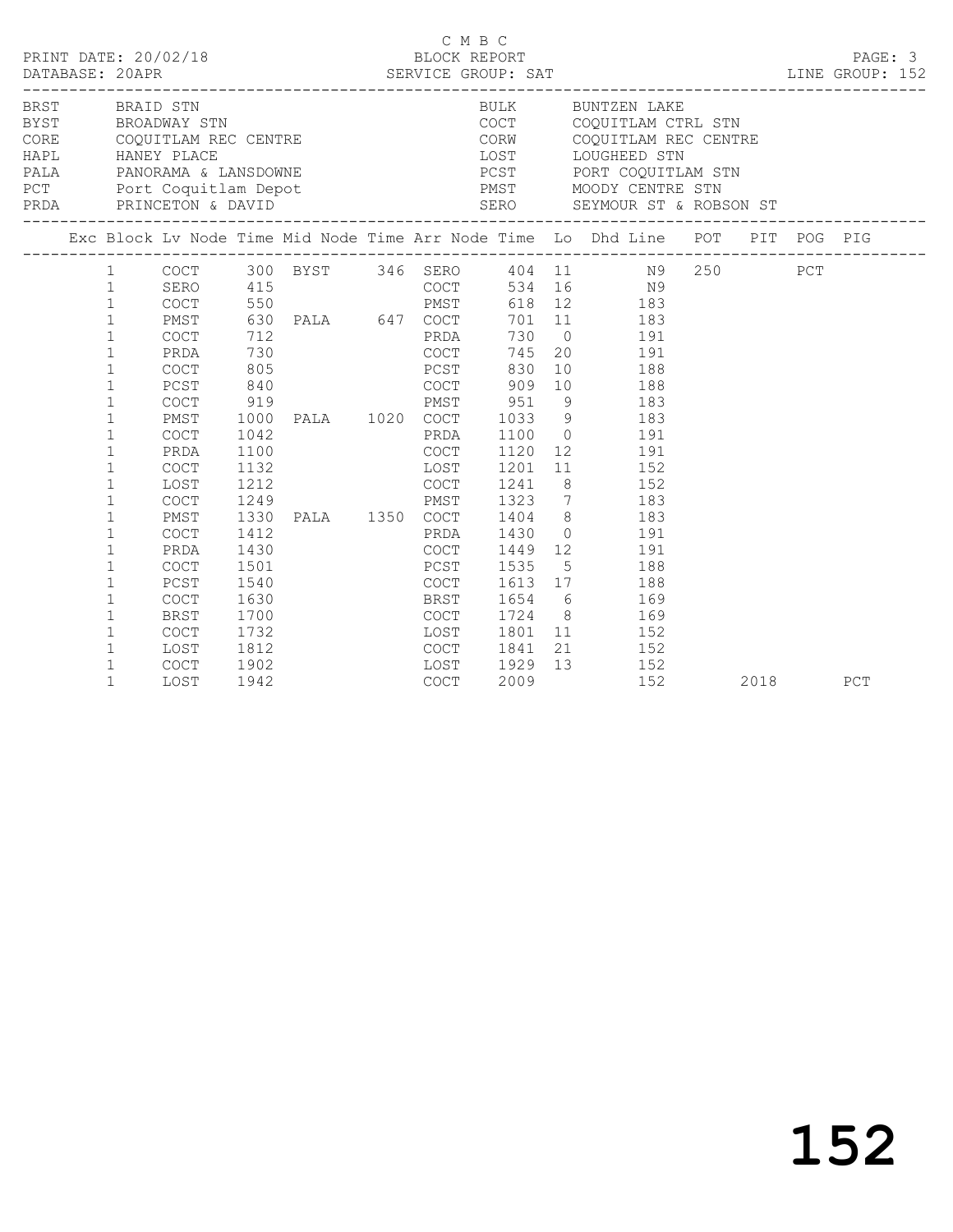|                            |                                            |              |                         |      |                                            |              |                 | Exc Block Lv Node Time Mid Node Time Arr Node Time Lo Dhd Line POT |        |          | PIT POG PIG |     |
|----------------------------|--------------------------------------------|--------------|-------------------------|------|--------------------------------------------|--------------|-----------------|--------------------------------------------------------------------|--------|----------|-------------|-----|
|                            |                                            |              |                         |      |                                            |              |                 |                                                                    |        |          |             |     |
| $\overline{2}$             |                                            |              |                         |      |                                            |              |                 | COCT 330 BYST 416 SERO 434 11 N9 320 PCT<br>SERO 445 COCT 604 8 N9 |        |          |             |     |
| 2<br>$\sqrt{2}$            |                                            | 612          |                         |      | PRDA                                       |              |                 | 628 0 191                                                          |        |          |             |     |
| $\mathbf{2}$               | COCT<br>PRDA                               | 628          |                         |      | COCT                                       | 643 22       |                 | 191                                                                |        |          |             |     |
| $\sqrt{2}$                 | COCT                                       | 705          |                         |      | PCST                                       | 730          | 10              | 188                                                                |        |          |             |     |
| $\mathbf{2}$               | PCST                                       | 740          |                         |      | $\frac{1}{2}$                              | 807          | 12              | 188                                                                |        |          |             |     |
| $\mathbf{2}$               | COCT                                       | 819          |                         |      | PMST                                       | 849          | 11              | 183                                                                |        |          |             |     |
| $\mathbf{2}$               | PMST                                       | 900          | PALA 920 COCT           |      |                                            | 933          | 9               | 183                                                                |        |          |             |     |
| $\overline{c}$             | $\mathtt{C}\mathtt{O}\mathtt{C}\mathtt{T}$ | 942          |                         |      | PRDA                                       | 1000 0       |                 | 191                                                                |        |          |             |     |
| $\mathbf{2}$               | PRDA                                       | 1000         |                         |      | COCT                                       | 1018 15      |                 | 191                                                                |        |          |             |     |
| $\mathbf{2}$               | COCT                                       | 1033         |                         |      | PCST                                       | 1105         | $5^{\circ}$     | 188                                                                |        |          |             |     |
| $\mathbf{2}$               | PCST                                       | 1110         |                         |      | COCT                                       | 1143 17      |                 | 188                                                                |        |          |             |     |
| $\mathbf{2}$               | COCT                                       | 1200         |                         |      | BRST                                       | 1222         | 8 <sup>8</sup>  | 169                                                                |        |          |             |     |
| $\mathbf{2}$               | BRST                                       | 1230         |                         |      | COCT                                       | 1254         | $\overline{7}$  | 169                                                                |        |          |             |     |
| $\mathbf{2}$               | COCT                                       | 1301         |                         |      | PCST                                       | 1333         | $\overline{7}$  | 188                                                                |        |          |             |     |
| $\mathbf{2}$               | PCST                                       | 1340         |                         |      | COCT                                       | 1414         | $5\overline{)}$ | 188                                                                |        |          |             |     |
| $\mathbf{2}$               | COCT                                       | 1419         |                         |      | PMST                                       | 1455         | 5               | 183                                                                |        |          |             |     |
| $\mathbf{2}$               | PMST                                       | 1500         |                         |      |                                            | 1536         | $6\overline{6}$ | 183                                                                |        |          |             |     |
| $\mathbf{2}$               | COCT                                       | 1542         |                         |      | PRDA                                       | 1600         | $\overline{0}$  | 191                                                                |        |          |             |     |
| $\mathbf{2}$               | PRDA                                       | 1600         |                         |      | COCT                                       | 1618 13      |                 | 191                                                                |        |          |             |     |
| $\mathbf{2}$               | <b>COCT</b>                                | 1631         |                         |      | PCST                                       | 1704         | 6               | 188                                                                |        |          |             |     |
| $\mathbf{2}$               | PCST                                       | 1710         |                         |      | COCT                                       | 1743 5       |                 | 188                                                                |        |          |             |     |
| $\mathbf{2}$               | COCT                                       | 1748         |                         |      | PMST                                       | 1825         | $5\overline{)}$ | 183                                                                |        |          |             |     |
| $\mathbf{2}$               | PMST                                       | 1830         | PALA 1851 COCT          |      |                                            | 1904 5       |                 | 183                                                                |        |          |             |     |
| $\mathbf{2}$<br>$\sqrt{2}$ | COCT                                       | 1909         |                         |      | PCST                                       | 1942<br>2022 | 12<br>20        | 188                                                                |        |          |             |     |
| $\mathbf{2}$               | PCST<br>COCT                               | 1954<br>2042 |                         |      | COCT<br>PRDA                               | 2100 0       |                 | 188<br>191                                                         |        |          |             |     |
| $\mathbf{2}$               | PRDA                                       | 2100         |                         |      | COCT                                       | 2117         | 21              | 191                                                                |        |          |             |     |
| $\mathbf{2}$               | COCT                                       | 2138         |                         |      | PCST                                       | 2211         | 13              | 188                                                                |        |          |             |     |
| $\mathbf{2}$               | PCST                                       | 2224         |                         |      | COCT                                       | 2251         | 26              | 188                                                                |        |          |             |     |
| $\mathbf{2}$               | COCT                                       | 2317         | CIPR                    |      | BRST                                       | 2355         | $5\overline{)}$ | 159                                                                |        |          |             |     |
| $\mathbf{2}$               | BRST                                       | 2400         |                         |      | COCT                                       | 2420         | 10              | 169                                                                |        |          |             |     |
| $\mathbf{2}$               | COCT                                       | 2430         |                         |      | BRST                                       | 2449         | 11              | 169                                                                |        |          |             |     |
| $\overline{c}$             | BRST                                       | 2500         |                         |      | COCT                                       | 2520         | 10              | 169                                                                |        |          |             |     |
| $\overline{c}$             | COCT                                       | 2530         |                         |      | BRST                                       | 2549 5       |                 | 169                                                                |        |          |             |     |
| $\mathbf{2}$               | BRST                                       | 2554         |                         |      | COCT                                       | 2634         |                 |                                                                    | 159 30 | 2643 PCT |             |     |
| 3                          | BRST                                       |              | 530 CORW 548 LOST 600 7 |      |                                            |              |                 | 156                                                                |        | 509      | PCT         |     |
| 3                          | LOST                                       |              | 607 CORE                |      | 622 BRST                                   | 639 12       |                 | 156                                                                |        |          |             |     |
| 3                          | BRST                                       |              | 651 CORW                |      | 709 LOST                                   | 721 16       |                 | 156                                                                |        |          |             |     |
| 3                          | LOST                                       | 737          | CORE                    | 752  | BRST                                       | 809          | 14              | 156                                                                |        |          |             |     |
| 3                          | <b>BRST</b>                                | 823          |                         |      | $\mathtt{C}\mathtt{O}\mathtt{C}\mathtt{T}$ | 904          | 16              | 159                                                                |        |          |             |     |
| $\mathsf S$                | COCT                                       | 920          | CIPR                    |      | BRST                                       | 1002         | 19              | 159                                                                |        |          |             |     |
| $\mathsf 3$                | <b>BRST</b>                                | 1021         | CORW                    | 1041 | LOST                                       | 1057         | 10              | 156                                                                |        |          |             |     |
| $\mathsf S$                | LOST                                       | 1107         | CORE                    | 1124 | BRST                                       | 1146         | $\overline{7}$  | 156                                                                |        |          |             |     |
| $\mathsf S$                | <b>BRST</b>                                | 1153         |                         |      | COCT                                       | 1239         | 11              | 159                                                                |        |          |             |     |
| $\mathsf S$                | COCT                                       | 1250         | CIPR                    |      | <b>BRST</b>                                | 1336         | 14              | 159                                                                |        |          |             |     |
| $\mathsf 3$                | <b>BRST</b>                                | 1350         | CORW                    | 1412 | LOST                                       | 1431         | $6\overline{6}$ | 156                                                                |        |          |             |     |
| $\mathsf 3$                | LOST                                       | 1437         | CORE                    | 1456 | BRST                                       | 1518         | $5^{\circ}$     | 156                                                                |        |          |             |     |
| $\mathsf S$                | <b>BRST</b>                                | 1523         |                         |      | COCT                                       | 1610         | 10              | 159                                                                |        |          |             |     |
| $\mathsf S$                | COCT                                       | 1620         | CIPR                    |      | <b>BRST</b>                                | 1705         | 17              | 159                                                                |        |          |             |     |
| $\mathsf S$                | <b>BRST</b>                                | 1722         | CORW                    |      | 1744 LOST                                  | 1802         | $5\phantom{.0}$ | 156                                                                |        |          |             |     |
| $\mathsf 3$                | LOST                                       | 1807         | CORE                    | 1826 | BRST                                       | 1846         | $\overline{7}$  | 156                                                                |        |          |             |     |
| 3<br>3                     | <b>BRST</b>                                | 1853         |                         |      | COCT                                       | 1939         | 11              | 159                                                                |        |          |             |     |
|                            | COCT                                       | 1950         | CIPR                    |      | BRST                                       | 2029         |                 | 159                                                                |        | 2047     |             | PCT |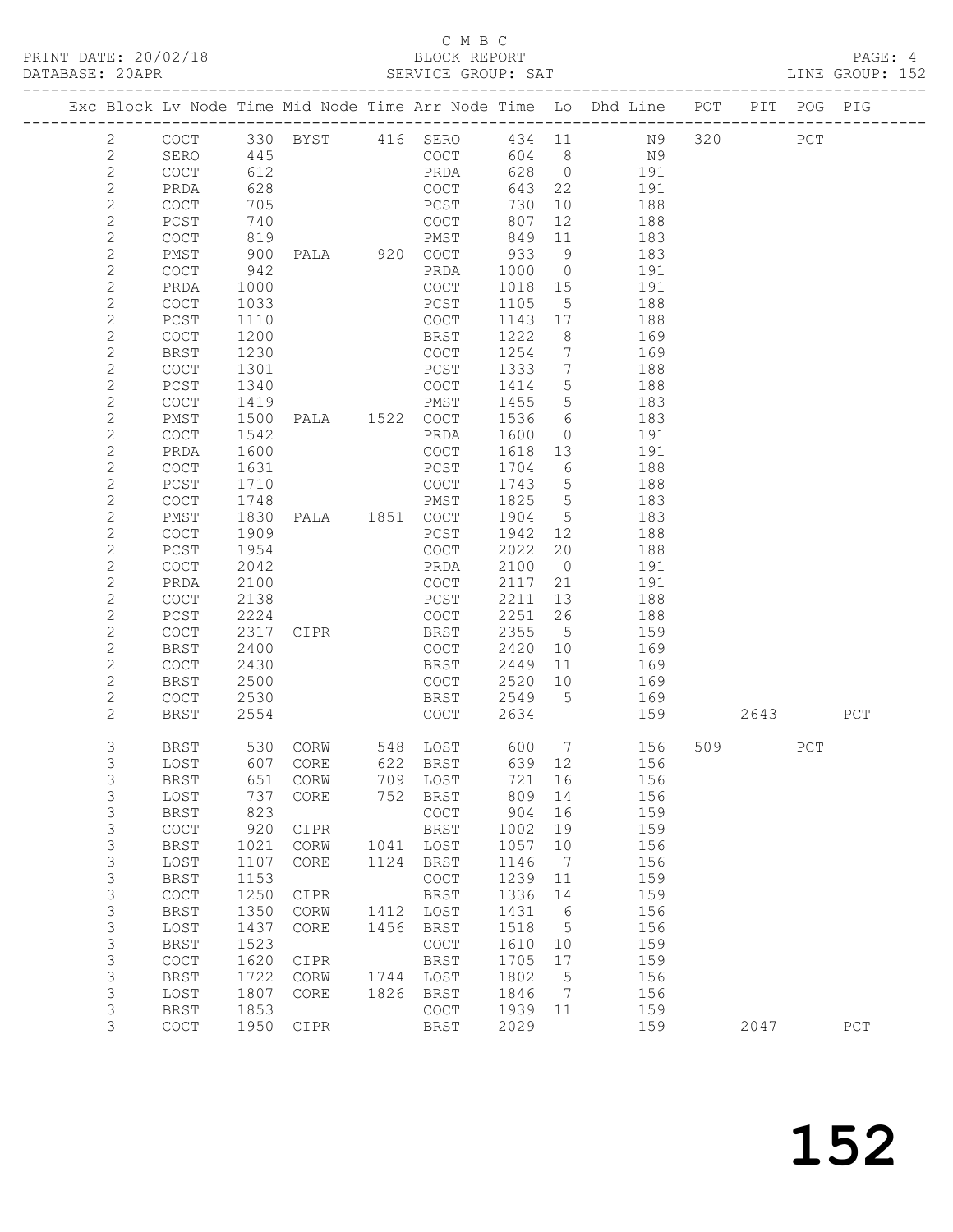## C M B C<br>BLOCK REPORT

LINE GROUP: 152

|  |   |             |      | Exc Block Lv Node Time Mid Node Time Arr Node Time Lo Dhd Line POT |      |             |       |                              |    |     |     |      | PIT POG PIG |     |
|--|---|-------------|------|--------------------------------------------------------------------|------|-------------|-------|------------------------------|----|-----|-----|------|-------------|-----|
|  | 4 | PMST        |      | 530 PALA 547 COCT                                                  |      |             | 559 6 |                              |    | 183 | 510 |      | PCT         |     |
|  | 4 | COCT        | 605  |                                                                    |      | PCST        | 629   | 11                           |    | 188 |     |      |             |     |
|  | 4 | PCST        | 640  |                                                                    |      | COCT        | 706   | 24                           |    | 188 |     |      |             |     |
|  | 4 | <b>COCT</b> | 730  |                                                                    |      | BRST        | 749   | 11                           |    | 169 |     |      |             |     |
|  | 4 | <b>BRST</b> | 800  |                                                                    |      | COCT        | 819   | 11                           |    | 169 |     |      |             |     |
|  | 4 | <b>COCT</b> | 830  |                                                                    |      | BRST        | 850   | 10                           |    | 169 |     |      |             |     |
|  | 4 | <b>BRST</b> | 900  |                                                                    |      | COCT        | 920   | 12                           |    | 169 |     |      |             |     |
|  | 4 | <b>COCT</b> | 932  |                                                                    |      | LOST        | 1000  | 12                           |    | 152 |     |      |             |     |
|  | 4 | LOST        | 1012 |                                                                    |      | COCT        | 1040  | 22                           |    | 152 |     |      |             |     |
|  | 4 | <b>COCT</b> | 1102 |                                                                    |      | LOST        | 1131  | 11                           |    | 152 |     |      |             |     |
|  | 4 | LOST        | 1142 |                                                                    |      | <b>COCT</b> | 1210  | 9                            |    | 152 |     |      |             |     |
|  | 4 | <b>COCT</b> | 1219 |                                                                    |      | PMST        | 1253  | $\overline{7}$               |    | 183 |     |      |             |     |
|  | 4 | PMST        | 1300 | PALA                                                               | 1320 | COCT        | 1335  | 7                            |    | 183 |     |      |             |     |
|  | 4 | <b>COCT</b> | 1342 |                                                                    |      | PRDA        | 1400  | $\Omega$                     |    | 191 |     |      |             |     |
|  | 4 | PRDA        | 1400 |                                                                    |      | COCT        | 1419  | 12                           |    | 191 |     |      |             |     |
|  | 4 | COCT        | 1431 |                                                                    |      | PCST        | 1505  | $5\phantom{.0}$              |    | 188 |     |      |             |     |
|  | 4 | PCST        | 1510 |                                                                    |      | <b>COCT</b> | 1543  | $7\phantom{.0}\phantom{.0}7$ |    | 188 |     |      |             |     |
|  | 4 | COCT        | 1550 | CIPR                                                               |      | BRST        | 1638  | 15                           |    | 159 |     |      |             |     |
|  | 4 | <b>BRST</b> | 1653 |                                                                    |      | <b>COCT</b> | 1739  | 23                           |    | 159 |     |      |             |     |
|  | 4 | <b>COCT</b> | 1802 |                                                                    |      | LOST        | 1830  | 12                           |    | 152 |     |      |             |     |
|  | 4 | LOST        | 1842 |                                                                    |      | <b>COCT</b> | 1911  | 9                            |    | 152 |     |      |             |     |
|  | 4 | <b>COCT</b> | 1920 | CIPR                                                               |      | BRST        | 1959  | 21                           |    | 159 |     |      |             |     |
|  | 4 | <b>BRST</b> | 2020 |                                                                    |      | COCT        | 2103  | 14                           |    | 159 |     |      |             |     |
|  | 4 | <b>COCT</b> | 2117 | CIPR                                                               |      | <b>BRST</b> | 2155  | 5                            |    | 159 |     |      |             |     |
|  | 4 | <b>BRST</b> | 2200 |                                                                    |      | <b>COCT</b> | 2220  | 10                           |    | 169 |     |      |             |     |
|  | 4 | <b>COCT</b> | 2230 |                                                                    |      | <b>BRST</b> | 2249  | 6                            |    | 169 |     |      |             |     |
|  | 4 | <b>BRST</b> | 2255 | CORW                                                               | 2314 | LOST        | 2328  | 10                           |    | 156 |     |      |             |     |
|  | 4 | LOST        | 2338 | <b>CORE</b>                                                        | 2353 | <b>BRST</b> | 2410  | 10                           |    | 156 |     |      |             |     |
|  | 4 | <b>BRST</b> | 2420 |                                                                    |      | <b>COCT</b> | 2501  | - 6                          |    | 159 |     |      |             |     |
|  | 4 | <b>COCT</b> | 2507 |                                                                    |      | PCST        | 2533  | $5^{\circ}$                  | 11 | 188 |     |      |             |     |
|  | 4 | <b>COCT</b> | 2549 |                                                                    |      | PCST        | 2615  |                              |    | 188 |     | 2619 |             | PCT |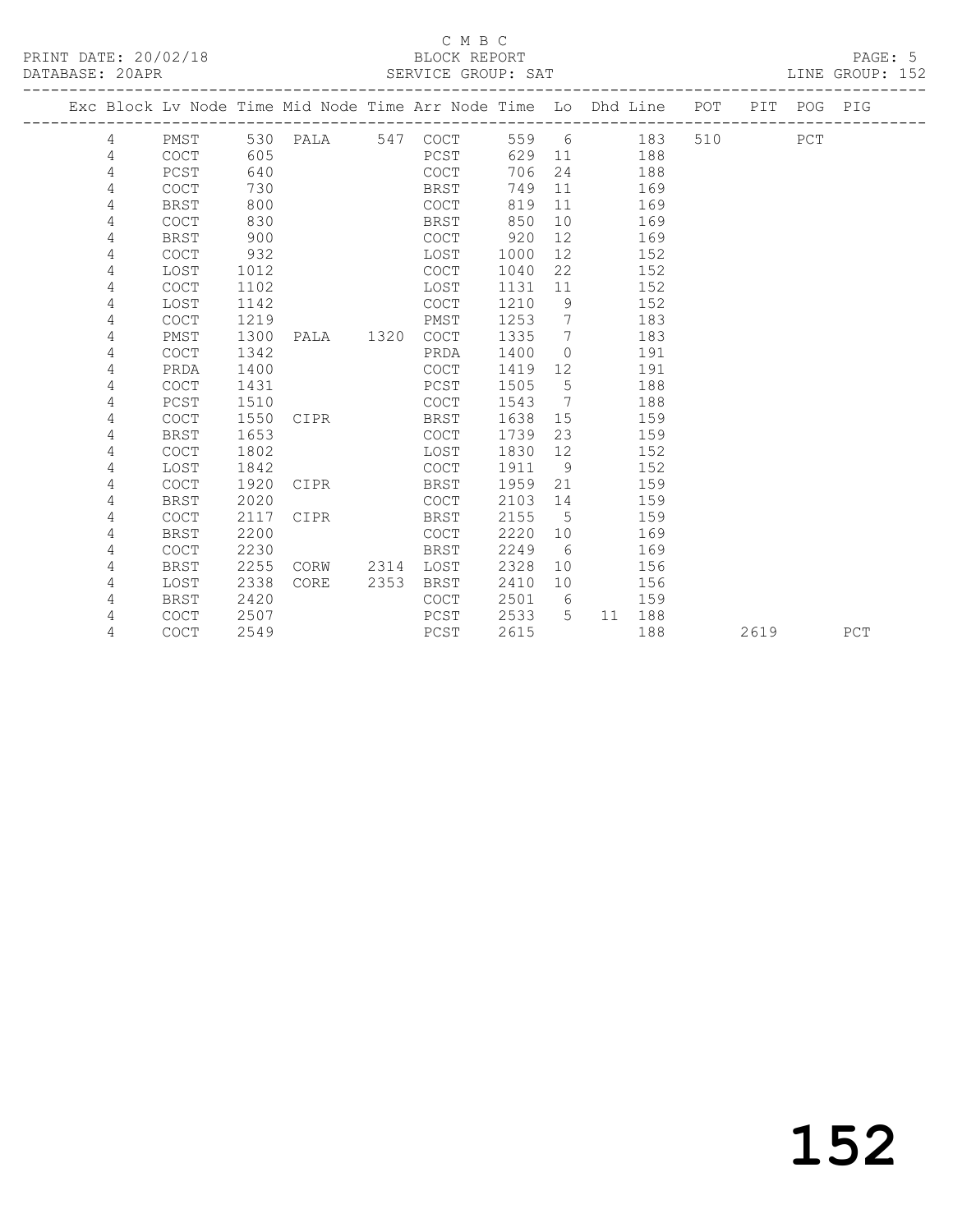## C M B C<br>BLOCK REPORT

LINE GROUP: 152

|  |   |             |      | Exc Block Lv Node Time Mid Node Time Arr Node Time Lo Dhd Line POT PIT POG PIG |      |             |      |                |       |            |         |      |     |     |
|--|---|-------------|------|--------------------------------------------------------------------------------|------|-------------|------|----------------|-------|------------|---------|------|-----|-----|
|  | 5 | COCT        | 520  |                                                                                |      | PMST        |      |                |       | 548 12 183 | 510 310 |      | PCT |     |
|  | 5 | PMST        | 600  | PALA 617 COCT                                                                  |      |             |      |                | 630 5 | 183        |         |      |     |     |
|  | 5 | <b>COCT</b> | 635  |                                                                                |      | PCST        | 659  | 9              |       | 11 188     |         |      |     |     |
|  | 5 | <b>COCT</b> | 719  |                                                                                |      | PMST        | 749  | 11             |       | 183        |         |      |     |     |
|  | 5 | PMST        | 800  | PALA                                                                           | 817  | COCT        | 830  | 20             |       | 183        |         |      |     |     |
|  | 5 | <b>COCT</b> | 850  | CIPR                                                                           |      | BRST        | 932  | 19             |       | 159        |         |      |     |     |
|  | 5 | <b>BRST</b> | 951  | CORW                                                                           | 1011 | LOST        | 1027 | 10             |       | 156        |         |      |     |     |
|  | 5 | LOST        | 1037 | CORE                                                                           | 1054 | BRST        | 1112 | 9              |       | 156        |         |      |     |     |
|  | 5 | <b>BRST</b> | 1121 | CORW                                                                           | 1140 | LOST        | 1157 | 10             |       | 156        |         |      |     |     |
|  | 5 | LOST        | 1207 | CORE                                                                           | 1226 | BRST        | 1246 | 5              |       | 156        |         |      |     |     |
|  | 5 | <b>BRST</b> | 1251 | CORW                                                                           | 1313 | LOST        | 1332 | 5              |       | 156        |         |      |     |     |
|  | 5 | LOST        | 1337 | CORE                                                                           | 1356 | BRST        | 1416 | 5              |       | 156        |         |      |     |     |
|  | 5 | <b>BRST</b> | 1421 | CORW                                                                           | 1443 | LOST        | 1501 | 6              |       | 156        |         |      |     |     |
|  | 5 | LOST        | 1507 | CORE                                                                           | 1526 | BRST        | 1547 | 6              |       | 156        |         |      |     |     |
|  | 5 | BRST        | 1553 |                                                                                |      | <b>COCT</b> | 1640 | 10             |       | 159        |         |      |     |     |
|  | 5 | <b>COCT</b> | 1650 | CIPR                                                                           |      | BRST        | 1735 | 17             |       | 159        |         |      |     |     |
|  | 5 | BRST        | 1752 | CORW                                                                           |      | 1815 LOST   | 1831 | 6              |       | 156        |         |      |     |     |
|  | 5 | LOST        | 1837 | CORE                                                                           | 1854 | BRST        | 1912 | 11             |       | 156        |         |      |     |     |
|  | 5 | BRST        | 1923 |                                                                                |      | COCT        | 2007 | $5^{\circ}$    |       | 159        |         |      |     |     |
|  | 5 | <b>COCT</b> | 2012 |                                                                                |      | PRDA        | 2030 | $\overline{0}$ |       | 191        |         |      |     |     |
|  | 5 | PRDA        | 2030 |                                                                                |      | COCT        | 2047 | 21             |       | 191        |         |      |     |     |
|  | 5 | <b>COCT</b> | 2108 |                                                                                |      | PCST        | 2141 | 13             |       | 188        |         |      |     |     |
|  | 5 | PCST        | 2154 |                                                                                |      | COCT        | 2222 | 16             |       | 188        |         |      |     |     |
|  | 5 | COCT        | 2238 |                                                                                |      | PCST        | 2306 | 18             |       | 188        |         |      |     |     |
|  | 5 | PCST        | 2324 |                                                                                |      | COCT        | 2351 | 29             |       | 188        |         |      |     |     |
|  | 5 | <b>COCT</b> | 2420 | CIPR                                                                           |      | <b>BRST</b> | 2458 | 12             |       | 159        |         |      |     |     |
|  | 5 | <b>BRST</b> | 2510 | CORW                                                                           | 2529 | LOST        | 2541 | - 9            |       | 156        |         |      |     |     |
|  | 5 | LOST        | 2550 |                                                                                |      | COCT        | 2612 | 13             |       | N9         |         |      |     |     |
|  | 5 | <b>COCT</b> | 2625 | BYST                                                                           | 2711 | SERO        | 2729 | $6^{\circ}$    |       | N9         |         |      |     |     |
|  | 5 | SERO        | 2735 |                                                                                |      | <b>COCT</b> | 2854 |                |       | N9         |         | 2903 |     | PCT |
|  |   |             |      |                                                                                |      |             |      |                |       |            |         |      |     |     |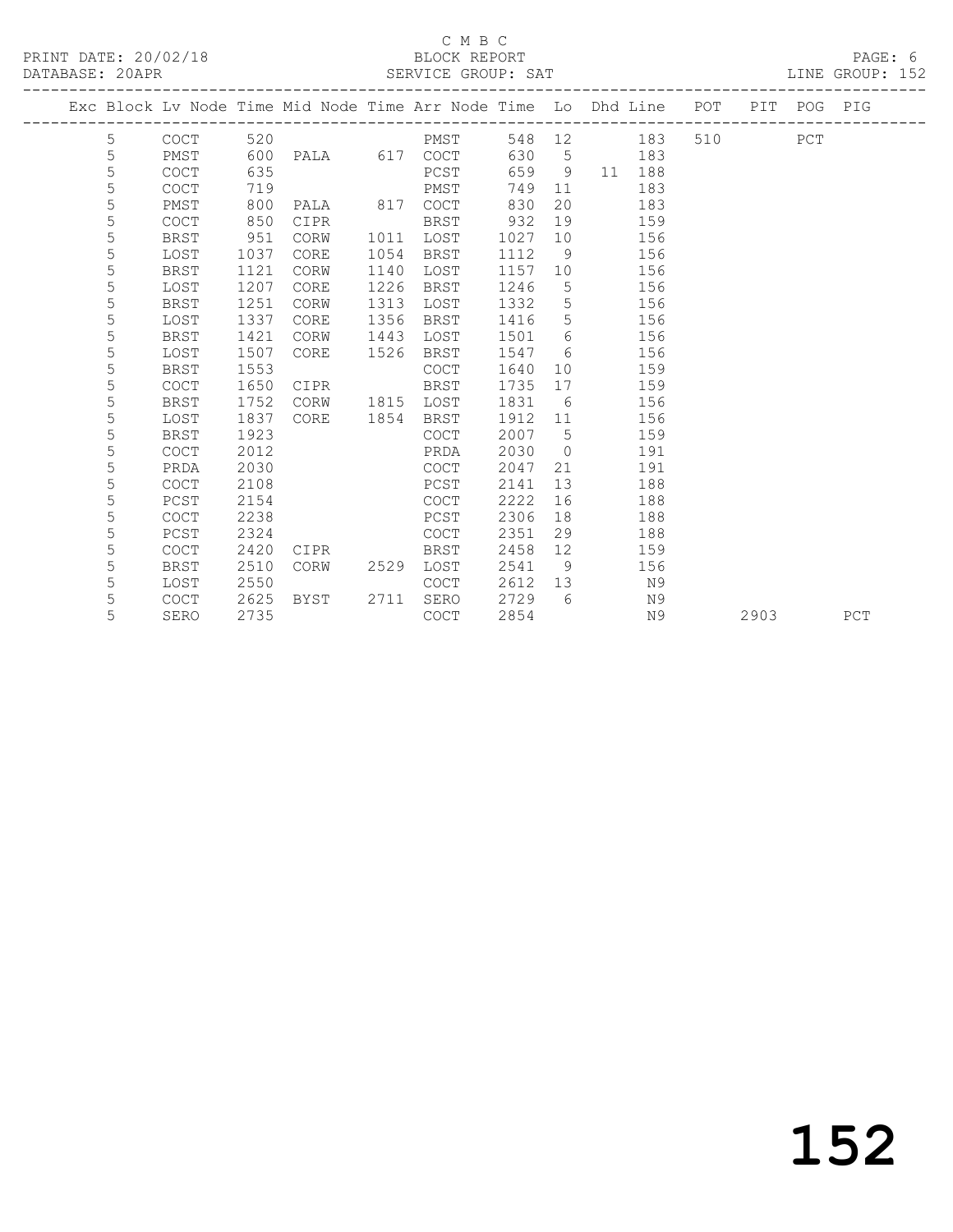|  |   |             |      |               |      |             |         |                 | Exc Block Lv Node Time Mid Node Time Arr Node Time Lo Dhd Line POT PIT POG PIG |     |      |     |     |
|--|---|-------------|------|---------------|------|-------------|---------|-----------------|--------------------------------------------------------------------------------|-----|------|-----|-----|
|  | 6 | PCST        | 541  |               |      | COCT        |         |                 | 607 13<br>188                                                                  | 537 |      | PCT |     |
|  | 6 | COCT        | 620  |               |      | PMST        | 648     | 12              | 183                                                                            |     |      |     |     |
|  | 6 | PMST        | 700  | PALA 717 COCT |      |             | 730     | 12              | 183                                                                            |     |      |     |     |
|  | 6 | <b>COCT</b> | 742  |               |      | PRDA        | 800     | $\overline{0}$  | 191                                                                            |     |      |     |     |
|  | 6 | PRDA        | 800  |               |      | COCT        | 817     | 18              | 191                                                                            |     |      |     |     |
|  | 6 | <b>COCT</b> | 835  |               |      | PCST        | 900     | 10 <sup>°</sup> | 188                                                                            |     |      |     |     |
|  | 6 | PCST        | 910  |               |      | COCT        | 943     | $\overline{7}$  | 188                                                                            |     |      |     |     |
|  | 6 | <b>COCT</b> | 950  | CIPR          |      | BRST        | 1032    | 19              | 159                                                                            |     |      |     |     |
|  | 6 | <b>BRST</b> | 1051 | CORW          | 1113 | LOST        | 1129    | 8 <sup>8</sup>  | 156                                                                            |     |      |     |     |
|  | 6 | LOST        | 1137 | CORE          | 1154 | BRST        | 1216    | $5^{\circ}$     | 156                                                                            |     |      |     |     |
|  | 6 | <b>BRST</b> | 1221 | CORW          | 1243 | LOST        | 1302    | 10              | 156                                                                            |     |      |     |     |
|  | 6 | LOST        | 1312 |               |      | COCT        | 1341    | 8               | 152                                                                            |     |      |     |     |
|  | 6 | <b>COCT</b> | 1349 |               |      | PMST        | 1425    | $5\phantom{.0}$ | 183                                                                            |     |      |     |     |
|  | 6 | PMST        | 1430 | PALA 1450     |      | COCT        | 1504    | 8               | 183                                                                            |     |      |     |     |
|  | 6 | <b>COCT</b> | 1512 |               |      | PRDA        | 1530    | $\bigcirc$      | 191                                                                            |     |      |     |     |
|  | 6 | PRDA        | 1530 |               |      | <b>COCT</b> | 1548    | 13              | 191                                                                            |     |      |     |     |
|  | 6 | COCT        | 1601 |               |      | PCST        | 1634    | 6               | 188                                                                            |     |      |     |     |
|  | 6 | PCST        | 1640 |               |      | COCT        | 1713    | 17              | 188                                                                            |     |      |     |     |
|  | 6 | <b>COCT</b> | 1730 |               |      | BRST        | 1754    | 6               | 169                                                                            |     |      |     |     |
|  | 6 | <b>BRST</b> | 1800 |               |      | COCT        | 1822 15 |                 | 169                                                                            |     |      |     |     |
|  | 6 | <b>COCT</b> | 1837 |               |      | PCST        | 1910    | 9               | 188                                                                            |     |      |     |     |
|  | 6 | PCST        | 1919 |               |      | COCT        | 1949    | 27              | 188                                                                            |     |      |     |     |
|  | 6 | <b>COCT</b> | 2016 | CIPR          |      | BRST        | 2055    | 5               | 159                                                                            |     |      |     |     |
|  | 6 | <b>BRST</b> | 2100 |               |      | COCT        | 2120    | 10              | 169                                                                            |     |      |     |     |
|  | 6 | <b>COCT</b> | 2130 |               |      | BRST        | 2149    | 6               | 169                                                                            |     |      |     |     |
|  | 6 | <b>BRST</b> | 2155 | CORW          | 2216 | LOST        | 2230    | 8 <sup>8</sup>  | 156                                                                            |     |      |     |     |
|  | 6 | LOST        | 2238 | CORE          | 2253 | BRST        | 2310    | 10 <sup>°</sup> | 156                                                                            |     |      |     |     |
|  | 6 | <b>BRST</b> | 2320 |               |      | <b>COCT</b> | 2401    | $6\overline{6}$ | 159                                                                            |     |      |     |     |
|  | 6 | COCT        | 2407 |               |      | PCST        | 2433    | $5\overline{)}$ | 188                                                                            |     |      |     |     |
|  | 6 | PCST        | 2438 |               |      | COCT        | 2505    | 15              | 188                                                                            |     |      |     |     |
|  | 6 | <b>COCT</b> | 2520 | CIPR          |      | BRST        | 2558    | 5 <sup>1</sup>  | 159                                                                            |     |      |     |     |
|  | 6 | BRST        | 2603 |               |      | <b>COCT</b> | 2623    |                 | 169                                                                            |     | 2632 |     | PCT |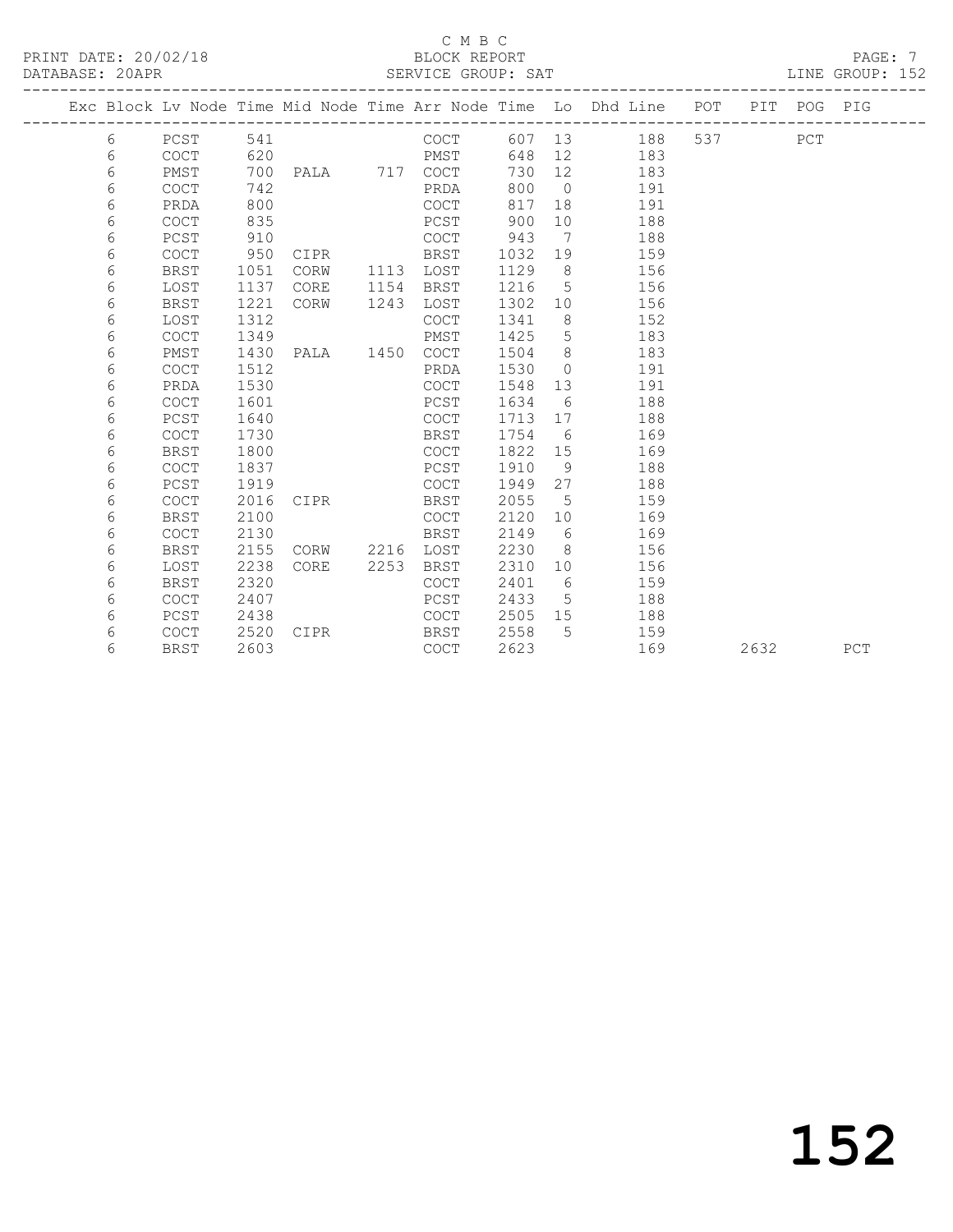|  |   |                                            |      |      |      |                                            |      |                 | Exc Block Lv Node Time Mid Node Time Arr Node Time Lo Dhd Line POT |     |      | PIT POG PIG |             |
|--|---|--------------------------------------------|------|------|------|--------------------------------------------|------|-----------------|--------------------------------------------------------------------|-----|------|-------------|-------------|
|  | 7 | BRST                                       | 600  | CORW |      | 618 LOST                                   | 630  | 7               | 156                                                                | 539 |      | PCT         |             |
|  | 7 | LOST                                       | 637  | CORE | 652  | BRST                                       | 709  | 14              | 156                                                                |     |      |             |             |
|  | 7 | <b>BRST</b>                                | 723  |      |      | $\mathtt{C}\mathtt{O}\mathtt{C}\mathtt{T}$ | 804  | 8               | 159                                                                |     |      |             |             |
|  | 7 | $\mathtt{C}\mathtt{O}\mathtt{C}\mathtt{T}$ | 812  |      |      | PRDA                                       | 830  | $\circ$         | 191                                                                |     |      |             |             |
|  | 7 | PRDA                                       | 830  |      |      | COCT                                       | 848  | 17              | 191                                                                |     |      |             |             |
|  | 7 | <b>COCT</b>                                | 905  |      |      | PCST                                       | 933  | 7               | 188                                                                |     |      |             |             |
|  | 7 | PCST                                       | 940  |      |      | <b>COCT</b>                                | 1013 | 6               | 188                                                                |     |      |             |             |
|  | 7 | COCT                                       | 1019 |      |      | PMST                                       | 1051 | 9               | 183                                                                |     |      |             |             |
|  | 7 | PMST                                       | 1100 | PALA | 1120 | $\mathtt{C}\mathtt{O}\mathtt{C}\mathtt{T}$ | 1135 | $7\phantom{.0}$ | 183                                                                |     |      |             |             |
|  | 7 | COCT                                       | 1142 |      |      | PRDA                                       | 1200 | $\circ$         | 191                                                                |     |      |             |             |
|  | 7 | PRDA                                       | 1200 |      |      | <b>COCT</b>                                | 1220 | 11              | 191                                                                |     |      |             |             |
|  | 7 | COCT                                       | 1231 |      |      | PCST                                       | 1303 | 7               | 188                                                                |     |      |             |             |
|  | 7 | PCST                                       | 1310 |      |      | COCT                                       | 1344 | 16              | 188                                                                |     |      |             |             |
|  | 7 | COCT                                       | 1400 |      |      | <b>BRST</b>                                | 1422 | 8               | 169                                                                |     |      |             |             |
|  | 7 | <b>BRST</b>                                | 1430 |      |      | <b>COCT</b>                                | 1455 | 7               | 169                                                                |     |      |             |             |
|  | 7 | <b>COCT</b>                                | 1502 |      |      | LOST                                       | 1532 | 10              | 152                                                                |     |      |             |             |
|  | 7 | LOST                                       | 1542 |      |      | <b>COCT</b>                                | 1611 | 7               | 152                                                                |     |      |             |             |
|  | 7 | <b>COCT</b>                                | 1618 |      |      | PMST                                       | 1655 | 5               | 183                                                                |     |      |             |             |
|  | 7 | PMST                                       | 1700 | PALA | 1722 | <b>COCT</b>                                | 1736 | 6               | 183                                                                |     |      |             |             |
|  | 7 | <b>COCT</b>                                | 1742 |      |      | PRDA                                       | 1800 | $\circ$         | 191                                                                |     |      |             |             |
|  | 7 | PRDA                                       | 1800 |      |      | COCT                                       | 1818 | 14              | 191                                                                |     |      |             |             |
|  | 7 | <b>COCT</b>                                | 1832 |      |      | LOST                                       | 1859 | 13              | 152                                                                |     |      |             |             |
|  | 7 | LOST                                       | 1912 |      |      | $\mathtt{C}\mathtt{O}\mathtt{C}\mathtt{T}$ | 1939 | 21              | 152                                                                |     |      |             |             |
|  | 7 | <b>COCT</b>                                | 2000 |      |      | BRST                                       | 2019 | 11              | 169                                                                |     |      |             |             |
|  | 7 | <b>BRST</b>                                | 2030 |      |      | <b>COCT</b>                                | 2050 | 5               | 169                                                                |     |      |             |             |
|  | 7 | COCT                                       | 2055 |      |      | LOST                                       | 2122 | 5               | 152                                                                |     |      |             |             |
|  | 7 | LOST                                       | 2127 |      |      | COCT                                       | 2154 | 6               | 152                                                                |     |      |             |             |
|  | 7 | COCT                                       | 2200 |      |      | BRST                                       | 2219 | 11              | 169                                                                |     |      |             |             |
|  | 7 | <b>BRST</b>                                | 2230 |      |      | <b>COCT</b>                                | 2250 | 5               | 169                                                                |     |      |             |             |
|  | 7 | <b>COCT</b>                                | 2255 |      |      | LOST                                       | 2320 | 7               | 152                                                                |     |      |             |             |
|  | 7 | LOST                                       | 2327 |      |      | COCT                                       | 2352 | 8               | 152                                                                |     |      |             |             |
|  | 7 | <b>COCT</b>                                | 2400 |      |      | <b>BRST</b>                                | 2419 | 11              | 169                                                                |     |      |             |             |
|  | 7 | <b>BRST</b>                                | 2430 |      |      | COCT                                       | 2450 | 10              | 169                                                                |     |      |             |             |
|  | 7 | <b>COCT</b>                                | 2500 |      |      | BRST                                       | 2519 | 11              | 169                                                                |     |      |             |             |
|  | 7 | <b>BRST</b>                                | 2530 |      |      | COCT                                       | 2550 |                 | 169                                                                |     | 2559 |             | ${\tt PCT}$ |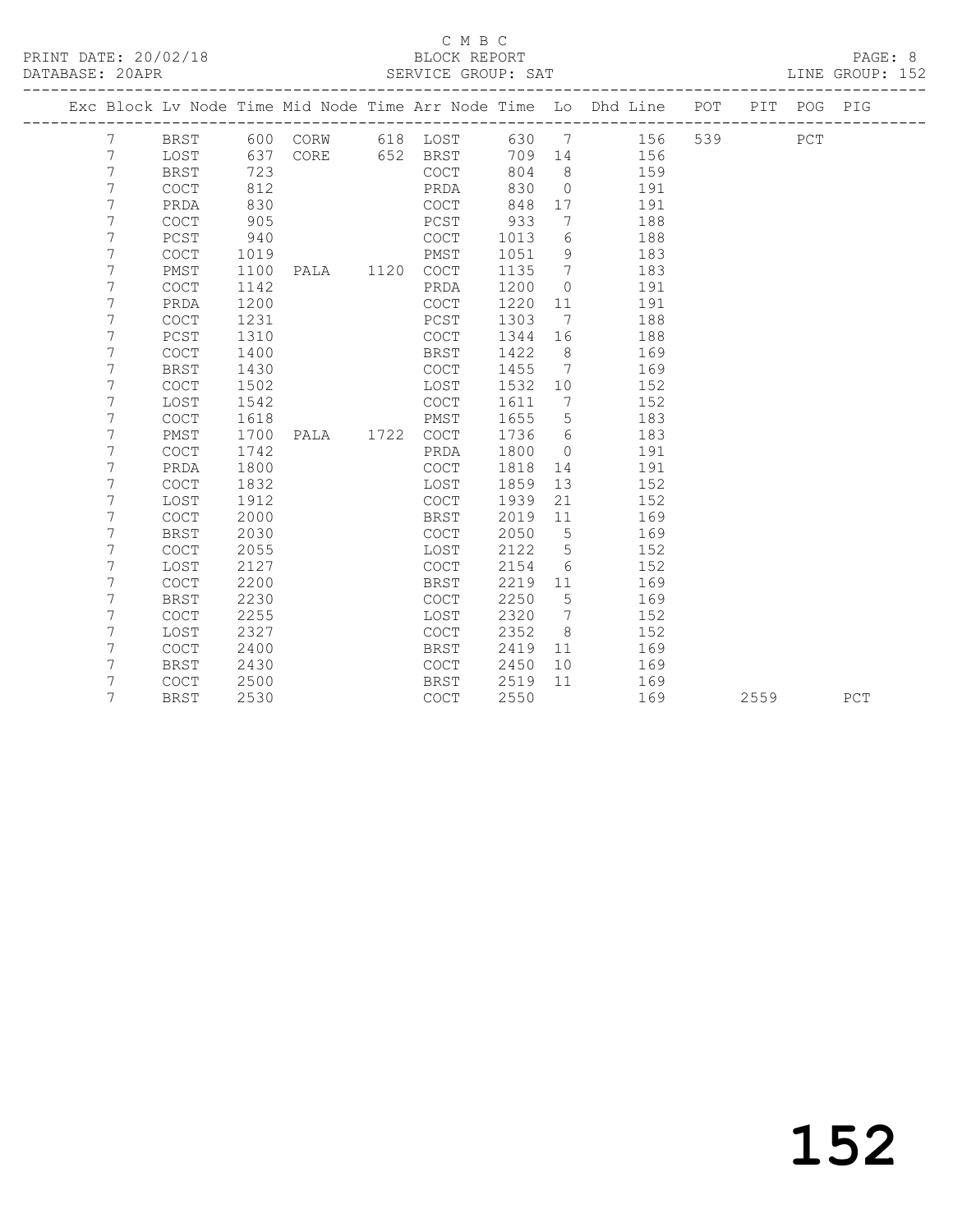|              |                     |              |                |      |                  |                |                | Exc Block Lv Node Time Mid Node Time Arr Node Time Lo Dhd Line POT |         | PIT POG PIG |     |
|--------------|---------------------|--------------|----------------|------|------------------|----------------|----------------|--------------------------------------------------------------------|---------|-------------|-----|
| 8            | BRST                | 600          |                |      |                  |                |                | COCT 619 11 169                                                    | 539     | PCT         |     |
| $8\,$        | COCT                | 630          |                |      | BRST             | 647 11         |                | 169                                                                |         |             |     |
| 8            | BRST                | 658          |                |      | COCT             | 717 15         |                | 169                                                                |         |             |     |
| $\,8\,$      | <b>COCT</b>         | 732          |                |      | LOST             | 758            | 14             | 152                                                                |         |             |     |
| 8            | LOST                | 812          |                |      | COCT             | 837            | 25             | 152                                                                |         |             |     |
| $\,8\,$      | COCT                | 902          |                |      | LOST             | 930            | 12             | 152                                                                |         |             |     |
| 8            | LOST                | 942          |                |      | COCT             | 1010           | 22             | 152                                                                |         |             |     |
| 8            | COCT                | 1032         |                |      | LOST             | 1101           | 11             | 152                                                                |         |             |     |
| 8            | LOST                | 1112         |                |      | COCT             | 1140           | 10             | 152                                                                |         |             |     |
| $\,8\,$      | <b>COCT</b>         | 1150         | CIPR           |      | BRST             | 1235           | 18             | 159                                                                |         |             |     |
| 8            | <b>BRST</b>         | 1253         |                |      | COCT             | 1340           | 10             | 159                                                                |         |             |     |
| 8            | <b>COCT</b>         | 1350         | CIPR           |      | BRST             | 1436           | 17             | 159                                                                |         |             |     |
| 8            | BRST                | 1453         |                |      | COCT             | 1540           | 20             | 159                                                                |         |             |     |
| $\,8\,$      | COCT                | 1600         |                |      | BRST             | 1624           | 6              | 169                                                                |         |             |     |
| 8            | <b>BRST</b>         | 1630         |                |      | COCT             | 1654 8         |                | 169                                                                |         |             |     |
| 8<br>$\,8\,$ | <b>COCT</b><br>LOST | 1702         |                |      | LOST<br>COCT     | 1731 11        | $\overline{7}$ | 152<br>152                                                         |         |             |     |
| $\,8\,$      | <b>COCT</b>         | 1742<br>1818 |                |      | PMST             | 1811<br>1853 7 |                | 183                                                                |         |             |     |
| 8            | PMST                | 1900         |                |      |                  | 1931           | 10             | 183                                                                |         |             |     |
| 8            | <b>COCT</b>         | 1941         |                |      | PCST             | 2014           | 10             | 188                                                                |         |             |     |
| $\,8\,$      | PCST                | 2024         |                |      | COCT             | 2052           | 20             | 188                                                                |         |             |     |
| $\,8\,$      | COCT                | 2112         |                |      | PRDA             | 2130           | $\overline{0}$ | 191                                                                |         |             |     |
| $\,8\,$      | PRDA                | 2130         |                |      | COCT             | 2147           | 21             | 191                                                                |         |             |     |
| 8            | COCT                | 2208         |                |      | PCST             | 2236           | 18             | 188                                                                |         |             |     |
| $\,8\,$      | PCST                | 2254         |                |      | COCT             | 2321           | 17             | 188                                                                |         |             |     |
| 8            | COCT                | 2338         |                |      | PCST             | 2404 10        |                | 188                                                                |         |             |     |
| 8            | $PCST$              | 2414         |                |      | COCT             | 2441           |                | 188                                                                | 2450    |             | PCT |
|              |                     |              |                |      |                  |                |                |                                                                    |         |             |     |
| 9            | <b>COCT</b>         | 600          |                |      | BRST             |                |                | 617 8<br>169                                                       | 550 PCT |             |     |
| 9            | <b>BRST</b>         | 625          | CORW           |      | 643 LOST         | 655            | 12             | 156                                                                |         |             |     |
| 9            | LOST                | 707          | CORE           |      | 722 BRST         | 739            | 12             | 156                                                                |         |             |     |
| 9            | BRST                | 751          | CORW           |      | 809 LOST         | 822            | 15             | 156                                                                |         |             |     |
| 9<br>9       | LOST<br><b>BRST</b> | 837          | CORE           | 941  | 852 BRST<br>LOST | 911<br>957     | 10<br>10       | 156<br>156                                                         |         |             |     |
| 9            | LOST                | 921<br>1007  | CORW<br>CORE   |      | 1024 BRST        | 1042           | 11             | 156                                                                |         |             |     |
| 9            | BRST                | 1053         |                |      | COCT             | 1136           | 13             | 159                                                                |         |             |     |
| 9            | <b>COCT</b>         | 1149         |                |      | PMST             | 1223 7         |                | 183                                                                |         |             |     |
| 9            | PMST                | 1230         | PALA 1250 COCT |      |                  | 1305 7         |                | 183                                                                |         |             |     |
| 9            | <b>COCT</b>         | 1312         |                |      | PRDA             | 1330           | $\overline{0}$ | 191                                                                |         |             |     |
| 9            | PRDA 1330           |              |                |      | COCT 1349 12     |                |                | 191                                                                |         |             |     |
| 9            | COCT                | 1401         |                |      | PCST             | 1435           | $-5$           | 188                                                                |         |             |     |
| $\mathsf 9$  | PCST                | 1440         |                |      | COCT             | 1514           | 6              | 188                                                                |         |             |     |
| 9            | COCT                | 1520         | CIPR           |      | <b>BRST</b>      | 1608           | 13             | 159                                                                |         |             |     |
| $\mathsf 9$  | <b>BRST</b>         | 1621         | CORW           | 1643 | LOST             | 1701           | 6              | 156                                                                |         |             |     |
| 9            | LOST                | 1707         | CORE           | 1726 | BRST             | 1745           | 8              | 156                                                                |         |             |     |
| 9            | <b>BRST</b>         | 1753         |                |      | COCT             | 1839           | 11             | 159                                                                |         |             |     |
| 9            | COCT                | 1850         | CIPR           |      | BRST             | 1932           |                | 159                                                                | 1952    |             | PCT |
|              |                     |              |                |      |                  |                |                |                                                                    |         |             |     |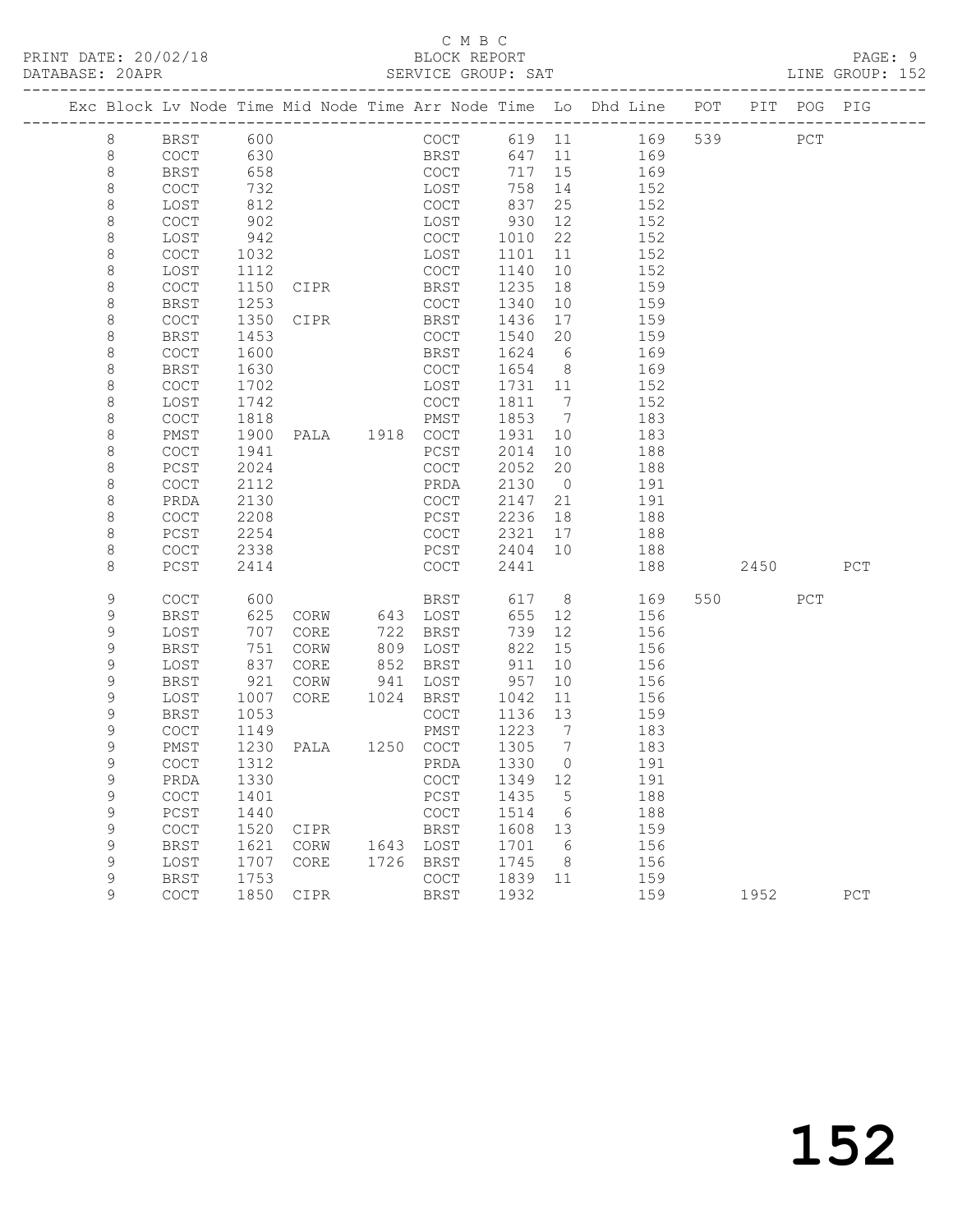### C M B C

| DATABASE: 20APR |    |             |      | --------------------- | SERVICE GROUP: SAT |      |                 | : SAT<br>------------------------------                                        |         | LINE GROUP: 152 |  |
|-----------------|----|-------------|------|-----------------------|--------------------|------|-----------------|--------------------------------------------------------------------------------|---------|-----------------|--|
|                 |    |             |      |                       |                    |      |                 | Exc Block Lv Node Time Mid Node Time Arr Node Time Lo Dhd Line POT PIT POG PIG |         |                 |  |
|                 | 10 | PCST 610    |      |                       | COCT               |      |                 | 636 6 188                                                                      | 606 PCT |                 |  |
|                 | 10 | COCT        | 642  |                       | PRDA               |      |                 | 658 0 191                                                                      |         |                 |  |
|                 | 10 | PRDA        | 658  |                       | COCT               | 713  |                 | 22<br>191                                                                      |         |                 |  |
|                 | 10 | COCT        | 735  |                       | PCST               | 800  |                 | 10<br>188                                                                      |         |                 |  |
|                 | 10 | PCST        | 810  |                       | COCT               | 837  | 12              | 188                                                                            |         |                 |  |
|                 | 10 | COCT        | 849  |                       | PMST               | 921  | - 9             | 183                                                                            |         |                 |  |
|                 | 10 | PMST        | 930  | PALA 950 COCT         |                    | 1003 | 9 <sup>°</sup>  | 183                                                                            |         |                 |  |
|                 | 10 | <b>COCT</b> | 1012 |                       | PRDA               | 1030 |                 | $\overline{O}$<br>191                                                          |         |                 |  |
|                 | 10 | PRDA        | 1030 |                       | COCT               | 1049 |                 | 12 and $\overline{a}$<br>191                                                   |         |                 |  |
|                 | 10 | COCT        | 1101 |                       | PCST               | 1133 | $7\phantom{0}$  | 188                                                                            |         |                 |  |
|                 | 10 | PCST        | 1140 |                       | COCT               | 1215 | 15              | 188                                                                            |         |                 |  |
|                 | 10 | <b>COCT</b> | 1230 |                       | BRST               | 1252 | 8 <sup>8</sup>  | 169                                                                            |         |                 |  |
|                 | 10 | <b>BRST</b> | 1300 |                       | COCT               | 1324 |                 | 8<br>169                                                                       |         |                 |  |
|                 | 10 | <b>COCT</b> | 1332 |                       | LOST               | 1402 | 10              | 152                                                                            |         |                 |  |
|                 | 10 | LOST        | 1412 |                       | COCT               | 1441 | 8               | 152                                                                            |         |                 |  |
|                 | 10 | <b>COCT</b> | 1449 |                       | PMST               | 1525 | 5               | 183                                                                            |         |                 |  |
|                 | 10 | PMST        | 1530 | PALA 1552 COCT        |                    | 1606 | 6               | 183                                                                            |         |                 |  |
|                 | 10 | <b>COCT</b> | 1612 |                       | PRDA               | 1630 | $\circ$         | 191                                                                            |         |                 |  |
|                 | 10 | PRDA        | 1630 |                       | COCT               | 1648 | 13              | 191                                                                            |         |                 |  |
|                 | 10 | COCT        | 1701 |                       | PCST               | 1734 | 8 <sup>8</sup>  | 188                                                                            |         |                 |  |
|                 | 10 | PCST        | 1742 |                       | COCT               | 1812 | 18              | 188                                                                            |         |                 |  |
|                 | 10 | <b>COCT</b> | 1830 |                       | BRST               | 1851 | 9               | 169                                                                            |         |                 |  |
|                 | 10 | <b>BRST</b> | 1900 |                       | COCT               | 1921 | 11              | 169                                                                            |         |                 |  |
|                 | 10 | COCT        | 1932 |                       | LOST               | 1959 | 13              | 152                                                                            |         |                 |  |
|                 | 10 | LOST        | 2012 |                       | COCT               | 2039 | 21              | 152                                                                            |         |                 |  |
|                 | 10 | COCT        | 2100 |                       | BRST               | 2119 | 11              | 169                                                                            |         |                 |  |
|                 | 10 | <b>BRST</b> | 2130 |                       | COCT               | 2150 | $5\phantom{0}$  | 169                                                                            |         |                 |  |
|                 | 10 | COCT        | 2155 |                       | LOST               | 2222 | $5\phantom{.0}$ | 152                                                                            |         |                 |  |
|                 | 10 | LOST        | 2227 |                       | COCT               | 2254 | 6               | 152                                                                            |         |                 |  |
|                 | 10 | <b>COCT</b> | 2300 |                       | BRST               | 2319 | 11              | 169                                                                            |         |                 |  |
|                 | 10 | <b>BRST</b> | 2330 |                       | COCT               | 2350 | $5\phantom{.0}$ | 169                                                                            |         |                 |  |
|                 | 10 | <b>COCT</b> | 2355 |                       | LOST               | 2419 | 6               | 152                                                                            |         |                 |  |
|                 | 10 | LOST        | 2425 |                       | COCT               | 2449 | 6               | 152                                                                            |         |                 |  |
|                 | 10 | <b>COCT</b> | 2455 | <b>BYST</b>           | 2541 SERO          | 2559 | $6^{\circ}$     | N <sub>9</sub>                                                                 |         |                 |  |

10 SERO 2605 COCT 2724 N9 2733 PCT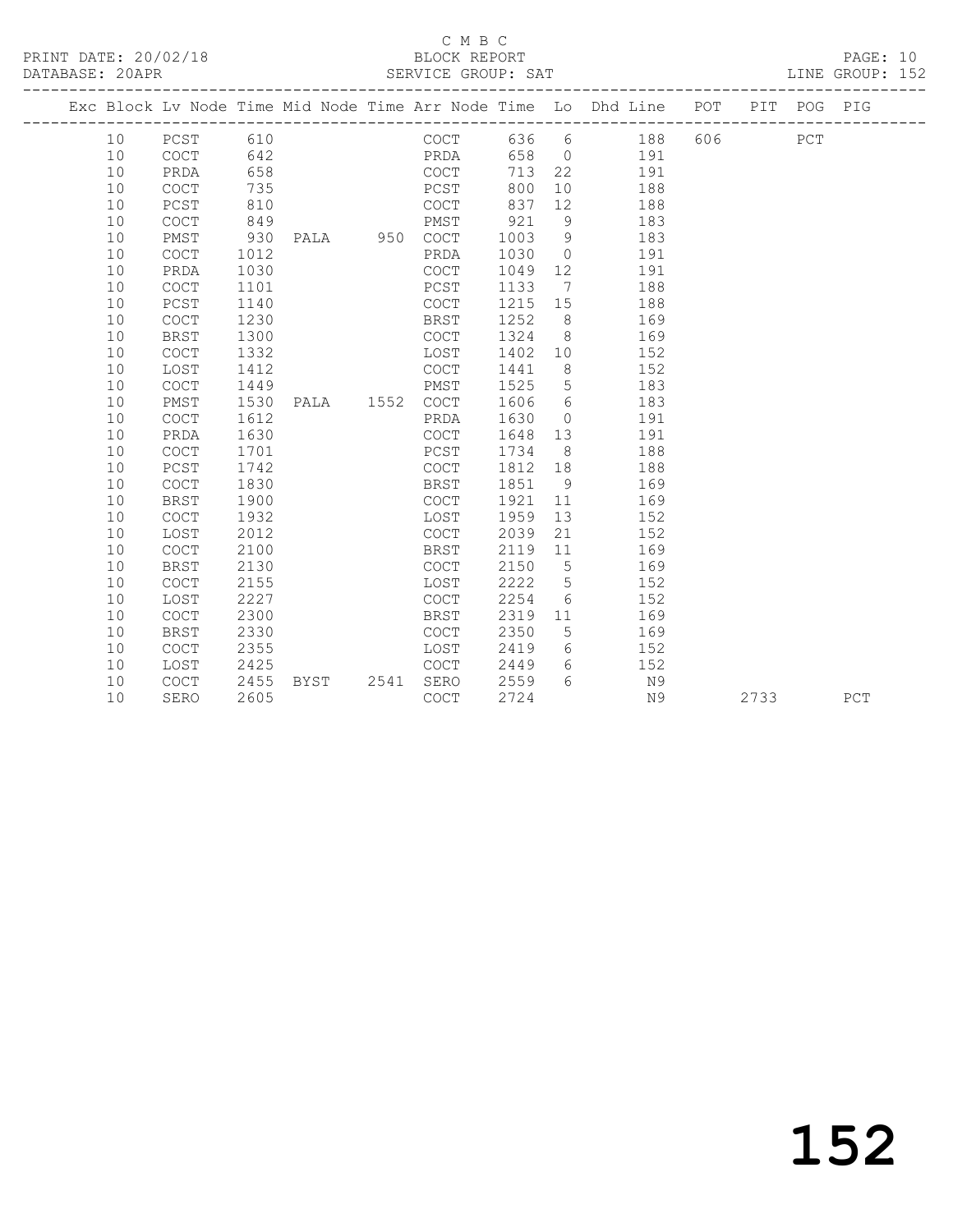## C M B C<br>BLOCK REPORT

| PRINT DATE: 20/02/18<br>DATABASE: 20APR |         |      |                |      | BLOCK REPORT<br>SERVICE GROUP: SAT |               |       |                                                                |     |     |     | PAGE: 11<br>LINE GROUP: 152 |  |
|-----------------------------------------|---------|------|----------------|------|------------------------------------|---------------|-------|----------------------------------------------------------------|-----|-----|-----|-----------------------------|--|
|                                         |         |      |                |      |                                    |               |       | Exc Block Lv Node Time Mid Node Time Arr Node Time Lo Dhd Line | POT | PIT | POG | PIG                         |  |
| 11                                      | BRST    | 626  |                |      | COCT                               | 645           | -5    | 169                                                            | 605 |     | PCT |                             |  |
| 11                                      | COCT    | 650  |                |      | PMST                               | 718           | 12    | 183                                                            |     |     |     |                             |  |
| 11                                      | PMST    | 730  | PALA           | 747  | COCT                               | 800           | 20    | 183                                                            |     |     |     |                             |  |
| 11                                      | COCT    | 820  | CIPR           |      | BRST                               | 902           | 21    | 159                                                            |     |     |     |                             |  |
| 11                                      | BRST    | 923  |                |      | COCT                               | 1006          | 14    | 159                                                            |     |     |     |                             |  |
| 11                                      | COCT    | 1020 | CIPR           |      | BRST                               | 1102          | 21    | 159                                                            |     |     |     |                             |  |
| 11                                      | BRST    | 1123 |                |      | COCT                               | 1209          | $-11$ | 159                                                            |     |     |     |                             |  |
| 11                                      | COCT    | 1220 | CIPR           |      | BRST                               | 1306          | 14    | 159                                                            |     |     |     |                             |  |
| 11                                      | P P Q H |      | $1220$ $0.005$ | 1212 | $T \cap \cap m$                    | $1101$ $\sim$ |       | 1.5.7                                                          |     |     |     |                             |  |

| 11     | <b>BRST</b>                                | 1320 | $\mathop{\rm CORW}\nolimits$ | 1342 | LOST                                       | 1401 | 6               | 156 |     |      |             |             |  |
|--------|--------------------------------------------|------|------------------------------|------|--------------------------------------------|------|-----------------|-----|-----|------|-------------|-------------|--|
| 11     | LOST                                       | 1407 | CORE                         | 1426 | <b>BRST</b>                                | 1446 | 5               | 156 |     |      |             |             |  |
| 11     | <b>BRST</b>                                | 1451 | CORW                         | 1513 | LOST                                       | 1531 | $\epsilon$      | 156 |     |      |             |             |  |
| $11$   | LOST                                       | 1537 | CORE                         | 1556 | <b>BRST</b>                                | 1617 | $\sqrt{6}$      | 156 |     |      |             |             |  |
| 11     | <b>BRST</b>                                | 1623 |                              |      | $\mathtt{C}\mathtt{O}\mathtt{C}\mathtt{T}$ | 1709 | 11              | 159 |     |      |             |             |  |
| 11     | COCT                                       | 1720 | CIPR                         |      | BRST                                       | 1805 | 18              | 159 |     |      |             |             |  |
| 11     | <b>BRST</b>                                | 1823 |                              |      | COCT                                       | 1909 | 21              | 159 |     |      |             |             |  |
| 11     | $\mathtt{C}\mathtt{O}\mathtt{C}\mathtt{T}$ | 1930 |                              |      | <b>BRST</b>                                | 1951 | $\,9$           | 169 |     |      |             |             |  |
| 11     | <b>BRST</b>                                | 2000 |                              |      | COCT                                       | 2021 | 9               | 169 |     |      |             |             |  |
| 11     | COCT                                       | 2030 |                              |      | <b>BRST</b>                                | 2049 | $\epsilon$      | 169 |     |      |             |             |  |
| $11\,$ | <b>BRST</b>                                | 2055 | CORW                         | 2116 | LOST                                       | 2130 | $\,8\,$         | 156 |     |      |             |             |  |
| 11     | LOST                                       | 2138 | CORE                         | 2154 | <b>BRST</b>                                | 2212 | $\,8\,$         | 156 |     |      |             |             |  |
| 11     | <b>BRST</b>                                | 2220 |                              |      | $\mathtt{C}\mathtt{O}\mathtt{C}\mathtt{T}$ | 2301 | $7\phantom{.0}$ | 159 |     |      |             |             |  |
| 11     | $\mathtt{C}\mathtt{O}\mathtt{C}\mathtt{T}$ | 2308 |                              |      | $PCST$                                     | 2334 | 16              | 188 |     |      |             |             |  |
| 11     | PCST                                       | 2350 |                              |      | COCT                                       | 2417 | 20              | 188 |     |      |             |             |  |
| 11     | $\mathtt{C}\mathtt{O}\mathtt{C}\mathtt{T}$ | 2437 |                              |      | PCST                                       | 2503 | 5               | 188 |     |      |             |             |  |
| 11     | PCST                                       | 2508 |                              |      | COCT                                       | 2535 | 5               | 188 |     |      |             |             |  |
| 11     | $\operatorname{COT}$                       | 2540 |                              |      | HAPL                                       | 2610 |                 | 701 |     | 2630 |             | ${\tt PCT}$ |  |
|        |                                            |      |                              |      |                                            |      |                 |     |     |      |             |             |  |
| 12     | LOST                                       | 642  |                              |      | $\mathtt{C}\mathtt{O}\mathtt{C}\mathtt{T}$ | 706  | 14              | 152 | 618 |      | ${\tt PCT}$ |             |  |
| 12     | COCT                                       | 720  | CIPR                         |      | <b>BRST</b>                                | 802  | 19              | 159 |     |      |             |             |  |
| 12     | <b>BRST</b>                                | 821  | CORW                         | 841  | LOST                                       | 856  | 11              | 156 |     |      |             |             |  |
| 12     | LOST                                       | 907  | CORE                         | 922  | <b>BRST</b>                                | 941  | 12              | 156 |     |      |             |             |  |
| 12     | <b>BRST</b>                                | 953  |                              |      | $_{\rm COCT}$                              | 1036 | $1\,4$          | 159 |     |      |             |             |  |
| 12     | $\mathtt{C}\mathtt{O}\mathtt{C}\mathtt{T}$ | 1050 | CIPR                         |      | <b>BRST</b>                                | 1132 | 19              | 159 |     |      |             |             |  |
| 12     | <b>BRST</b>                                | 1151 | CORW                         | 1211 | LOST                                       | 1230 | 12              | 156 |     |      |             |             |  |
| 12     | LOST                                       | 1242 |                              |      | $\mathtt{C}\mathtt{O}\mathtt{C}\mathtt{T}$ | 1311 | $\,8\,$         | 152 |     |      |             |             |  |
| 12     | COCT                                       | 1319 |                              |      | PMST                                       | 1355 | 5               | 183 |     |      |             |             |  |
| 12     | PMST                                       | 1400 | PALA                         | 1420 | $\mathtt{C}\mathtt{O}\mathtt{C}\mathtt{T}$ | 1434 | $\,8\,$         | 183 |     |      |             |             |  |
| 12     | COCT                                       | 1442 |                              |      | PRDA                                       | 1500 | $\mathbb O$     | 191 |     |      |             |             |  |
| 12     | PRDA                                       | 1500 |                              |      | $\mathtt{C}\mathtt{O}\mathtt{C}\mathtt{T}$ | 1518 | 13              | 191 |     |      |             |             |  |
| 12     | COCT                                       | 1531 |                              |      | PCST                                       | 1605 | $\mathsf S$     | 188 |     |      |             |             |  |
| 12     | PCST                                       | 1610 |                              |      | COCT                                       | 1643 | 17              | 188 |     |      |             |             |  |
| 12     | $\mathtt{C}\mathtt{O}\mathtt{C}\mathtt{T}$ | 1700 |                              |      | <b>BRST</b>                                | 1724 | 6               | 169 |     |      |             |             |  |
| $12$   | <b>BRST</b>                                | 1730 |                              |      | COCT                                       | 1752 | 8               | 169 |     |      |             |             |  |
| 12     | COCT                                       | 1800 |                              |      | <b>BRST</b>                                | 1821 | 9               | 169 |     |      |             |             |  |
| 12     | <b>BRST</b>                                | 1830 |                              |      | $\mathtt{C}\mathtt{O}\mathtt{C}\mathtt{T}$ | 1852 | $\,8\,$         | 169 |     |      |             |             |  |
| 12     | COCT                                       | 1900 |                              |      | <b>BRST</b>                                | 1921 | $\mathsf 9$     | 169 |     |      |             |             |  |
| 12     | <b>BRST</b>                                | 1930 |                              |      | $\mathtt{C}\mathtt{O}\mathtt{C}\mathtt{T}$ | 1951 | 11              | 169 |     |      |             |             |  |
| 12     | COCT                                       | 2002 |                              |      | LOST                                       | 2029 |                 | 152 |     | 2049 |             | ${\tt PCT}$ |  |
|        |                                            |      |                              |      |                                            |      |                 |     |     |      |             |             |  |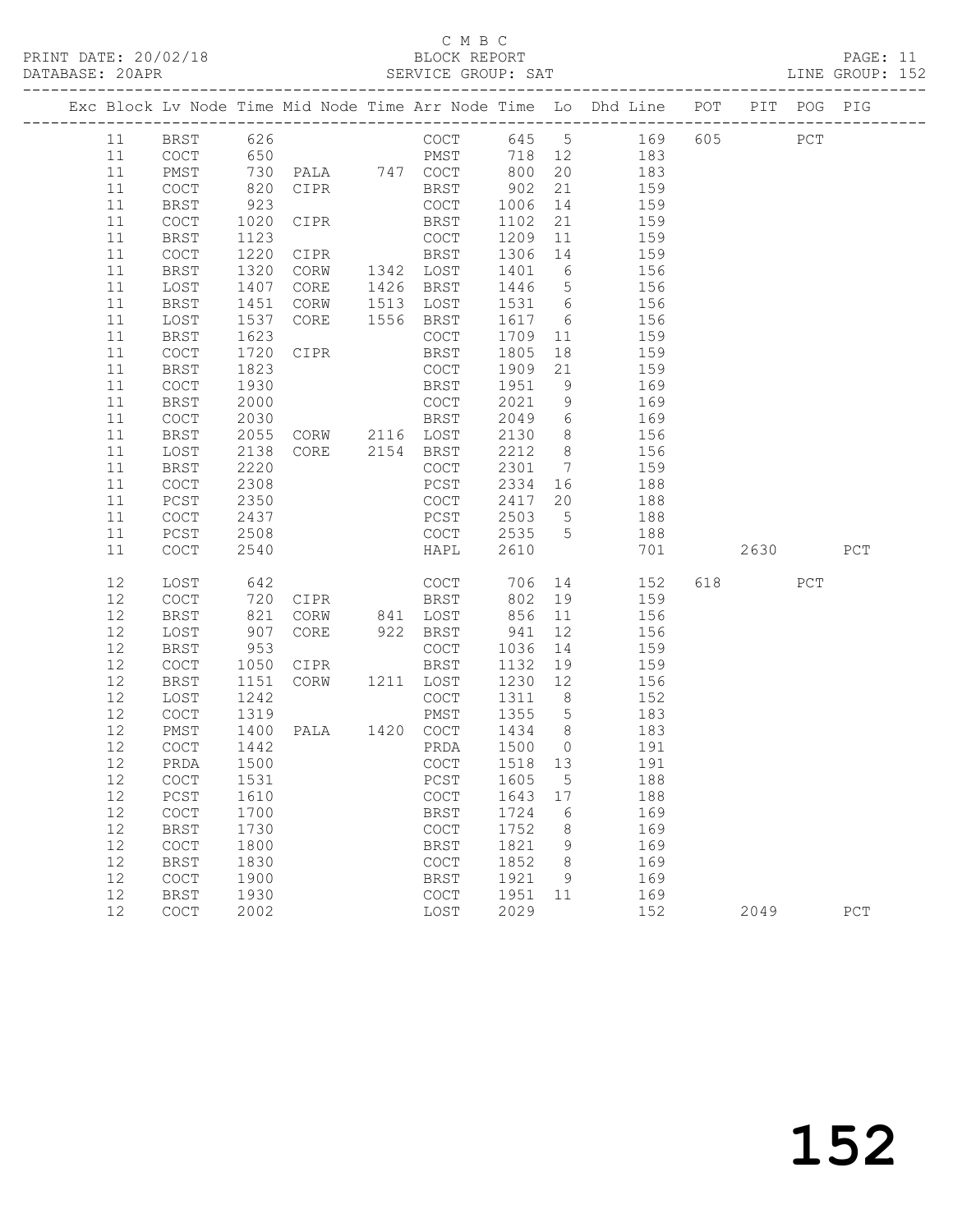# C M B C<br>BLOCK REPORT

PAGE: 12<br>LINE GROUP: 152

|          |                                            |              |                                  |      |                                            |              |                 | Exc Block Lv Node Time Mid Node Time Arr Node Time Lo Dhd Line POT PIT POG PIG |     |      |     |     |
|----------|--------------------------------------------|--------------|----------------------------------|------|--------------------------------------------|--------------|-----------------|--------------------------------------------------------------------------------|-----|------|-----|-----|
| 13       | COCT                                       | 632          |                                  |      |                                            |              |                 | LOST 657 15 152                                                                | 622 |      | PCT |     |
| 13       | LOST                                       | 712<br>800   |                                  |      | COCT<br>BRST                               | 737 23       |                 | 152                                                                            |     |      |     |     |
| 13       | COCT                                       |              |                                  |      |                                            | 820          | 10              | 169                                                                            |     |      |     |     |
| 13       | BRST                                       | 830          |                                  |      | COCT                                       | 849          | 11              | 169                                                                            |     |      |     |     |
| 13       | COCT                                       | 900          |                                  |      | BRST                                       | 920          | 10              | 169                                                                            |     |      |     |     |
| 13       | BRST                                       | 930          |                                  |      | COCT                                       | 950          | 10              | 169                                                                            |     |      |     |     |
| 13       | COCT                                       | 1000         |                                  |      | BRST                                       | 1021         | 9               | 169                                                                            |     |      |     |     |
| 13       | BRST                                       | 1030         |                                  |      | COCT                                       | 1052         | 8 <sup>8</sup>  | 169                                                                            |     |      |     |     |
| 13       | COCT                                       | 1100         |                                  |      | BRST                                       | 1121         | 9               | 169                                                                            |     |      |     |     |
| 13       | <b>BRST</b>                                | 1130         |                                  |      | COCT                                       | 1152 10      |                 | 169                                                                            |     |      |     |     |
| 13       | COCT                                       | 1202         | LOST<br>CORE 1256 BRST           |      | LOST                                       | 1231         | 6               | 152                                                                            |     |      |     |     |
| 13       | LOST                                       | 1237         |                                  |      |                                            | 1316         | $7\overline{ }$ | 156                                                                            |     |      |     |     |
| 13       | BRST                                       | 1323         |                                  |      | COCT                                       | 1410         | 10              | 159                                                                            |     |      |     |     |
| 13       | COCT                                       | 1420         | CIPR                             |      | BRST                                       | 1506         | 15              | 159                                                                            |     |      |     |     |
| 13       | BRST                                       | 1521         | CORW                             |      | 1543 LOST                                  | 1601         | 6               | 156                                                                            |     |      |     |     |
| 13       | LOST                                       | 1607         | CORE                             |      | 1626 BRST                                  | 1647         | $5\overline{)}$ | 156                                                                            |     |      |     |     |
| 13       | BRST                                       | 1652         | CORW                             |      | 1714 LOST                                  | 1732         | $5\overline{)}$ | 156                                                                            |     |      |     |     |
| 13       | LOST                                       | 1737         | CORE                             |      | 1756 BRST                                  | 1816         | $7\overline{)}$ | 156<br>156                                                                     |     |      |     |     |
| 13<br>13 | BRST                                       | 1823<br>1907 | CORW                             | 1923 | 1845 LOST                                  | 1901         | 6               |                                                                                |     |      |     |     |
| 13       | LOST<br><b>BRST</b>                        | 1955         | CORE<br>CORW                     | 2016 | BRST<br>LOST                               | 1941<br>2031 | 14              | 156<br>7 156                                                                   |     |      |     |     |
| 13       | LOST                                       | 2038         | CORE                             |      | 2054 BRST                                  | 2112         | 8 <sup>8</sup>  | 156                                                                            |     |      |     |     |
| 13       | BRST                                       | 2120         |                                  |      | COCT                                       | 2202 15      |                 | 159                                                                            |     |      |     |     |
| 13       | COCT                                       | 2217         | CIPR                             |      | BRST                                       | 2255         | $5^{\circ}$     | 159                                                                            |     |      |     |     |
| 13       | BRST                                       | 2300         |                                  |      | COCT                                       | 2320 10      |                 | 169                                                                            |     |      |     |     |
| 13       | COCT                                       | 2330         |                                  |      | BRST                                       | 2349         | 6               | 169                                                                            |     |      |     |     |
| 13       | BRST                                       | 2355         |                                  |      |                                            | 2426         | $7\overline{ }$ | 156                                                                            |     |      |     |     |
| 13       | LOST                                       | 2433         | CORW 2414 LOST<br>CORE 2448 BRST |      |                                            | 2505         | 15              | 156                                                                            |     |      |     |     |
| 13       | BRST                                       | 2520         |                                  |      | COCT                                       | 2600 15      |                 | 159                                                                            |     |      |     |     |
| 13       | COCT                                       | 2615         |                                  |      | PCST                                       | 2641         |                 | 188                                                                            |     | 2645 |     | PCT |
| 14       | <b>BRST</b>                                | 650          |                                  |      | COCT                                       | 730          |                 | 20<br>159                                                                      |     | 629  | PCT |     |
| 14       | COCT                                       | 750          | CIPR                             |      | BRST                                       | 832          | 19              | 159                                                                            |     |      |     |     |
| 14       | <b>BRST</b>                                | 851          | CORW                             |      | 911 LOST                                   | 926          | 11              | 156                                                                            |     |      |     |     |
| 14       | LOST                                       | 937          | CORE                             |      | 954 BRST                                   | 1011         | 12              | 156                                                                            |     |      |     |     |
| 14       | BRST                                       | 1023         |                                  |      | COCT                                       | 1106         | 14              | 159                                                                            |     |      |     |     |
| 14       | COCT                                       | 1120         | CIPR                             |      | BRST                                       | 1205         | 18              | 159                                                                            |     |      |     |     |
| 14       | <b>BRST</b>                                | 1223         |                                  |      | COCT                                       | 1310         | 20              | 159                                                                            |     |      |     |     |
| 14       | COCT                                       | 1330         |                                  |      | BRST                                       | 1352         | 8 <sup>8</sup>  | 169                                                                            |     |      |     |     |
|          | 14 BRST                                    | 1400         |                                  |      | COCT 1425 7                                |              |                 | 169                                                                            |     |      |     |     |
| 14       | COCT                                       | 1432         |                                  |      | LOST                                       | 1502         | 10              | 152                                                                            |     |      |     |     |
| 14       | LOST                                       | 1512         |                                  |      | COCT                                       | 1541         | 7               | 152                                                                            |     |      |     |     |
| 14       | $\mathtt{C}\mathtt{O}\mathtt{C}\mathtt{T}$ | 1548         |                                  |      | PMST                                       | 1624         | 6               | 183                                                                            |     |      |     |     |
| 14       | PMST                                       | 1630         | PALA                             | 1652 | COCT                                       | 1706         | 6               | 183                                                                            |     |      |     |     |
| 14       | $\mathtt{C}\mathtt{O}\mathtt{C}\mathtt{T}$ | 1712         |                                  |      | PRDA                                       | 1730         | $\mathbf 0$     | 191                                                                            |     |      |     |     |
| 14       | PRDA                                       | 1730         |                                  |      | $\mathtt{C}\mathtt{O}\mathtt{C}\mathtt{T}$ | 1748         | 17              | 191                                                                            |     |      |     |     |
| 14       | COCT                                       | 1805         |                                  |      | PCST                                       | 1838         | 6               | 188                                                                            |     |      |     |     |
| 14       | PCST                                       | 1844         |                                  |      | COCT                                       | 1914         | 6               | 188                                                                            |     |      |     |     |
| 14       | COCT                                       | 1920         |                                  |      | PMST                                       | 1953         |                 | 183                                                                            |     | 2013 |     | PCT |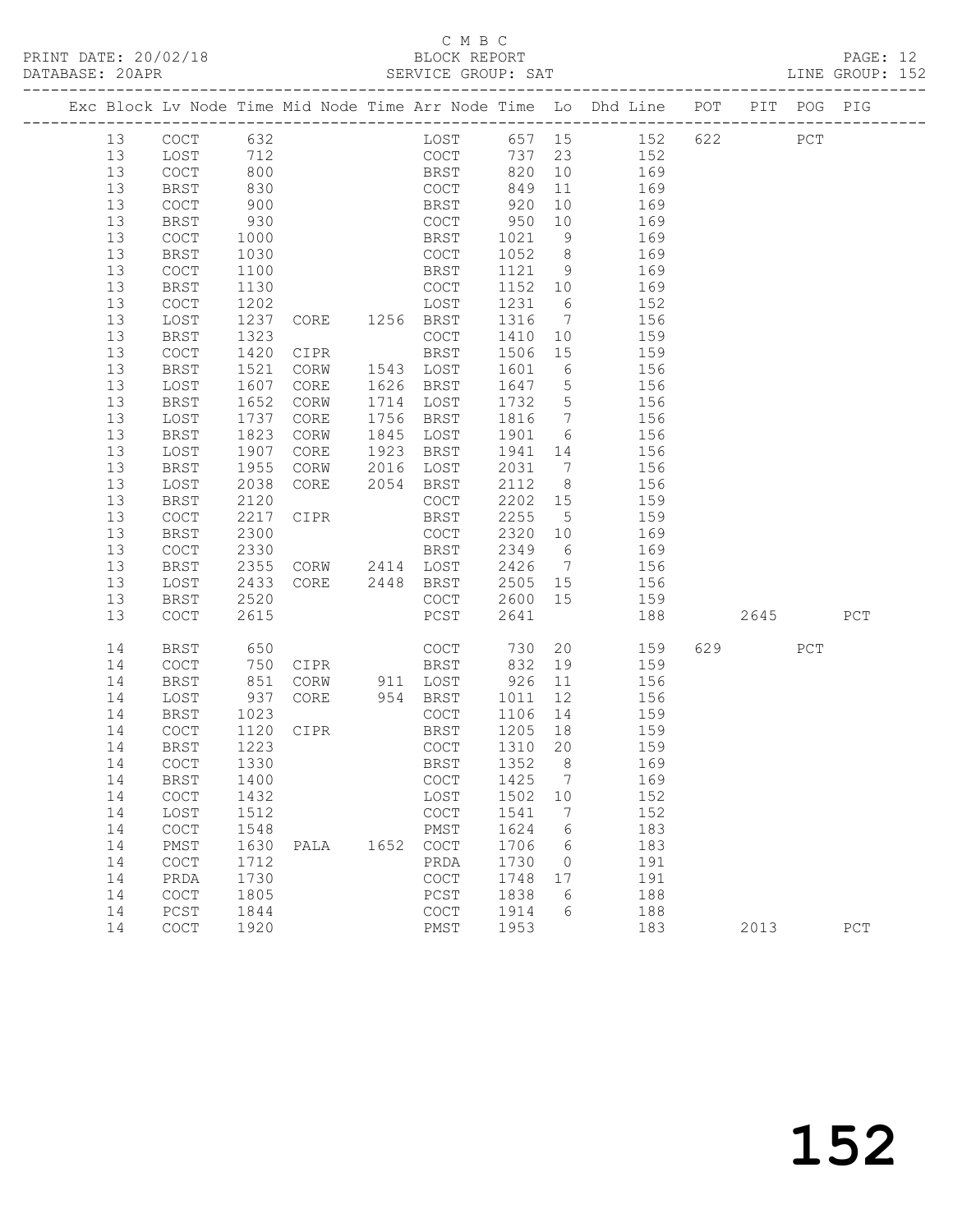# C M B C<br>BLOCK REPORT

PAGE: 13<br>LINE GROUP: 152

|    |                                            |                                                       |                |                       |              |                 | Exc Block Lv Node Time Mid Node Time Arr Node Time Lo Dhd Line POT PIT POG PIG |         |     |     |
|----|--------------------------------------------|-------------------------------------------------------|----------------|-----------------------|--------------|-----------------|--------------------------------------------------------------------------------|---------|-----|-----|
| 15 | COCT 700<br>BRST 730<br>COCT 802           |                                                       |                |                       |              |                 | BRST 719 11 169<br>COCT 749 13 169                                             | 650 PCT |     |     |
| 15 |                                            |                                                       |                |                       |              |                 |                                                                                |         |     |     |
| 15 |                                            |                                                       |                | LOST                  |              |                 | 828 14 152                                                                     |         |     |     |
| 15 | LOST                                       | 842                                                   |                | COCT 908              |              | 22              | 152                                                                            |         |     |     |
| 15 | COCT                                       | 930                                                   |                |                       |              | 9               | 169                                                                            |         |     |     |
| 15 | <b>BRST</b>                                | 1000                                                  |                | COCT                  | 1022         | 8 <sup>8</sup>  | $\frac{1}{169}$                                                                |         |     |     |
| 15 | COCT                                       | 1030                                                  |                | BRST                  | 1051         | 9               | 169                                                                            |         |     |     |
| 15 | <b>BRST</b>                                | 1100                                                  |                | COCT                  | 1122         | 9               | 169                                                                            |         |     |     |
| 15 | COCT                                       | 1131                                                  |                | PCST                  | 1203 7       |                 | 188                                                                            |         |     |     |
| 15 | PCST                                       | 1210                                                  |                | COCT                  | 1245 15      |                 | 188                                                                            |         |     |     |
| 15 | <b>COCT</b>                                | 1300                                                  |                | BRST                  | 1322         | 8 <sup>8</sup>  | 169                                                                            |         |     |     |
| 15 | <b>BRST</b>                                | 1330                                                  |                | COCT                  | 1354         | 8 <sup>8</sup>  | 169                                                                            |         |     |     |
| 15 | COCT                                       | 1402                                                  |                | LOST                  | 1432 10      |                 | 152                                                                            |         |     |     |
| 15 | LOST                                       | 1442                                                  |                | COCT                  | 1511         | $7\overline{ }$ | 152                                                                            |         |     |     |
| 15 | COCT                                       | 1518                                                  |                | PMST                  | 1554         | $6\overline{6}$ | 183                                                                            |         |     |     |
| 15 | PMST                                       | 1600                                                  | PALA 1622 COCT |                       | 1636         | $6\overline{6}$ | 183                                                                            |         |     |     |
| 15 | <b>COCT</b>                                | 1642                                                  |                | PRDA                  | 1700 0       |                 | 191                                                                            |         |     |     |
| 15 | PRDA                                       | 1700                                                  |                | COCT                  |              |                 | $1718$ $15$ $191$                                                              |         |     |     |
| 15 | COCT                                       | 1733                                                  |                | PCST                  | 1806         |                 | 8 188                                                                          |         |     |     |
| 15 | PCST                                       | 1814                                                  |                | COCT                  | 1844 6       |                 | 188                                                                            |         |     |     |
| 15 | COCT                                       | 1850                                                  |                | PMST 1923             |              |                 | 183                                                                            | 1943    |     | PCT |
| 16 | <b>BRST</b>                                | 721                                                   |                | CORW 739 LOST 752     |              |                 | 15<br>156                                                                      | 700     | PCT |     |
| 16 | LOST                                       | 807                                                   | CORE 822 BRST  |                       | $.52$<br>841 | 12              | 156                                                                            |         |     |     |
| 16 | <b>BRST</b>                                | $\begin{array}{c} 62 \\ 853 \\ \hline 10 \end{array}$ |                | COCT                  | 934 15       |                 | 159                                                                            |         |     |     |
| 16 | COCT                                       | 949                                                   |                | PMST                  | 1021 9       |                 | 183                                                                            |         |     |     |
| 16 | PMST                                       | 1030                                                  | PALA 1050 COCT |                       | 1103 9       |                 | 183                                                                            |         |     |     |
| 16 | $\mathtt{C}\mathtt{O}\mathtt{C}\mathtt{T}$ | 1112                                                  |                | PRDA                  | 1130         | $\overline{0}$  | 191                                                                            |         |     |     |
| 16 | PRDA                                       | 1130                                                  |                | COCT                  | 1150 11      |                 | 191                                                                            |         |     |     |
| 16 | <b>COCT</b>                                | 1201                                                  |                | PCST                  | 1233         | $7\phantom{0}$  | 188                                                                            |         |     |     |
| 16 | PCST                                       | 1240                                                  |                | COCT                  | 1314         | $6\overline{6}$ | 188                                                                            |         |     |     |
| 16 | COCT                                       | 1320                                                  | CIPR           | BRST                  | 1406 17      |                 | 159                                                                            |         |     |     |
| 16 | <b>BRST</b>                                | 1423                                                  |                | COCT                  | 1510 20      |                 | 159                                                                            |         |     |     |
| 16 | COCT                                       | 1530                                                  |                | BRST                  |              |                 | 1554 6 169                                                                     |         |     |     |
| 16 | <b>BRST</b>                                | 1600                                                  |                | COCT                  | 1624         | 8 <sup>8</sup>  | 169                                                                            |         |     |     |
| 16 | COCT                                       | 1632                                                  |                | LOST                  | 1701 11      |                 | 152                                                                            |         |     |     |
| 16 | LOST                                       | 1712                                                  |                | COCT                  | 1742         | 8 <sup>8</sup>  | $\frac{1}{152}$                                                                |         |     |     |
| 16 | COCT                                       | 1750                                                  | CIPR BRST      |                       | 1835 19      |                 | 159                                                                            |         |     |     |
| 16 | BRST                                       | 1854                                                  |                | CORW 1916 LOST 1932 5 |              |                 | 156                                                                            |         |     |     |
| 16 | LOST                                       |                                                       | 1937 CORE      | 1953 BRST             | 2011         |                 | 156                                                                            | 2029    |     | PCT |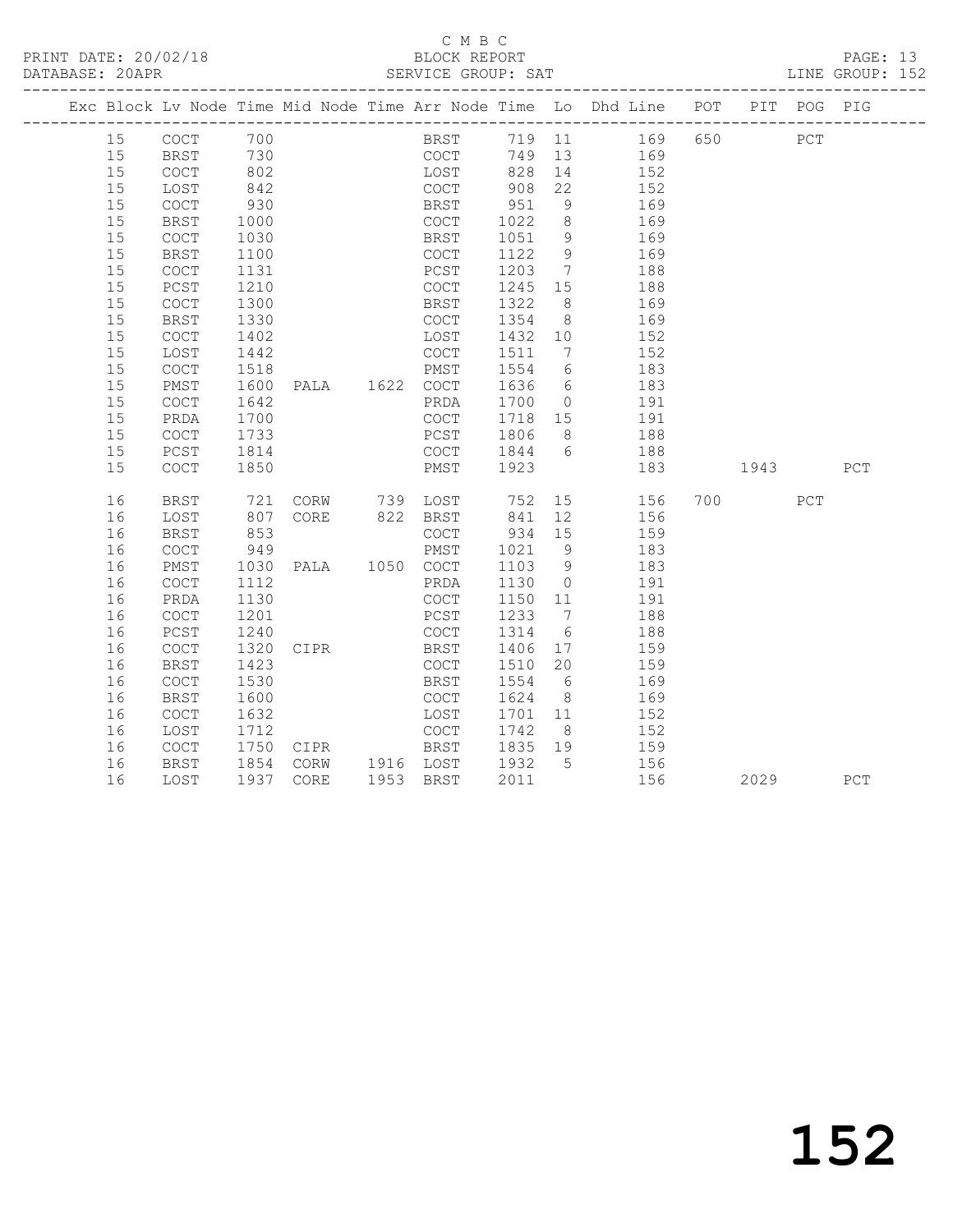### C M B C<br>BLOCK REPORT

PAGE: 14<br>LINE GROUP: 152

|    |                                            |      |                        |              |         |                 | Exc Block Lv Node Time Mid Node Time Arr Node Time Lo Dhd Line POT PIT POG PIG |      |     |             |
|----|--------------------------------------------|------|------------------------|--------------|---------|-----------------|--------------------------------------------------------------------------------|------|-----|-------------|
| 17 | PCST                                       | 710  |                        | COCT         |         |                 | 737 12 188 706 PCT                                                             |      |     |             |
| 17 | COCT                                       |      |                        |              |         |                 | PMST 819 11 183                                                                |      |     |             |
| 17 | PMST                                       |      |                        |              | 903 9   |                 | 183                                                                            |      |     |             |
| 17 | COCT                                       |      |                        |              | 930     | $\overline{0}$  | 191                                                                            |      |     |             |
| 17 | PRDA                                       | 930  |                        | COCT         | 948     | 15              | 191                                                                            |      |     |             |
| 17 | COCT                                       | 1003 |                        | PCST         | 1035    | 5 <sup>5</sup>  | 188                                                                            |      |     |             |
| 17 | PCST                                       | 1040 |                        | COCT         | 1113    | $6\overline{6}$ | 188                                                                            |      |     |             |
| 17 | $\mathtt{C}\mathtt{O}\mathtt{C}\mathtt{T}$ | 1119 |                        | PMST         | 1153    | $7\overline{ }$ | 183                                                                            |      |     |             |
| 17 | PMST                                       | 1200 | PMST<br>PALA 1220 COCT |              | 1235    | $7\overline{ }$ | 183                                                                            |      |     |             |
| 17 | $\mathtt{C}\mathtt{O}\mathtt{C}\mathtt{T}$ | 1242 |                        | PRDA         | 1300    | $\overline{0}$  | 191                                                                            |      |     |             |
| 17 | PRDA                                       | 1300 |                        | COCT         | 1319    | 12              | 191                                                                            |      |     |             |
| 17 | $\mathtt{C}\mathtt{O}\mathtt{C}\mathtt{T}$ | 1331 |                        | PCST         | 1405    | 5 <sup>5</sup>  | 188                                                                            |      |     |             |
| 17 | PCST                                       | 1410 |                        | COCT         | 1444 16 |                 | 188                                                                            |      |     |             |
| 17 | COCT                                       | 1500 |                        | BRST         | 1524    | 6               | 169                                                                            |      |     |             |
| 17 | <b>BRST</b>                                | 1530 |                        | COCT         | 1554 8  |                 | 169                                                                            |      |     |             |
| 17 | COCT                                       | 1602 |                        | LOST         | 1631 11 |                 | 152                                                                            |      |     |             |
| 17 | LOST                                       | 1642 |                        | COCT         | 1712    | 6               | 152                                                                            |      |     |             |
| 17 | COCT                                       | 1718 |                        | PMST         | 1755 5  |                 | 183                                                                            |      |     |             |
| 17 | PMST                                       | 1800 | PALA 1822 COCT         |              | 1835 7  |                 | 183                                                                            |      |     |             |
| 17 | COCT                                       | 1842 |                        | PRDA         | 1900    | $\overline{0}$  | 191                                                                            |      |     |             |
| 17 | PRDA                                       | 1900 |                        | COCT         | 1918    | 24              | 191                                                                            |      |     |             |
| 17 | COCT                                       | 1942 |                        | PRDA         | 2000    | $\bigcirc$      | 191                                                                            |      |     |             |
| 17 | PRDA                                       | 2000 |                        | COCT         | 2017    | 24              | 191                                                                            |      |     |             |
| 17 | COCT                                       | 2041 |                        | PCST         | 2114 10 |                 | 188                                                                            |      |     |             |
| 17 | PCST                                       | 2124 |                        | COCT         | 2152    |                 | 188                                                                            | 2201 |     | PCT         |
| 18 | LOST                                       | 742  |                        | COCT 807     |         |                 | 25<br>152                                                                      | 718  | PCT |             |
| 18 | COCT                                       | 832  |                        | LOST         | 900     | 12              | 152                                                                            |      |     |             |
| 18 | LOST                                       | 912  |                        | COCT         | 940     | 22              | 152                                                                            |      |     |             |
| 18 | COCT                                       | 1002 |                        | LOST         | 1030    | 12              | 152                                                                            |      |     |             |
| 18 | LOST                                       | 1042 |                        | COCT         | 1110 20 |                 | 152                                                                            |      |     |             |
| 18 | COCT                                       | 1130 |                        | BRST         | 1152    | 8 <sup>1</sup>  | 169                                                                            |      |     |             |
| 18 | <b>BRST</b>                                | 1200 |                        | COCT         | 1224    | 8 <sup>8</sup>  | 169                                                                            |      |     |             |
| 18 | COCT                                       | 1232 |                        | LOST         | 1302    | $5^{\circ}$     | 152                                                                            |      |     |             |
| 18 | LOST                                       | 1307 | CORE 1326 BRST         |              | 1346    | $\overline{7}$  | 156                                                                            |      |     |             |
| 18 | BRST                                       | 1353 |                        | COCT         | 1440    | 10              | 159                                                                            |      |     |             |
| 18 | <b>COCT</b>                                | 1450 | CIPR                   | BRST         | 1538 13 |                 | 159                                                                            |      |     |             |
| 18 | <b>BRST</b>                                | 1551 | CORW                   | 1613 LOST    | 1631    | 6               | 156                                                                            |      |     |             |
| 18 | LOST                                       | 1637 | CORE                   | 1656 BRST    | 1715    | 8 <sup>8</sup>  | 156                                                                            |      |     |             |
| 18 | BRST                                       | 1723 |                        | COCT         | 1809 11 |                 | 159                                                                            |      |     |             |
| 18 | COCT                                       | 1820 | CIPR                   | BRST 1902 23 |         |                 | 159                                                                            |      |     |             |
| 18 | <b>BRST</b>                                |      | 1925 CORW              | 1947 LOST    | 2002    |                 | 156                                                                            | 2022 |     | ${\tt PCT}$ |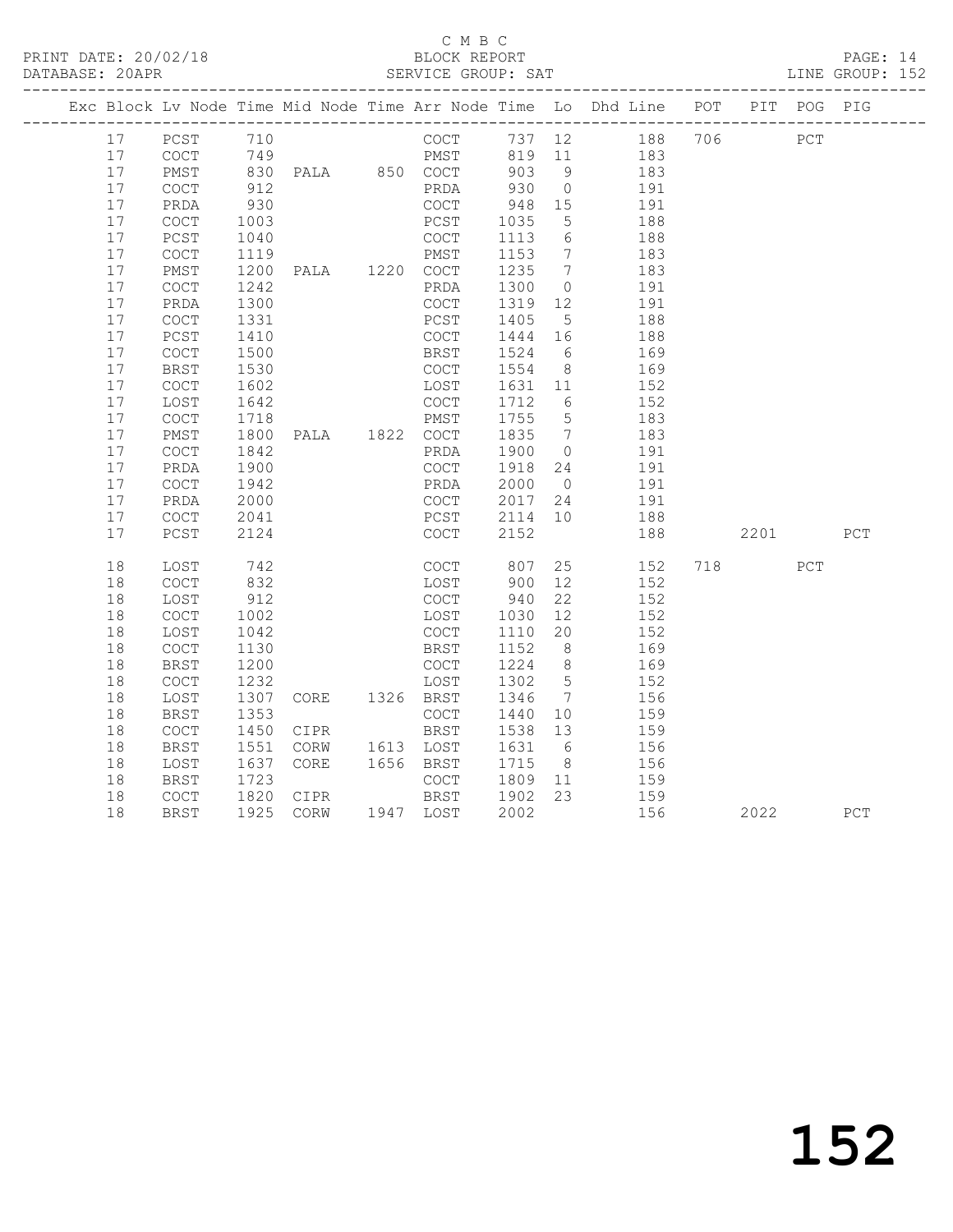### C M B C<br>BLOCK REPORT

PAGE: 15<br>LINE GROUP: 152

|                              |          |                                            |              |                                |                            |                 |                      | Exc Block Lv Node Time Mid Node Time Arr Node Time Lo Dhd Line POT PIT POG PIG |         |     |
|------------------------------|----------|--------------------------------------------|--------------|--------------------------------|----------------------------|-----------------|----------------------|--------------------------------------------------------------------------------|---------|-----|
|                              | 19       | BRST 753                                   |              |                                |                            |                 |                      | COCT 834 8 159 732 PCT                                                         |         |     |
|                              | 19       | COCT                                       | 842          |                                |                            |                 |                      | PRDA 900 0 191                                                                 |         |     |
|                              | 19       | PRDA                                       | 900          |                                | COCT 918 15<br>PCST 1005 5 |                 |                      | 191                                                                            |         |     |
|                              | 19       | COCT                                       | 933          |                                |                            |                 |                      | 188                                                                            |         |     |
|                              | 19       | PCST                                       | 1010         |                                | COCT                       | 1043            | $6\overline{6}$      | 188                                                                            |         |     |
|                              | 19       | $\mathtt{C}\mathtt{O}\mathtt{C}\mathtt{T}$ | 1049         | COCT<br>PMST<br>PALA 1150 COCT |                            | 1123            | $7\overline{ }$      | 183                                                                            |         |     |
|                              | 19       | PMST                                       | 1130         |                                |                            | 1205 7          |                      | 183                                                                            |         |     |
|                              | 19       | $\mathtt{C}\mathtt{O}\mathtt{C}\mathtt{T}$ | 1212         |                                | PRDA                       | 1230            | $\overline{0}$       | 191                                                                            |         |     |
|                              | 19       | PRDA                                       | 1230         |                                | COCT                       | 1250            | 12                   | 191                                                                            |         |     |
|                              | 19       | $\mathtt{C}\mathtt{O}\mathtt{C}\mathtt{T}$ | 1302         |                                | LOST                       | 1332            | 10                   | 152                                                                            |         |     |
|                              | 19       | LOST                                       | 1342         |                                | COCT                       | 1411            | 19<br>8 <sup>8</sup> | 152                                                                            |         |     |
|                              | 19<br>19 | <b>COCT</b><br><b>BRST</b>                 | 1430<br>1500 |                                | BRST<br>COCT               | 1452<br>1525    | $\overline{7}$       | 169<br>169                                                                     |         |     |
|                              | 19       | COCT                                       | 1532         |                                | LOST                       | 1601 11         |                      | 152                                                                            |         |     |
|                              | 19       | LOST                                       | 1612         |                                | COCT                       | 1641            | $\overline{7}$       | 152                                                                            |         |     |
|                              | 19       | $\mathtt{C}\mathtt{O}\mathtt{C}\mathtt{T}$ | 1648         |                                | PMST                       | 1725            | $5\overline{)}$      | 183                                                                            |         |     |
|                              | 19       | PMST                                       | 1730         | PALA 1752 COCT                 |                            | 1806            | 6                    | 183                                                                            |         |     |
|                              | 19       | $\mathtt{C}\mathtt{O}\mathtt{C}\mathtt{T}$ | 1812         |                                | PRDA                       | 1830            | $\overline{0}$       | 191                                                                            |         |     |
|                              | 19       | PRDA                                       | 1830         |                                | COCT                       | 1848            | 24                   | 191                                                                            |         |     |
|                              | 19       | $\mathtt{C}\mathtt{O}\mathtt{C}\mathtt{T}$ | 1912         |                                | PRDA                       | 1930 0          |                      | 191                                                                            |         |     |
|                              | 19       | PRDA                                       | 1930         |                                | COCT 1947 26               |                 |                      | 191                                                                            |         |     |
|                              | 19       | $\mathtt{C}\mathtt{O}\mathtt{C}\mathtt{T}$ | 2013         |                                |                            | 2046            | - 8                  | 188                                                                            |         |     |
|                              | 19       | PCST                                       | 2054         |                                | PCST<br>COCT               | 2122            |                      | 188                                                                            | 2131    | PCT |
| <b>BL 30</b>                 |          | $\mathtt{C}\mathtt{O}\mathtt{C}\mathtt{T}$ | 935          |                                | BULK 958                   |                 |                      | $\overline{2}$<br>179                                                          | 921 PCT |     |
| <b>BL 30</b>                 |          | BULK                                       | 1000         |                                | COCT                       | 1022            | 13                   | 179                                                                            |         |     |
| <b>BL 30</b>                 |          | $\mathtt{C}\mathtt{O}\mathtt{C}\mathtt{T}$ | 1035         |                                | BULK                       | 1058            | $\overline{2}$       | 179                                                                            |         |     |
| <b>BL 30</b>                 |          | BULK                                       | 1100         |                                | COCT                       | 1124 11         |                      | 179                                                                            |         |     |
| <b>BL 30</b>                 |          | $\mathtt{C}\mathtt{O}\mathtt{C}\mathtt{T}$ | 1135         |                                | BULK                       | 1201            | 2                    | 179                                                                            |         |     |
| <b>BL 30</b>                 |          | <b>BULK</b>                                | 1203         |                                | COCT                       | 1227 8          |                      | 179                                                                            |         |     |
| <b>BL 30</b>                 |          | <b>COCT</b>                                | 1235         |                                | BULK                       | 1301            | $\overline{2}$       | 179                                                                            |         |     |
| <b>BL 30</b>                 |          | <b>BULK</b>                                | 1303         |                                | COCT                       | 1327            | 8 <sup>8</sup>       | 179                                                                            |         |     |
| <b>BL 30</b>                 |          | COCT                                       | 1335         |                                | BULK                       | 1359            | 2                    | 179                                                                            |         |     |
| <b>BL 30</b>                 |          | BULK                                       | 1401         |                                | COCT                       | 1425            | 10 <sup>°</sup>      | 179                                                                            |         |     |
| <b>BL 30</b>                 |          | $\mathtt{C}\mathtt{O}\mathtt{C}\mathtt{T}$ | 1435         |                                | BULK                       | 1500            | $\overline{2}$       | 179                                                                            |         |     |
| <b>BL 30</b>                 |          | BULK                                       | 1502         |                                | COCT                       | 1526            | 9                    | 179                                                                            |         |     |
| <b>BL 30</b>                 |          | $\mathtt{C}\mathtt{O}\mathtt{C}\mathtt{T}$ | 1535         |                                | BULK                       | 1559            | $\overline{2}$       | 179                                                                            |         |     |
| <b>BL 30</b>                 |          | BULK                                       | 1601         |                                | COCT                       | 1626            | 9                    | 179                                                                            |         |     |
| <b>BL 30</b>                 |          | COCT                                       | 1635         |                                | BULK                       | 1659            | $\overline{2}$       | 179                                                                            |         |     |
| <b>BL 30</b>                 |          | BULK                                       | 1701         |                                | COCT                       | 1725            | 10                   | 179                                                                            |         |     |
| <b>BL 30</b><br><b>BL 30</b> |          | COCT                                       | 1735<br>1801 |                                | BULK<br>COCT               | 1759<br>1825 10 | $\overline{2}$       | 179<br>179                                                                     |         |     |
| <b>BL 30</b>                 |          | BULK<br>COCT                               |              |                                | BULK                       | 1859            | $\overline{2}$       | 179                                                                            |         |     |
| <b>BL 30</b>                 |          | <b>BULK</b>                                | 1835<br>1901 |                                | COCT                       | 1924            |                      | 179                                                                            | 1934    | PCT |
|                              |          |                                            |              |                                |                            |                 |                      |                                                                                |         |     |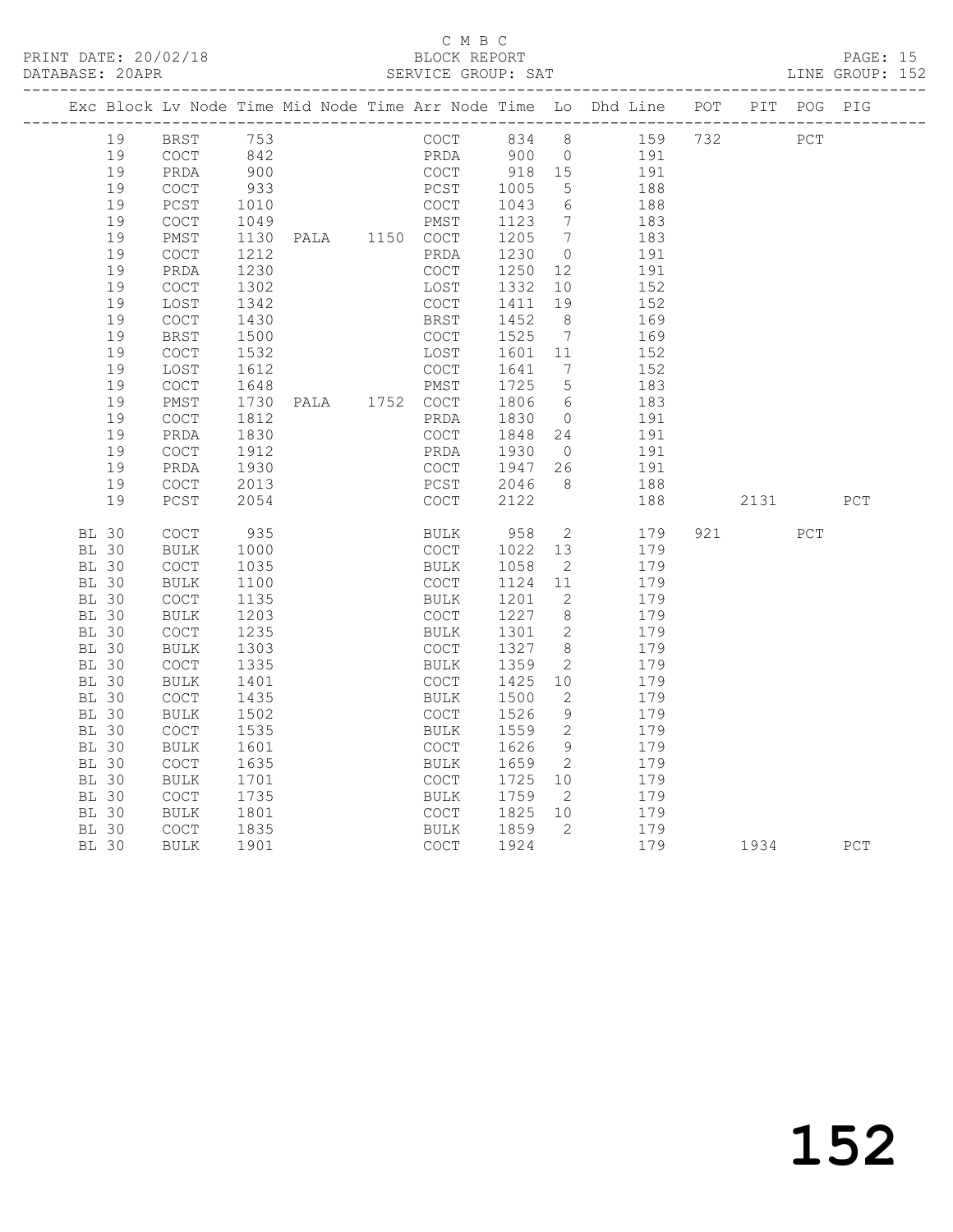| PRINT DATE: 20/02/18<br>BLOCK REPORT BLOCK PERT<br>DATABASE: 20APR SERVICE GROUP: SAT LINE GROUP: 160<br>BYST BROADWAY STN |                                                                                                                                                                                   |                                                                                                |                                                                                  |                                                                                                  |                                                                                  | C M B C                                                                                                                                                                                                                                                                                         |                                                                                   |                                                                                       |               |                                                                           |     |                         |     |     |  |
|----------------------------------------------------------------------------------------------------------------------------|-----------------------------------------------------------------------------------------------------------------------------------------------------------------------------------|------------------------------------------------------------------------------------------------|----------------------------------------------------------------------------------|--------------------------------------------------------------------------------------------------|----------------------------------------------------------------------------------|-------------------------------------------------------------------------------------------------------------------------------------------------------------------------------------------------------------------------------------------------------------------------------------------------|-----------------------------------------------------------------------------------|---------------------------------------------------------------------------------------|---------------|---------------------------------------------------------------------------|-----|-------------------------|-----|-----|--|
|                                                                                                                            |                                                                                                                                                                                   |                                                                                                |                                                                                  |                                                                                                  |                                                                                  | COCT COQUITLAM CTRL STN<br>ENGINEERRY LOOP COUNTLAM CTRL STN<br>FORT COQUITLAM STN<br>PORT COQUITLAM STN<br>PORT COQUITLAM STN<br>FORT COQUITLAM STN<br>FORT COQUITLAM STN<br>FORT COQUITLAM STN<br>FORT COQUITLAM STN<br>SERO SEYMOUR ST & ROBSON ST<br>WHPN WHITE PINE BE                     |                                                                                   |                                                                                       |               |                                                                           |     |                         |     |     |  |
|                                                                                                                            |                                                                                                                                                                                   |                                                                                                |                                                                                  |                                                                                                  |                                                                                  |                                                                                                                                                                                                                                                                                                 |                                                                                   |                                                                                       |               |                                                                           |     |                         |     |     |  |
|                                                                                                                            | $\mathbf{1}$<br>$\mathbf{1}$<br>$\mathbf{1}$<br>$\mathbf{1}$<br>$\mathbf{1}$<br>$\mathbf{1}$                                                                                      | PCST<br>KTLP<br>PCST<br>KTLP<br>PCST                                                           | $857$ $1015$<br>1122<br>1245<br>1406                                             | COCT<br>COCT<br>COCT                                                                             |                                                                                  | 1 COCT 400 BYST 446 SERO 504 11 N9 350 PCT<br>1 SERO 515 COCT 634 10 9 N9<br>1 PCST 653 COCT 703 KTLP 745 10 160<br>KTLP 755 COCT 830 PCST 844<br>COCT 908 KTLP 954 21 160<br>COCT 1058 PCST 1113 9 160<br>1138 KTLP 1231 14 160<br>1333 PCST<br>1423 KTLP 1517 13 160<br>1620 PCST 1638 16 160 | 1350 16 160                                                                       |                                                                                       | 13 160        |                                                                           |     |                         |     |     |  |
|                                                                                                                            | $\mathbf{1}$<br>$\mathbf{1}$<br>$\mathbf{1}$<br>$\mathbf{1}$<br>$\mathbf{1}$                                                                                                      | KTLP<br>PCST<br>KTLP<br>PCST<br>KTLP                                                           | 1530<br>1654<br>1815<br>1928                                                     | COCT<br>COCT<br>COCT<br>COCT<br>2045 COCT                                                        |                                                                                  | 1708 KTLP 1802 12 160<br>1859 PCST 1913 15 160<br>1940 KTLP 2026 19 160<br>2124 PCST 2139 160                                                                                                                                                                                                   |                                                                                   |                                                                                       |               |                                                                           |     | 160 2143                |     | PCT |  |
|                                                                                                                            | $\mathbf{2}$<br>$\mathbf{2}$<br>$\mathbf{2}$<br>$\mathbf{2}$<br>$\mathbf{2}$<br>$\mathbf{2}$<br>$\mathbf{2}$<br>$\mathbf{2}$<br>$\mathbf{2}$<br>$\mathbf{2}$<br>$\mathbf{2}$<br>2 | COCT<br>SERO<br>PCST<br>KTLP<br>PCST<br>KTLP<br>PCST<br>KTLP<br>PCST<br>KTLP<br>PCST<br>KTLP   | 530<br>945<br>1052<br>1215<br>1336<br>1500<br>1624<br>1745<br>1853               | BYST 616 SERO<br>COCT<br>COCT<br>COCT<br>COCT<br>COCT<br>COCT<br>COCT<br>2015 COCT               |                                                                                  | $COCT$ 1027 $PCST$<br>1108 KTLP<br>1302 PCST<br>1353 KTLP 1448 12 160<br>1550 PCST 1608 16 160<br>1638 KTLP 1730 15 160<br>1830 PCST 1845 8 160<br>1905 KTLP 1951 24 160<br>2055 PCST 2110 160                                                                                                  | 634<br>$804$ 19 9 N9<br>929 16 160<br>1042<br>1159<br>1319                        | 10<br>16                                                                              | 160<br>17 160 | 11 N9<br>160                                                              |     | 520 000<br>160 2114 PCT | PCT |     |  |
|                                                                                                                            | $\mathfrak{Z}$<br>$\mathfrak{Z}$<br>3<br>3<br>$\mathsf 3$<br>3<br>$\mathsf 3$<br>3<br>$\mathsf 3$<br>3<br>3                                                                       | PCST<br>KTLP<br>PCST<br>KTLP<br>PCST<br>KTLP<br>PCST<br>KTLP<br>$PCST$<br>KTLP<br>PCST<br>KTLP | 543<br>954<br>1115<br>1237<br>1400<br>1523<br>1645<br>1756<br>1915               | 645 COCT<br>743 COCT<br>845 COCT<br>COCT<br>COCT<br>COCT<br>COCT<br>COCT<br>COCT<br>COCT<br>COCT | 1008<br>1158<br>1253<br>1449<br>1538<br>1730<br>1810<br>1957                     | COCT 553 KTLP 635 10 160<br>COCT 720 PCST 734 9 160<br>COCT 753 KTLP 835 10 160<br>927 PCST<br>KTLP<br>PCST<br>KTLP<br>PCST<br>KTLP<br>PCST<br>KTLP<br>PCST                                                                                                                                     | 1058<br>1213<br>1348<br>1508<br>1631<br>1746<br>1859<br>2011                      | 17<br>24<br>12<br>15<br>14<br>10<br>16                                                |               | 942 12 160<br>160<br>160<br>160<br>160<br>160<br>160<br>160<br>160        |     | 539 PCT<br>2015         |     | PCT |  |
|                                                                                                                            | $\overline{4}$<br>4<br>4<br>4<br>4<br>4<br>4<br>4<br>4<br>4<br>4                                                                                                                  | PCST<br>KTLP<br>PCST<br>KTLP<br>PCST<br>KTLP<br>PCST<br>KTLP<br>PCST<br>KTLP<br>$PCST$         | 613<br>715<br>812<br>915<br>1023<br>1145<br>1306<br>1430<br>1553<br>1715<br>1823 | COCT<br>COCT<br>COCT<br>COCT<br>COCT<br>COCT<br>COCT<br>COCT<br>COCT<br>COCT<br>COCT             | 623<br>750<br>823<br>957<br>1038<br>1232<br>1323<br>1519<br>1608<br>1800<br>1835 | KTLP<br>PCST<br>KTLP<br>PCST<br>KTLP<br>PCST<br>KTLP<br>PCST<br>KTLP<br>PCST<br>KTLP                                                                                                                                                                                                            | 705<br>804<br>907<br>1012<br>1128<br>1248<br>1418<br>1538<br>1700<br>1815<br>1922 | 10 <sub>o</sub><br>8 <sup>8</sup><br>8<br>11<br>17<br>18<br>12<br>15<br>15<br>8<br>23 |               | 160<br>160<br>160<br>160<br>160<br>160<br>160<br>160<br>160<br>160<br>160 | 609 |                         | PCT |     |  |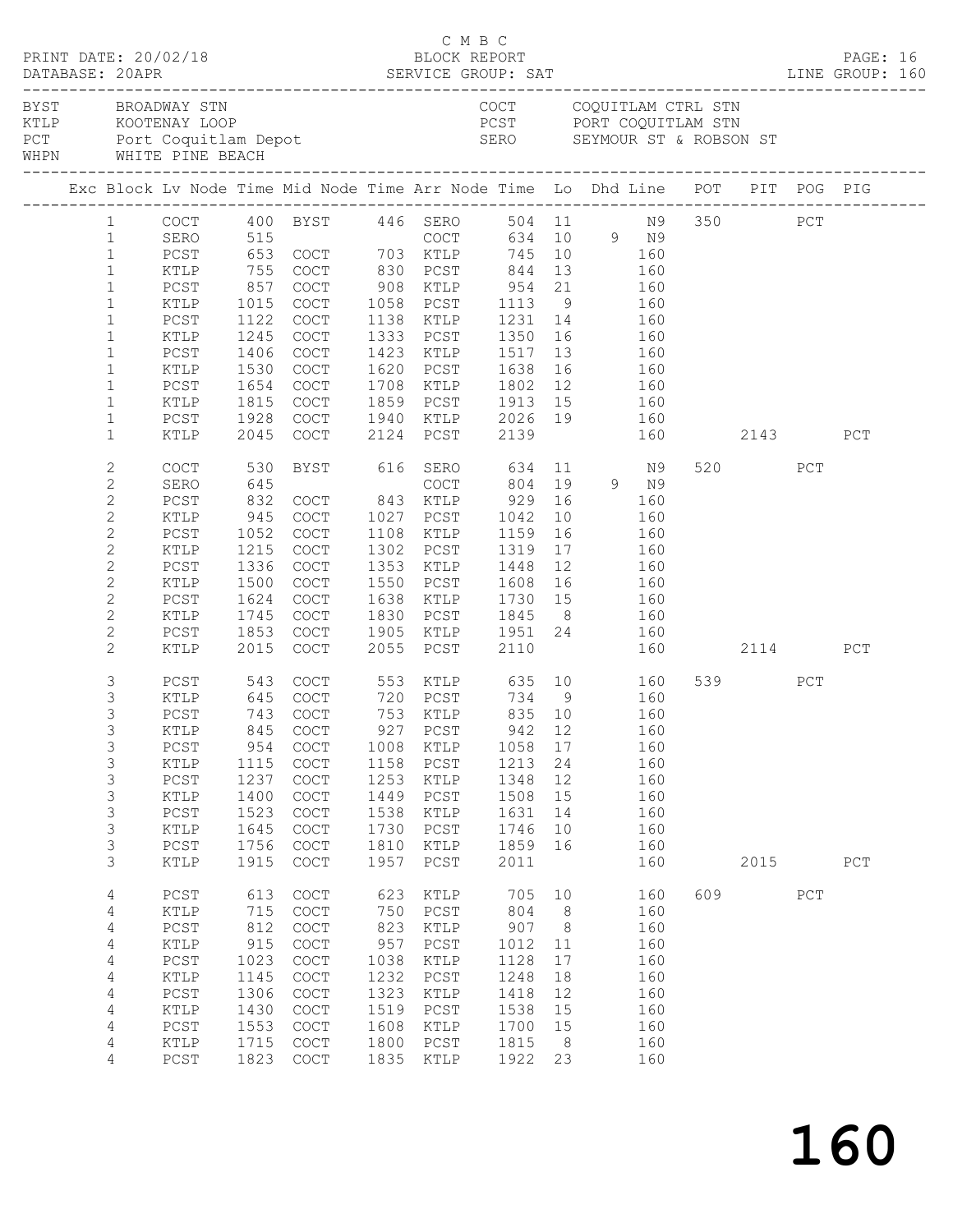## C M B C<br>BLOCK REPORT

|  | DATABASE: 20APR     |                |              |                                                                                |              | SERVICE GROUP: SAT  |                    |                |      |            |      |      | LINE GROUP: 160 |
|--|---------------------|----------------|--------------|--------------------------------------------------------------------------------|--------------|---------------------|--------------------|----------------|------|------------|------|------|-----------------|
|  |                     |                |              | Exc Block Lv Node Time Mid Node Time Arr Node Time Lo Dhd Line POT PIT POG PIG |              |                     |                    |                |      |            |      |      |                 |
|  |                     |                |              | 4 KTLP 1945 COCT 2026 PCST 2039 160 2043 PCT                                   |              |                     |                    |                |      |            |      |      |                 |
|  | 5                   | PCST           | 633          | COCT                                                                           |              | 643 KTLP 725 10 160 |                    |                |      |            | 629  | PCT  |                 |
|  | 5                   | KTLP           | 735          | COCT                                                                           |              | 810 PCST            | 824                | 18             |      | 160        |      |      |                 |
|  | 5                   | PCST           | 842          | $\operatorname{COT}$                                                           |              | 853 KTLP            | 939                | 21             |      | 160        |      |      |                 |
|  | 5                   | KTLP           | 1000         | COCT                                                                           |              | 1043 PCST           | 1058               | 9              |      | 160        |      |      |                 |
|  | 5                   | PCST           | 1107         | COCT                                                                           |              | 1123 KTLP           | 1216               | 14             |      | 160        |      |      |                 |
|  | $\mathsf S$         | KTLP           | 1230         | COCT                                                                           |              | 1317 PCST           | 1334 17            |                |      | 160        |      |      |                 |
|  | 5                   | PCST           | 1351         | $\operatorname{COT}$                                                           | 1408         | KTLP                | 1502               | 13             |      | 160        |      |      |                 |
|  | 5                   | KTLP           | 1515         | COCT                                                                           | 1605         | PCST                | 1623               | 16             |      | 160        |      |      |                 |
|  | 5                   | PCST           | 1639         | COCT                                                                           | 1653         | KTLP                | 1745               | 15             |      | 160        |      |      |                 |
|  | 5                   | KTLP           | 1800         | $\operatorname{COT}$                                                           | 1844         | PCST                | 1858               | 10             |      | 160        |      |      |                 |
|  | 5                   | PCST           | 1908         | COCT                                                                           | 1920         | KTLP                | 2006               | 24             |      | 160        |      |      |                 |
|  | 5                   | KTLP           | 2030         | COCT                                                                           | 2109         | PCST                | 2124               | 16             |      | 160        |      |      |                 |
|  | 5                   | PCST           | 2140         | $\operatorname{COT}$                                                           | 2150         | KTLP                | 2229               | 11             |      | 160        |      |      |                 |
|  | 5                   | KTLP           | 2240         | COCT                                                                           | 2315         | PCST                | 2330               | 10             |      | 160        |      |      |                 |
|  | 5                   | PCST           | 2340         | COCT                                                                           | 2350         | KTLP                | 2429               | 11             |      | 160        |      |      |                 |
|  | 5                   | KTLP           | 2440         | COCT                                                                           | 2515         | PCST                | 2530 14            |                |      | 11 160     |      |      |                 |
|  | 5                   | COCT           | 2555         | BYST                                                                           | 2641         | SERO                | 2659 6             |                |      | N 9        |      |      |                 |
|  | 5                   | SERO           | 2705         |                                                                                |              | COCT                | 2824               |                |      | N9         |      | 2833 | PCT             |
|  | 6                   | PCST           | 713          | COCT                                                                           |              | 723 KTLP            | 805                |                | 10 0 | 160        | 709  | PCT  |                 |
|  | 6                   | KTLP           | 815          | COCT                                                                           |              | 853 PCST            | 908                | 18             |      | 160        |      |      |                 |
|  | 6                   | $PCST$         | 926          | COCT                                                                           | 938          | KTLP                | 1027               | 18             |      | 160        |      |      |                 |
|  | 6                   | KTLP           | 1045         | COCT                                                                           |              | 1128 PCST           | 1143 9             |                |      | 160<br>160 |      |      |                 |
|  | 6                   | PCST           | 1152         | COCT                                                                           | 1208         | KTLP                | 1301 14            |                |      |            |      |      |                 |
|  | 6<br>6              | KTLP<br>$PCST$ | 1315<br>1436 | COCT<br>COCT                                                                   | 1404<br>1453 | PCST<br>KTLP        | 1422 14<br>1546 14 |                |      | 160<br>160 |      |      |                 |
|  | 6                   | KTLP           | 1600         | <b>COCT</b>                                                                    |              | 1648 PCST           | 1705               |                |      | 160        | 1709 |      | PCT             |
|  |                     |                |              |                                                                                |              |                     |                    |                |      |            |      |      |                 |
|  | 7                   | PCST           | 728          | <b>COCT</b>                                                                    | 738          | KTLP                | 820                |                | 10   | 160        | 724  | PCT  |                 |
|  | 7                   | KTLP           | 830          | COCT                                                                           |              | 909 PCST            | 924                | 17             |      | 160        |      |      |                 |
|  | 7                   | PCST           | 941          | COCT                                                                           | 953          | KTLP                | 1042               | 18             |      | 160        |      |      |                 |
|  | 7                   | KTLP           | 1100         | COCT                                                                           | 1143         | PCST                | 1158               | 9              |      | 160        |      |      |                 |
|  | 7                   | PCST           | 1207         | COCT                                                                           | 1223         | KTLP                | 1316 14            |                |      | 160        |      |      |                 |
|  | 7                   | KTLP           | 1330         | COCT                                                                           | 1419         | PCST                | 1437               | 14             |      | 160        |      |      |                 |
|  | 7                   | PCST           | 1451         | COCT                                                                           |              | 1508 KTLP           | 1601 14            |                |      | 160        |      |      |                 |
|  | 7                   | KTLP           | 1615         | COCT                                                                           |              | 1703 PCST           | 1719 6             |                |      | 160        |      |      |                 |
|  | $7^{\circ}$         |                |              | PCST 1725 COCT 1739 KTLP 1828 17 160                                           |              |                     |                    |                |      |            |      |      |                 |
|  | 7                   | KTLP           | 1845         | COCT                                                                           | 1928         | PCST                | 1942               | $\overline{7}$ |      | 160        |      |      |                 |
|  | 7                   | PCST           | 1949         | COCT                                                                           | 2000         | KTLP                | 2044               | 16             |      | 160        |      |      |                 |
|  | 7                   | KTLP           | 2100         | COCT                                                                           | 2139         | PCST                | 2154               | 16             |      | 160        |      |      |                 |
|  | 7                   | PCST           | 2210         | COCT                                                                           | 2220         | KTLP                | 2259               | 11             |      | 160        |      |      |                 |
|  | 7                   | KTLP           | 2310         | COCT                                                                           | 2345         | PCST                | 2400               | 10             |      | 160        |      |      |                 |
|  | 7<br>$7\phantom{.}$ | PCST           | 2410         | COCT                                                                           | 2420         | $\texttt{KTLP}$     | 2458               | 12             |      | 160        |      |      |                 |
|  |                     | KTLP           | 2510         | COCT                                                                           | 2545         | PCST                | 2600               |                |      | 160        | 2604 |      | PCT             |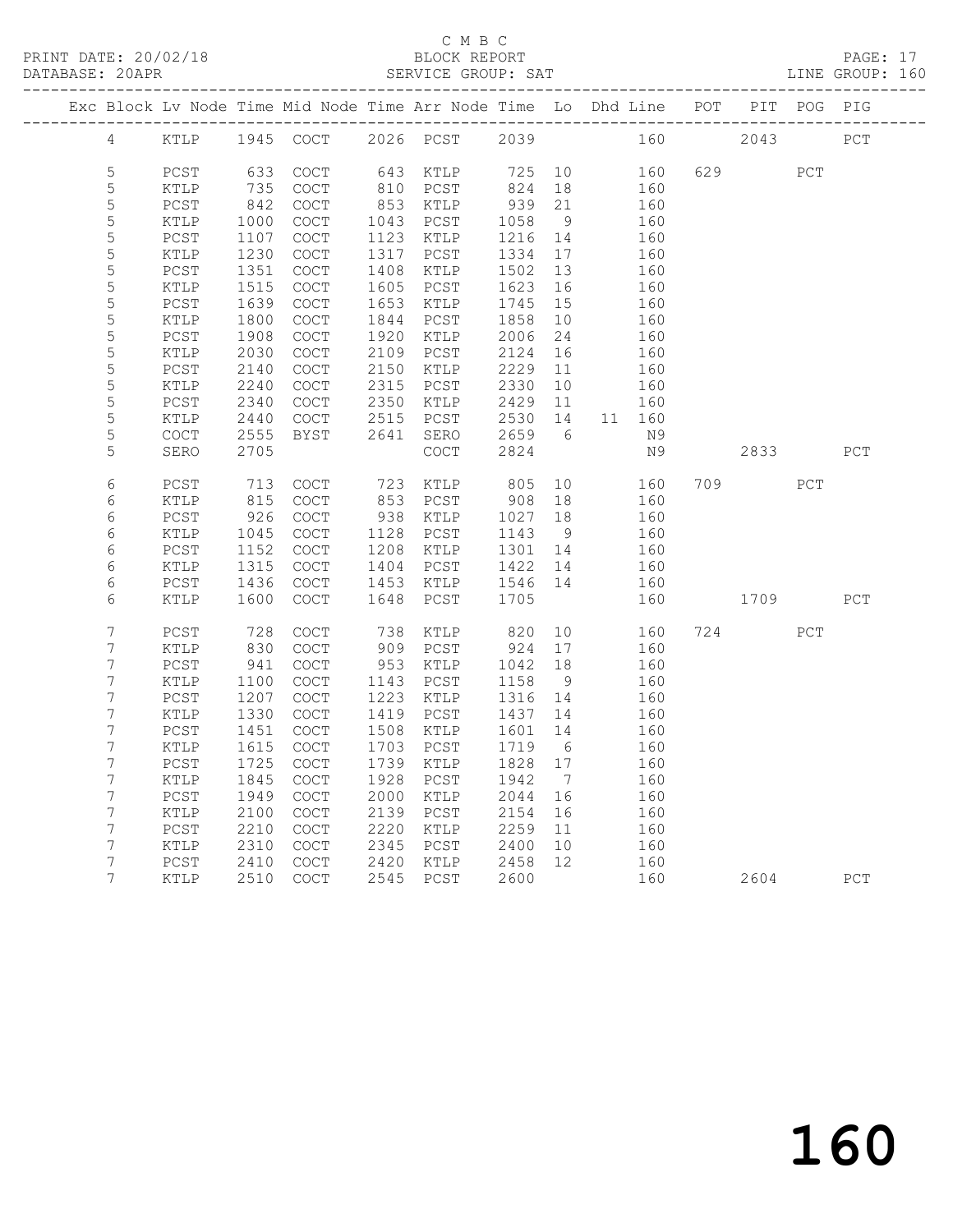PRINT DATE: 20/02/18 BLOCK REPORT BATABASE: 20APR BERVICE GROUP: SAT

# C M B C<br>BLOCK REPORT

PAGE: 18<br>LINE GROUP: 160

|  |                  |              |              |                                            |              | Exc Block Lv Node Time Mid Node Time Arr Node Time Lo Dhd Line POT PIT POG PIG |              |                              |            |             |          |     |     |
|--|------------------|--------------|--------------|--------------------------------------------|--------------|--------------------------------------------------------------------------------|--------------|------------------------------|------------|-------------|----------|-----|-----|
|  |                  |              |              |                                            |              |                                                                                |              |                              |            |             |          |     |     |
|  | $8\,$            | PCST         | 758          | COCT                                       |              | 808 KTLP                                                                       | 850 10       |                              |            | 754<br>160  |          | PCT |     |
|  | $8\,$            | KTLP         | 900          | COCT                                       | 942          | PCST                                                                           | 957          | 12                           | 160        |             |          |     |     |
|  | $\,8\,$          | PCST         | 1009         | COCT                                       | 1023         | KTLP                                                                           | 1113         | 17                           | 160        |             |          |     |     |
|  | 8                | KTLP         | 1130         | COCT                                       | 1216         | PCST                                                                           | 1232         | 19                           | 160        |             |          |     |     |
|  | $\,8\,$          | PCST         | 1251         | $\operatorname{COT}$                       | 1308         | KTLP                                                                           | 1403         | 12                           | 160        |             |          |     |     |
|  | 8                | KTLP         | 1415         | $\operatorname{COT}$                       | 1504         | PCST                                                                           | 1523         | 15                           | 160        |             |          |     |     |
|  | $\,8\,$          | PCST         | 1538<br>1700 | COCT                                       | 1553<br>1745 | KTLP                                                                           | 1646         | 14<br>$7\overline{ }$        | 160        |             |          |     |     |
|  | 8<br>$\,8\,$     | KTLP<br>PCST | 1808         | COCT<br>COCT                               | 1822         | PCST<br>KTLP                                                                   | 1801<br>1909 | 21                           | 160<br>160 |             |          |     |     |
|  | 8                | KTLP         | 1930         | $\operatorname{COT}$                       | 2011         | PCST                                                                           | 2024         | 15                           | 160        |             |          |     |     |
|  | $\,8\,$          | PCST         | 2039         | COCT                                       | 2050         | KTLP                                                                           | 2133         | $\overline{7}$               | 160        |             |          |     |     |
|  | 8                | KTLP         | 2140         | COCT                                       | 2218         | PCST                                                                           | 2233         | $7\phantom{.0}\phantom{.0}7$ | 160        |             |          |     |     |
|  | 8                | PCST         | 2240         | <b>COCT</b>                                | 2250         | KTLP                                                                           | 2329         | 11                           | 160        |             |          |     |     |
|  | 8                | KTLP         | 2340         | $\mathtt{C}\mathtt{O}\mathtt{C}\mathtt{T}$ | 2415         | PCST                                                                           | 2430         | 10                           | 160        |             |          |     |     |
|  | $\,8\,$          | PCST         | 2440         | COCT                                       | 2450         | KTLP                                                                           | 2528         | 12                           | 160        |             |          |     |     |
|  | 8                | KTLP         | 2540         | COCT                                       | 2615         | PCST                                                                           | 2630         |                              | 160        |             | 2634     |     | PCT |
|  |                  |              |              |                                            |              |                                                                                |              |                              |            |             |          |     |     |
|  | $\mathsf 9$      | PCST         | 822          | $\operatorname{COT}$                       | 833          | KTLP                                                                           | 917          | 13                           |            | 160         | 818 — 18 | PCT |     |
|  | $\mathsf 9$      | KTLP         | 930          | COCT                                       | 1012         | PCST                                                                           | 1027         | 11                           | 160        |             |          |     |     |
|  | $\mathsf 9$      | PCST         | 1038         | COCT                                       | 1053         | KTLP                                                                           | 1144         | 16                           | 160        |             |          |     |     |
|  | 9                | KTLP         | 1200         | COCT                                       | 1247         | PCST                                                                           | 1303         | 18                           | 160        |             |          |     |     |
|  | 9                | PCST         | 1321         | $\operatorname{COT}$                       | 1338         | KTLP                                                                           | 1433         | 12                           | 160        |             |          |     |     |
|  | 9                | KTLP         | 1445         | COCT                                       | 1534         | PCST                                                                           | 1553         | 15                           | 160        |             |          |     |     |
|  | $\mathsf 9$      | PCST         | 1608         | COCT                                       | 1623         | KTLP                                                                           | 1715         | 15                           | 160        |             |          |     |     |
|  | 9                | KTLP         | 1730         | COCT                                       | 1815         | PCST                                                                           | 1830         | 8 <sup>8</sup>               | 160        |             |          |     |     |
|  | 9                | PCST         | 1838         | COCT                                       | 1850         | KTLP                                                                           | 1937         | 23                           | 160        |             |          |     |     |
|  | $\mathsf 9$      | KTLP         | 2000         | COCT                                       | 2040         | ${\tt PCST}$                                                                   | 2055         | 14                           | 160        |             |          |     |     |
|  | $\mathsf 9$      | PCST         | 2109         | COCT                                       | 2120         | KTLP                                                                           | 2200         | 10                           | 160        |             |          |     |     |
|  | $\mathsf 9$      | KTLP         | 2210         | COCT                                       | 2247         | PCST                                                                           | 2302         | 8 <sup>8</sup>               | 160        |             |          |     |     |
|  | 9                | PCST         | 2310         | COCT                                       | 2320         | KTLP                                                                           | 2359         | 11                           | 160        |             |          |     |     |
|  | 9<br>$\mathsf 9$ | KTLP         | 2410         | $\operatorname{COT}$                       | 2445<br>2520 | PCST                                                                           | 2500<br>2558 | 10<br>$\overline{7}$         | 160        |             |          |     |     |
|  | 9                | PCST<br>SERO | 2510<br>2625 | COCT                                       |              | KTLP<br>$\mathtt{C}\mathtt{O}\mathtt{C}\mathtt{T}$                             | 2744         |                              | 20 160     | N9          | 2753     |     | PCT |
|  |                  |              |              |                                            |              |                                                                                |              |                              |            |             |          |     |     |
|  | 10               | PCST         | 912          | COCT                                       | 923          | KTLP                                                                           | 1010         | 20                           |            | 160         | 908 8    | PCT |     |
|  | 10               | KTLP         | 1030         | COCT                                       | 1113         | PCST                                                                           | 1128         | 9                            | 160        |             |          |     |     |
|  | 10               | PCST         | 1137         | COCT                                       | 1153         | KTLP                                                                           | 1246         | 14                           | 160        |             |          |     |     |
|  | 10               | KTLP         | 1300         | COCT                                       | 1349         | PCST                                                                           | 1407 14      |                              | 160        |             |          |     |     |
|  | 10               | PCST         | 1421         | COCT                                       |              | 1438 KTLP                                                                      | 1532         | 13                           | 160        |             |          |     |     |
|  | 10               | KTLP         |              |                                            |              | 1545 COCT 1635 PCST 1653 16                                                    |              |                              | 160        |             |          |     |     |
|  | 10               | $PCST$       | 1709         | COCT                                       | 1723         | KTLP                                                                           | 1817         | 12                           |            | 160         |          |     |     |
|  | 10               | KTLP         | 1830         | COCT                                       | 1913         | PCST                                                                           | 1927         |                              |            | 160         | 1931     |     | PCT |
|  | 11               | PCST         | 1222         | COCT                                       | 1238         | KTLP                                                                           | 1331         | 14                           |            | 1218<br>160 |          | PCT |     |
|  | 11               | KTLP         | 1345         | COCT                                       | 1434         | PCST                                                                           | 1452         | 16                           |            | 160         |          |     |     |
|  | 11               | $PCST$       | 1508         | COCT                                       | 1523         | KTLP                                                                           | 1616         | 14                           |            | 160         |          |     |     |
|  | 11               | KTLP         | 1630         | COCT                                       | 1716         | ${\tt PCST}$                                                                   | 1732         | 9                            |            | 160         |          |     |     |
|  | 11               | PCST         | 1741         | COCT                                       | 1755         | KTLP                                                                           | 1844         | 16                           |            | 160         |          |     |     |
|  | 11               | KTLP         | 1900         | COCT                                       | 1942         | PCST                                                                           | 1956         | 13                           |            | 160         |          |     |     |
|  | 11               | PCST         | 2009         | COCT                                       | 2020         | KTLP                                                                           | 2103         | 17                           |            | 160         |          |     |     |
|  | 11               | KTLP         | 2120         | COCT                                       | 2159         | ${\tt PCST}$                                                                   | 2214         |                              |            | 160         | 2218     |     | PCT |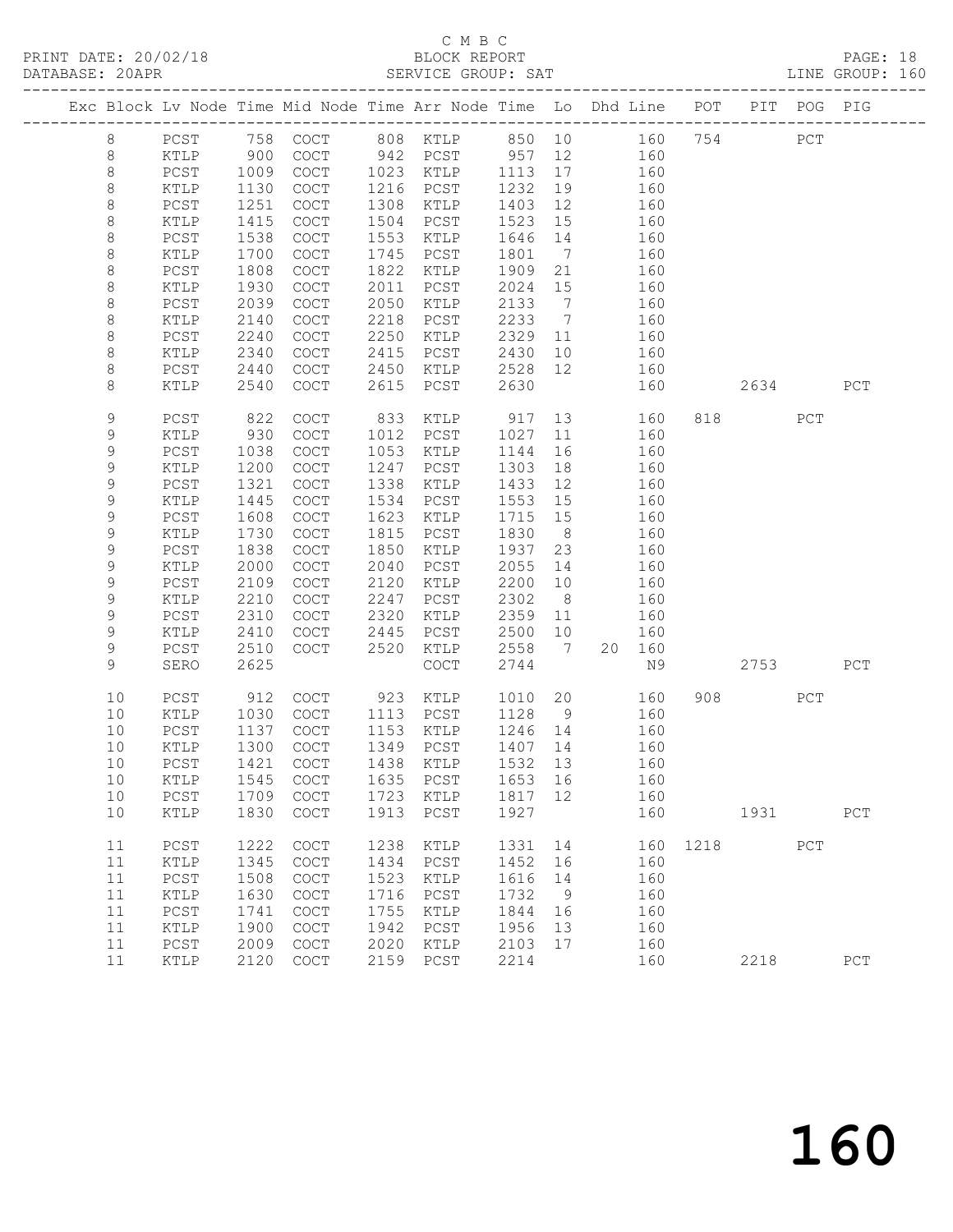PRINT DATE: 20/02/18 BLOCK REPORT PAGE: 19<br>
DATABASE: 2000 PRINT SERVICE CROUP, SAT

# C M B C<br>BLOCK REPORT

| DATABASE: 20APR |                                                                    |      |  |             | SERVICE GROUP: SAT |                |        |     |           |             | LINE GROUP: 160 |  |
|-----------------|--------------------------------------------------------------------|------|--|-------------|--------------------|----------------|--------|-----|-----------|-------------|-----------------|--|
|                 | Exc Block Lv Node Time Mid Node Time Arr Node Time Lo Dhd Line POT |      |  |             |                    |                |        |     |           | PIT POG PIG |                 |  |
| ST 20           | COCT                                                               | 1002 |  | WHPN        |                    |                | 1025 5 | 150 | 948 — 100 | PCT         |                 |  |
| ST 20           | WHPN                                                               | 1030 |  | COCT        | 1052               | 10             |        | 150 |           |             |                 |  |
| ST 20           | <b>COCT</b>                                                        | 1102 |  | WHPN        | 1125               | 5              |        | 150 |           |             |                 |  |
| ST 20           | WHPN                                                               | 1130 |  | COCT        | 1152               | 10             |        | 150 |           |             |                 |  |
| ST 20           | <b>COCT</b>                                                        | 1202 |  | WHPN        | 1225               | $5^{\circ}$    |        | 150 |           |             |                 |  |
| ST 20           | WHPN                                                               | 1230 |  | <b>COCT</b> | 1252               | 10             |        | 150 |           |             |                 |  |
| ST 20           | <b>COCT</b>                                                        | 1302 |  | WHPN        | 1325               | $5^{\circ}$    |        | 150 |           |             |                 |  |
| ST 20           | WHPN                                                               | 1330 |  | COCT        | 1352               | 10             |        | 150 |           |             |                 |  |
| ST 20           | <b>COCT</b>                                                        | 1402 |  | WHPN        | 1425               | $\overline{5}$ |        | 150 |           |             |                 |  |
| ST 20           | WHPN                                                               | 1430 |  | <b>COCT</b> | 1452               | 10             |        | 150 |           |             |                 |  |
| ST 20           | <b>COCT</b>                                                        | 1502 |  | WHPN        | 1525               | 5              |        | 150 |           |             |                 |  |
| ST 20           | WHPN                                                               | 1530 |  | <b>COCT</b> | 1555               | 7              |        | 150 |           |             |                 |  |
| ST 20           | <b>COCT</b>                                                        | 1602 |  | WHPN        | 1625               | $5^{\circ}$    |        | 150 |           |             |                 |  |
| ST 20           | WHPN                                                               | 1630 |  | COCT        | 1652               | 10             |        | 150 |           |             |                 |  |
| ST 20           | <b>COCT</b>                                                        | 1702 |  | WHPN        | 1725               | .5             |        | 150 |           |             |                 |  |
| ST 20           | WHPN                                                               | 1730 |  | <b>COCT</b> | 1752               | 10             |        | 150 |           |             |                 |  |
| ST 20           | <b>COCT</b>                                                        | 1802 |  | WHPN        | 1825               | $5^{\circ}$    |        | 150 |           |             |                 |  |
| ST 20           | WHPN                                                               | 1830 |  | <b>COCT</b> | 1852 10            |                |        | 150 |           |             |                 |  |

ST 20 WHPN 1930 COCT 1952 150 2002 PCT

ST 20 COCT 1902 WHPN 1925 5 150

160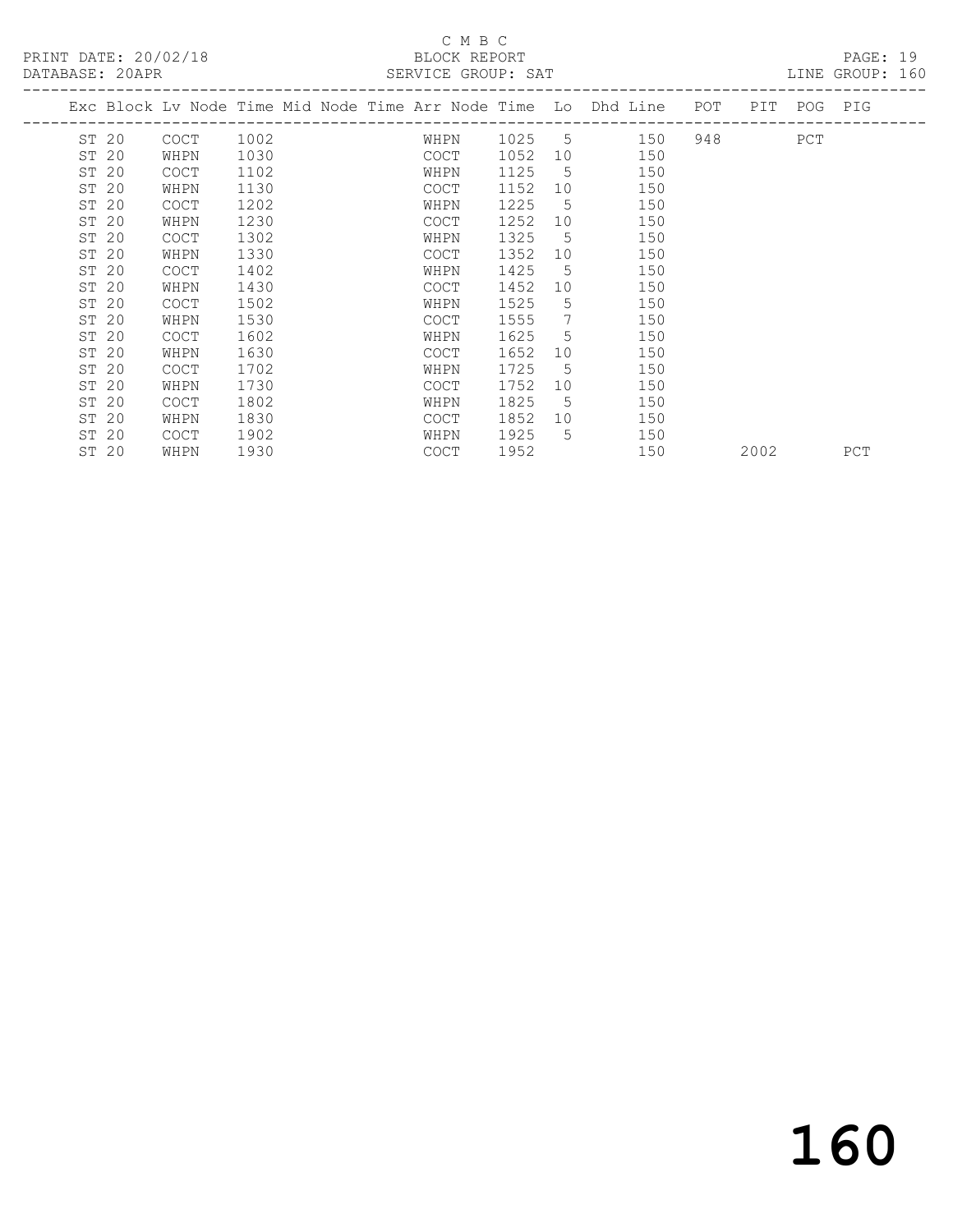| PRINT DATE: 20/02/18 |    |                                            |      |                                                             |      |                                            | C M B C<br>BLOCK REPORT               |                | DATABASE: 20APR SERVICE GROUP: SAT LINE GROUP: 701                                                                                                          |          |     | PAGE: 20 |  |
|----------------------|----|--------------------------------------------|------|-------------------------------------------------------------|------|--------------------------------------------|---------------------------------------|----------------|-------------------------------------------------------------------------------------------------------------------------------------------------------------|----------|-----|----------|--|
|                      |    | BYST BROADWAY STN                          |      |                                                             |      |                                            |                                       |                | COCT COQUITLAM CTRL STN<br>DT48 DEWDNEY & 248 ST<br>MMST MAPLE MEADOWS STN BOOK PCT POTT Coquit1<br>SERO SEYMOUR ST & ROBSON ST<br>PCT Port Coquitlam Depot |          |     |          |  |
|                      |    |                                            |      |                                                             |      |                                            |                                       |                | Exc Block Lv Node Time Mid Node Time Arr Node Time Lo Dhd Line POT PIT POG PIG                                                                              |          |     |          |  |
|                      |    |                                            |      |                                                             |      |                                            |                                       |                | 90 COCT 430 BYST 516 SERO 534 11 N9 420 PCT<br>90 SERO 545 COCT 704 11 N9<br>90 COCT 715 HAPL 749 DT48 800 20 701                                           |          |     |          |  |
|                      |    |                                            |      |                                                             |      |                                            |                                       |                |                                                                                                                                                             |          |     |          |  |
|                      |    |                                            |      |                                                             |      |                                            |                                       |                |                                                                                                                                                             |          |     |          |  |
|                      | 90 | DT48                                       |      |                                                             |      |                                            |                                       |                |                                                                                                                                                             |          |     |          |  |
|                      | 90 | COCT                                       |      |                                                             |      |                                            |                                       |                |                                                                                                                                                             |          |     |          |  |
|                      | 90 | HAPL                                       |      |                                                             |      |                                            |                                       |                |                                                                                                                                                             |          |     |          |  |
|                      | 90 | COCT                                       | 1111 | HAPL 1152 DT48                                              |      |                                            |                                       |                | 1205 13 701                                                                                                                                                 |          |     |          |  |
|                      | 90 | DT48                                       | 1218 | HAPL 1228 COCT                                              |      |                                            |                                       |                | 1317 9 701                                                                                                                                                  |          |     |          |  |
|                      | 90 | $\mathtt{C}\mathtt{O}\mathtt{C}\mathtt{T}$ |      |                                                             |      |                                            | 1408 6<br>1503 7                      |                | 701                                                                                                                                                         |          |     |          |  |
|                      | 90 | HAPL                                       |      |                                                             |      |                                            |                                       |                | 701                                                                                                                                                         |          |     |          |  |
|                      | 90 | COCT                                       |      | 1510 HAPL 1554 DT48                                         |      |                                            | 1607 14                               |                | 701                                                                                                                                                         |          |     |          |  |
|                      | 90 | DT48                                       | 1621 | HAPL 1631 COCT                                              |      |                                            | 1717 10                               |                | 701                                                                                                                                                         |          |     |          |  |
|                      | 90 | COCT                                       | 1727 |                                                             |      |                                            | 1808                                  |                | $\frac{8}{7}$<br>701                                                                                                                                        |          |     |          |  |
|                      | 90 | HAPL                                       |      | 1727<br>1816 MMST - 1828 COCT<br>--- 1942 DT48              |      |                                            | 1855                                  |                | 701                                                                                                                                                         |          |     |          |  |
|                      | 90 | COCT                                       | 1902 | HAPL                                                        |      | 1942 DT48                                  | 1952 13                               |                | 701                                                                                                                                                         |          |     |          |  |
|                      | 90 | DT48                                       | 2005 | HAPL                                                        |      |                                            | 2013 COCT 2049                        |                | 15<br>701                                                                                                                                                   |          |     |          |  |
|                      | 90 | COCT                                       | 2104 | HAPL<br>2104 HAPL<br>2205 HAPL                              |      |                                            |                                       |                | 701                                                                                                                                                         |          |     |          |  |
|                      | 90 | DT48                                       |      |                                                             |      |                                            |                                       |                | 701                                                                                                                                                         |          |     |          |  |
|                      | 90 | COCT                                       |      | 2305 HAPL 2338 DT48 2348                                    |      |                                            |                                       |                | 17 701                                                                                                                                                      |          |     |          |  |
|                      | 90 | DT48                                       |      |                                                             |      |                                            |                                       |                | 2405 HAPL 2413 COCT 2449 16 701                                                                                                                             |          |     |          |  |
|                      | 90 | COCT                                       | 2505 |                                                             |      | HAPL                                       | 2535                                  |                |                                                                                                                                                             | 701 2555 |     | PCT      |  |
|                      | 91 | DT48                                       |      |                                                             |      |                                            |                                       |                | 517 HAPL 526 COCT 600 5 701                                                                                                                                 | 447      | PCT |          |  |
|                      | 91 | COCT                                       |      | 605 HAPL 635 DT48                                           |      |                                            |                                       |                | 646 6<br>701                                                                                                                                                |          |     |          |  |
|                      | 91 | DT48                                       |      |                                                             |      |                                            | 738                                   |                | $7\overline{ }$<br>701                                                                                                                                      |          |     |          |  |
|                      | 91 | COCT                                       |      | 652 HAPL 701 COCT<br>745 HAPL 819 DT48<br>848 HAPL 858 COCT |      |                                            | 830                                   | 18             | 701                                                                                                                                                         |          |     |          |  |
|                      | 91 | DT48                                       |      |                                                             |      |                                            | 938                                   |                | 19<br>701                                                                                                                                                   |          |     |          |  |
|                      | 91 | COCT                                       | 957  |                                                             |      |                                            | HAPL 1034                             |                | 8<br>701                                                                                                                                                    |          |     |          |  |
|                      | 91 | HAPL                                       |      | 1042 MMST 1056 COCT                                         |      |                                            |                                       |                | 1126 18 701                                                                                                                                                 |          |     |          |  |
|                      | 91 | COCT                                       |      | 1144 HAPL    1225 DT48<br>1249 HAPL   1259 COCT             |      |                                            | 1225 DT48 1238 11<br>1259 COCT 1348 8 |                | 701<br>701                                                                                                                                                  |          |     |          |  |
|                      | 91 | DT48                                       |      |                                                             |      |                                            |                                       |                |                                                                                                                                                             |          |     |          |  |
|                      | 91 |                                            |      |                                                             |      |                                            |                                       |                | 701                                                                                                                                                         |          |     |          |  |
|                      | 91 | HAPL                                       | 1444 | MMST                                                        | 1459 | COCT                                       | 1533                                  | $\overline{7}$ | 701                                                                                                                                                         |          |     |          |  |
|                      | 91 | $\operatorname{COT}$                       | 1540 | HAPL                                                        | 1624 | DT48                                       | 1637 14                               |                | 701                                                                                                                                                         |          |     |          |  |
|                      | 91 | DT48                                       | 1651 | HAPL                                                        | 1701 | COCT                                       | 1747                                  | 10             | 701                                                                                                                                                         |          |     |          |  |
|                      | 91 | COCT                                       | 1757 |                                                             |      | HAPL                                       | 1838                                  | 8              | 701                                                                                                                                                         |          |     |          |  |
|                      | 91 | HAPL                                       | 1846 | MMST                                                        | 1858 | $\mathtt{C}\mathtt{O}\mathtt{C}\mathtt{T}$ | 1924                                  | 13             | 701                                                                                                                                                         |          |     |          |  |
|                      | 91 | COCT                                       | 1937 | HAPL                                                        | 2017 | DT48                                       | 2027                                  | 8 <sup>8</sup> | 701                                                                                                                                                         |          |     |          |  |
|                      | 91 | DT48                                       | 2035 | HAPL                                                        | 2043 | COCT                                       | 2119                                  | 15             | 701                                                                                                                                                         |          |     |          |  |
|                      | 91 | COCT                                       | 2134 | HAPL                                                        | 2213 | DT48                                       | 2223                                  | 12             | 701                                                                                                                                                         |          |     |          |  |
|                      | 91 | DT48                                       | 2235 | HAPL                                                        | 2243 | COCT                                       | 2319                                  | 16             | 701                                                                                                                                                         |          |     |          |  |
|                      | 91 | COCT                                       | 2335 | HAPL                                                        | 2408 | DT48                                       | 2418                                  | 17             | 701                                                                                                                                                         |          |     |          |  |
|                      | 91 | DT48                                       | 2435 | HAPL                                                        | 2443 | COCT                                       | 2519                                  | 16             | 701                                                                                                                                                         |          |     |          |  |
|                      | 91 | COCT                                       | 2535 | BYST                                                        | 2621 | SERO                                       | 2639                                  | - 6            | N9                                                                                                                                                          |          |     |          |  |
|                      | 91 | SERO                                       | 2645 |                                                             |      | COCT                                       | 2804                                  |                | N9                                                                                                                                                          | 2813     |     | PCT      |  |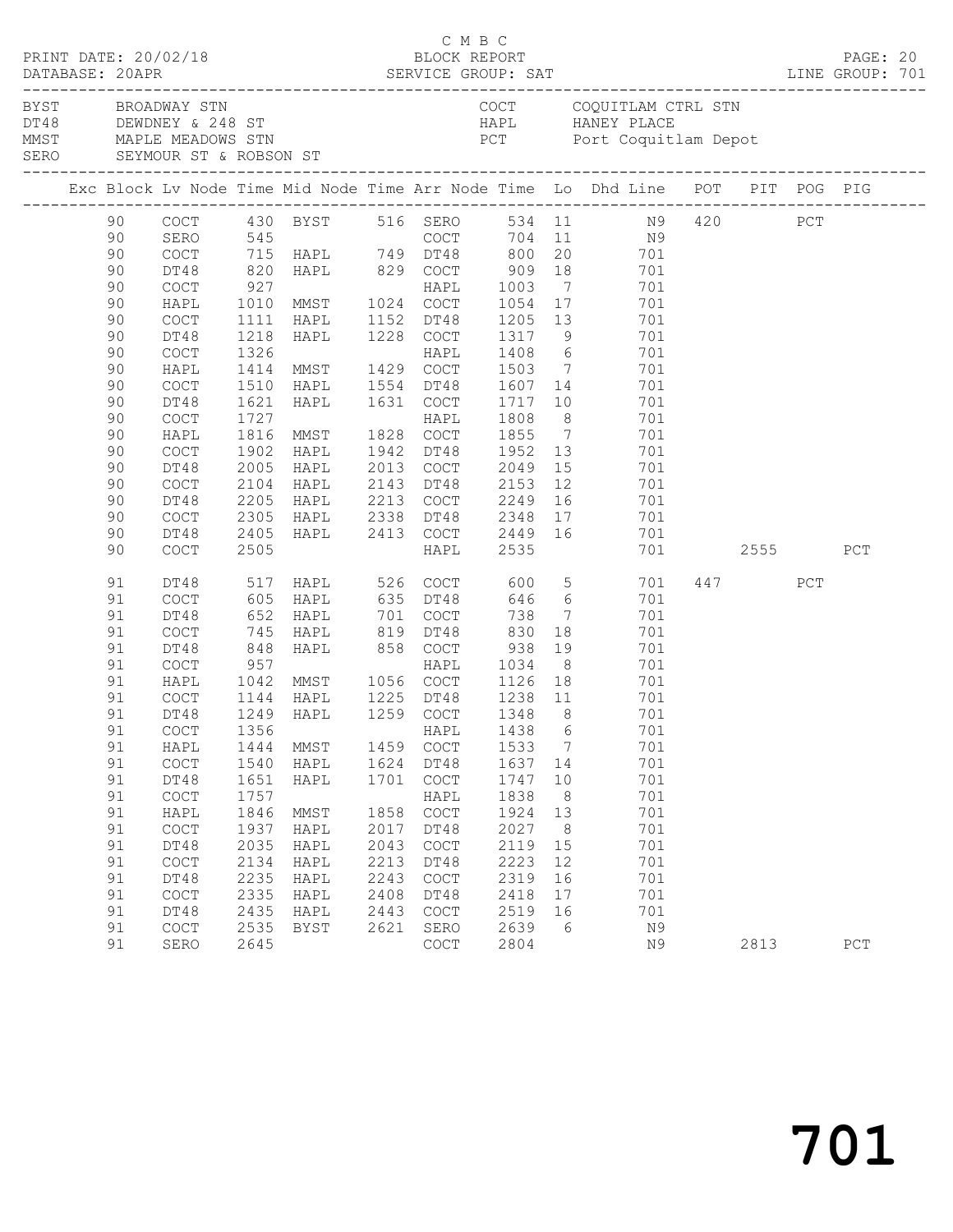## C M B C<br>BLOCK REPORT

| DATABASE: 20APR |    |                                            |                   |                                 |      | SERVICE GROUP: SAT                         |         |                 |                                                                                                                         |     |          |     | LINE GROUP: 701 |
|-----------------|----|--------------------------------------------|-------------------|---------------------------------|------|--------------------------------------------|---------|-----------------|-------------------------------------------------------------------------------------------------------------------------|-----|----------|-----|-----------------|
|                 |    | -------------------                        |                   |                                 |      |                                            |         |                 | -------------------------------------<br>Exc Block Lv Node Time Mid Node Time Arr Node Time Lo Dhd Line POT PIT POG PIG |     |          |     |                 |
|                 | 92 |                                            |                   |                                 |      |                                            |         |                 | COCT 500 BYST 546 SERO 604 11 N9 450 PCT                                                                                |     |          |     |                 |
|                 | 92 | SERO                                       | 615               |                                 |      |                                            |         |                 | COCT 734 23 N9                                                                                                          |     |          |     |                 |
|                 | 92 | $\mathtt{C}\mathtt{O}\mathtt{C}\mathtt{T}$ | 757<br>844<br>942 |                                 |      | HAPL 831                                   |         | 13              | 701                                                                                                                     |     |          |     |                 |
|                 | 92 | HAPL                                       |                   |                                 |      |                                            | 924     | 18              | 701                                                                                                                     |     |          |     |                 |
|                 | 92 | $\mathtt{C}\mathtt{O}\mathtt{C}\mathtt{T}$ |                   | MMST 856 COCT<br>HAPL 1019 DT48 |      |                                            | 1032    | 15              | 701                                                                                                                     |     |          |     |                 |
|                 |    |                                            |                   |                                 |      | 1057 COCT                                  |         |                 |                                                                                                                         |     |          |     |                 |
|                 | 92 | DT48                                       | 1047              | HAPL                            |      |                                            | 1141    | 16              | 701                                                                                                                     |     |          |     |                 |
|                 | 92 | COCT                                       | 1157              | HAPL<br>MMST 1259 COCT          |      |                                            | 1238    | $6\overline{6}$ | 701                                                                                                                     |     |          |     |                 |
|                 | 92 | HAPL                                       | 1244              |                                 |      |                                            | 1333    | 8 <sup>8</sup>  | 701                                                                                                                     |     |          |     |                 |
|                 | 92 | COCT                                       | 1341              | HAPL                            | 1423 | DT48                                       | 1436 13 |                 | 701                                                                                                                     |     |          |     |                 |
|                 | 92 | DT48                                       | 1449              | HAPL                            | 1459 | COCT                                       | 1548    | $\overline{7}$  | 701                                                                                                                     |     |          |     |                 |
|                 | 92 | COCT                                       | 1555              |                                 |      | HAPL                                       | 1639    | $7\overline{ }$ | 701                                                                                                                     |     |          |     |                 |
|                 | 92 | HAPL                                       | 1646              | MMST                            |      | 1700 COCT                                  | 1732    | 10              | 701                                                                                                                     |     |          |     |                 |
|                 | 92 | COCT                                       | 1742              | HAPL                            |      | 1823 DT48                                  | 1834    | 18              | 701                                                                                                                     |     |          |     |                 |
|                 | 92 | DT48                                       | 1852              | HAPL                            |      | 1901 COCT                                  | 1939    | 18              | 701                                                                                                                     |     |          |     |                 |
|                 | 92 | COCT                                       | 1957              | HAPL                            | 2037 | DT48                                       | 2047    | 18              | 701                                                                                                                     |     |          |     |                 |
|                 | 92 | DT48                                       | 2105              | HAPL                            |      | 2113 COCT                                  | 2149    | 15              | 701                                                                                                                     |     |          |     |                 |
|                 |    |                                            |                   |                                 |      |                                            |         |                 |                                                                                                                         |     |          |     |                 |
|                 | 92 | COCT                                       | 2204              | HAPL                            | 2239 | DT48                                       | 2249    | 16              | 701                                                                                                                     |     |          |     |                 |
|                 | 92 | DT48                                       | 2305              | HAPL                            | 2313 | COCT                                       | 2349    | 16              | 701                                                                                                                     |     |          |     |                 |
|                 | 92 | COCT                                       | 2405              | HAPL                            | 2437 | DT48                                       | 2447    | 18              | 701                                                                                                                     |     |          |     |                 |
|                 | 92 | DT48                                       | 2505              | HAPL                            |      | 2513 COCT                                  | 2549 16 |                 | 701                                                                                                                     |     |          |     |                 |
|                 | 92 | $\mathtt{C}\mathtt{O}\mathtt{C}\mathtt{T}$ | 2605              |                                 |      | HAPL                                       | 2635    |                 | 701                                                                                                                     |     | 2655 200 |     | PCT             |
|                 | 93 | HAPL                                       | 556               | MMST 608 COCT                   |      |                                            | 630     | $5\overline{)}$ | 701                                                                                                                     |     | 531 7    | PCT |                 |
|                 | 93 | $\mathtt{C}\mathtt{O}\mathtt{C}\mathtt{T}$ |                   | HAPL                            |      |                                            | 716     | 6               | 701                                                                                                                     |     |          |     |                 |
|                 | 93 | DT48                                       | 635<br>722        | HAPL                            |      | 705 DT48<br>731 COCT                       | 811     | 16              | 701                                                                                                                     |     |          |     |                 |
|                 | 93 | COCT                                       | 827               |                                 |      | HAPL                                       | 901     | 11              | 701                                                                                                                     |     |          |     |                 |
|                 | 93 | HAPL                                       | 912               | MMST 924 COCT                   |      |                                            | 953     | 19              | 701                                                                                                                     |     |          |     |                 |
|                 | 93 | $\mathtt{C}\mathtt{O}\mathtt{C}\mathtt{T}$ | 1012              | HAPL                            |      | 1052 DT48                                  | 1105    | 12              | 701                                                                                                                     |     |          |     |                 |
|                 | 93 | DT48                                       | 1117              | HAPL 1127 COCT                  |      |                                            | 1214    | 12              | 701                                                                                                                     |     |          |     |                 |
|                 | 93 |                                            |                   |                                 |      |                                            |         |                 |                                                                                                                         |     |          |     |                 |
|                 |    | COCT                                       | 1226              |                                 |      | HAPL                                       | 1308    | $6\overline{6}$ | 701                                                                                                                     |     |          |     |                 |
|                 | 93 | HAPL                                       | 1314              | MMST                            |      | 1329 COCT                                  | 1403    | 8 <sup>8</sup>  | 701                                                                                                                     |     |          |     |                 |
|                 | 93 | COCT                                       | 1411              | HAPL                            | 1453 | DT48                                       | 1506    | 15              | 701                                                                                                                     |     |          |     |                 |
|                 | 93 | DT48                                       | 1521              | HAPL                            |      | 1531 COCT                                  | 1617 10 |                 | 701                                                                                                                     |     |          |     |                 |
|                 | 93 | COCT                                       | 1627              |                                 |      | HAPL                                       | 1711    | $5\overline{)}$ | 701                                                                                                                     |     |          |     |                 |
|                 | 93 | HAPL                                       | 1716              | MMST                            |      | 1730 COCT                                  | 1802 10 |                 | 701                                                                                                                     |     |          |     |                 |
|                 | 93 | COCT                                       | 1812              | HAPL                            |      | 1852 DT48                                  | 1902    | $7\overline{ }$ | 8 701                                                                                                                   |     |          |     |                 |
|                 | 93 | HAPL                                       | 1917              | MMST                            |      | 1929 COCT                                  | 1955 21 |                 | 701                                                                                                                     |     |          |     |                 |
|                 | 93 | <b>COCT</b>                                |                   | $2016$ HAPL                     |      | 2055 DT48                                  | 2105    |                 | 701                                                                                                                     |     | 2128     |     | PCT             |
|                 | 94 | DT48                                       | 610               | HAPL                            | 619  | COCT                                       | 655     | 5               | 701                                                                                                                     | 540 |          | PCT |                 |
|                 | 94 | $\mathtt{C}\mathtt{O}\mathtt{C}\mathtt{T}$ | 700               | HAPL                            | 734  | DT48                                       | 745     | 7               | 701                                                                                                                     |     |          |     |                 |
|                 | 94 | DT48                                       | 752               | HAPL                            | 801  | COCT                                       | 841     | 16              | 701                                                                                                                     |     |          |     |                 |
|                 | 94 | COCT                                       | 857               |                                 |      | HAPL                                       | 931     | 10              | 701                                                                                                                     |     |          |     |                 |
|                 |    |                                            |                   |                                 |      |                                            |         |                 |                                                                                                                         |     |          |     |                 |
|                 | 94 | HAPL                                       | 941               | MMST                            | 953  | COCT                                       | 1022    | 19              | 701                                                                                                                     |     |          |     |                 |
|                 | 94 | $\mathtt{C}\mathtt{O}\mathtt{C}\mathtt{T}$ | 1041              | HAPL                            | 1121 | DT48                                       | 1134    | 14              | 701                                                                                                                     |     |          |     |                 |
|                 | 94 | DT48                                       | 1148              | HAPL                            | 1158 | COCT                                       | 1245    | 11              | 701                                                                                                                     |     |          |     |                 |
|                 | 94 | COCT                                       | 1256              |                                 |      | HAPL                                       | 1338    | 6               | 701                                                                                                                     |     |          |     |                 |
|                 | 94 | HAPL                                       | 1344              | MMST                            | 1359 | COCT                                       | 1433    | 8               | 701                                                                                                                     |     |          |     |                 |
|                 | 94 | $\mathtt{C}\mathtt{O}\mathtt{C}\mathtt{T}$ | 1441              | HAPL                            | 1523 | DT48                                       | 1536    | 15              | 701                                                                                                                     |     |          |     |                 |
|                 | 94 | DT48                                       | 1551              | HAPL                            | 1601 | COCT                                       | 1647    | 10              | 701                                                                                                                     |     |          |     |                 |
|                 | 94 | COCT                                       | 1657              |                                 |      | HAPL                                       | 1739    | 7               | 701                                                                                                                     |     |          |     |                 |
|                 | 94 | HAPL                                       | 1746              | MMST                            | 1800 | $\mathtt{C}\mathtt{O}\mathtt{C}\mathtt{T}$ | 1830    | 12              | 701                                                                                                                     |     |          |     |                 |
|                 | 94 | COCT                                       | 1842              | HAPL                            | 1922 | DT48                                       | 1932    | 17              | 701                                                                                                                     |     |          |     |                 |
|                 |    |                                            |                   |                                 |      |                                            |         |                 |                                                                                                                         |     |          |     |                 |
|                 | 94 | DT48                                       | 1949              | HAPL                            | 1957 | COCT                                       | 2033    | 7               | 701                                                                                                                     |     |          |     |                 |
|                 | 94 | COCT                                       | 2040              | HAPL                            | 2119 | DT48                                       | 2129    | 6               | 701                                                                                                                     |     |          |     |                 |
|                 | 94 | DT48                                       | 2135              | HAPL                            | 2143 | $\mathtt{C}\mathtt{O}\mathtt{C}\mathtt{T}$ | 2219    | 15              | 701                                                                                                                     |     |          |     |                 |
|                 | 94 | $\mathtt{C}\mathtt{O}\mathtt{C}\mathtt{T}$ | 2234              | HAPL                            | 2309 | DT48                                       | 2319    | 16              | 701                                                                                                                     |     |          |     |                 |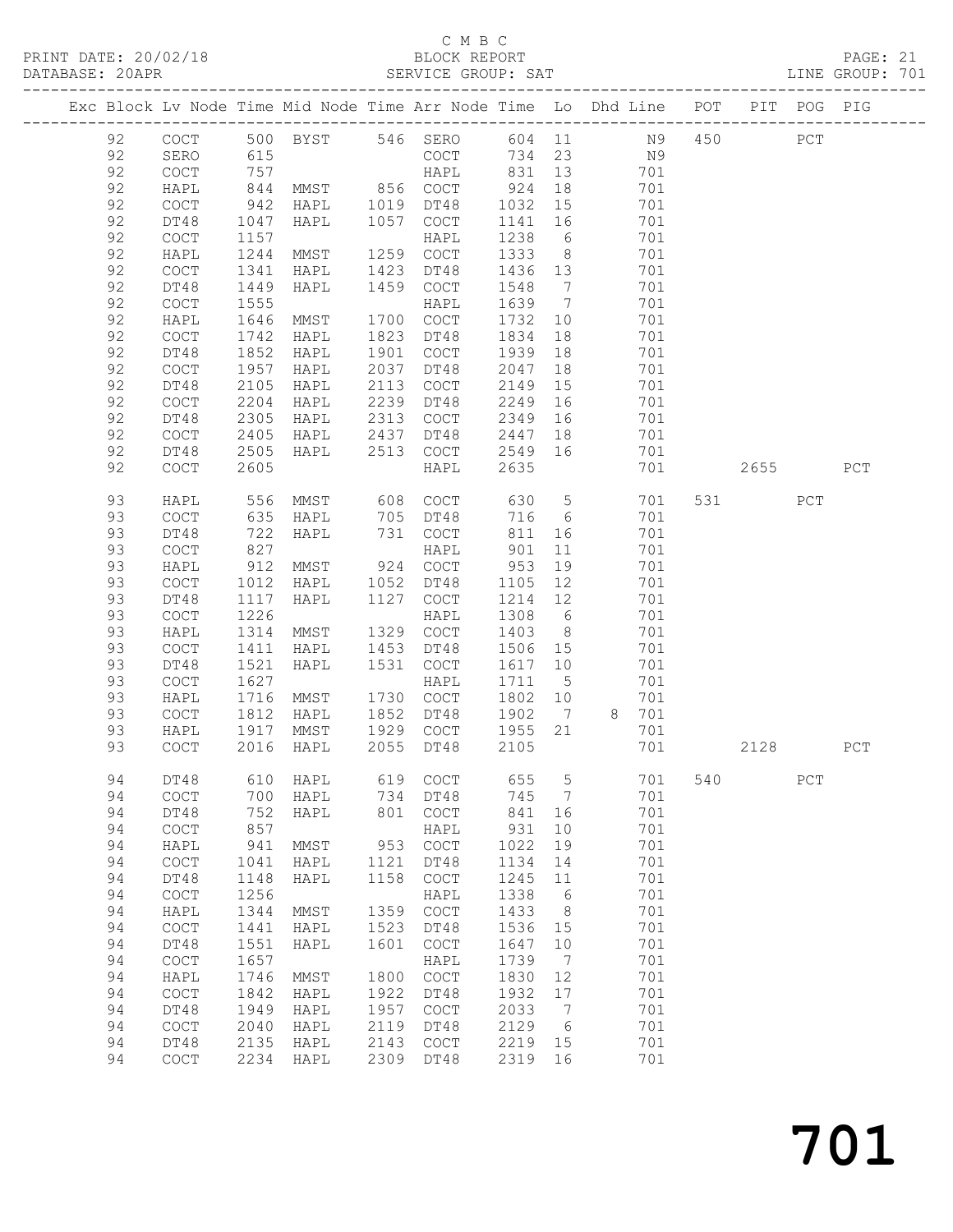#### C M B C<br>BLOCK REPORT

PAGE: 22<br>LINE GROUP: 701

|  |          |                                            |              |                                 |      |                                            |                 |                              | Exc Block Lv Node Time Mid Node Time Arr Node Time Lo Dhd Line POT |     |                                                                                                                                                                                                                                 | PIT POG PIG |     |
|--|----------|--------------------------------------------|--------------|---------------------------------|------|--------------------------------------------|-----------------|------------------------------|--------------------------------------------------------------------|-----|---------------------------------------------------------------------------------------------------------------------------------------------------------------------------------------------------------------------------------|-------------|-----|
|  | 94       |                                            |              |                                 |      |                                            |                 |                              | DT48 2335 HAPL 2343 COCT 2419 16 701                               |     |                                                                                                                                                                                                                                 |             |     |
|  | 94       | COCT                                       |              | 2435 HAPL                       |      | 2507 DT48 2517                             |                 |                              | 701                                                                |     | 2540                                                                                                                                                                                                                            |             | PCT |
|  | 95       | HAPL                                       | 641          | $\operatorname{MMS} \mathbb{T}$ | 653  | COCT                                       | 717             |                              | 701<br>13                                                          |     | 616                                                                                                                                                                                                                             | PCT         |     |
|  | 95       | <b>COCT</b>                                | 730          |                                 |      | HAPL                                       | 804             | 10                           | 701                                                                |     |                                                                                                                                                                                                                                 |             |     |
|  | 95       | HAPL                                       | 814          | MMST                            |      | 826 COCT                                   | 854             | 18                           | 701                                                                |     |                                                                                                                                                                                                                                 |             |     |
|  | 95       | <b>COCT</b>                                | 912          | HAPL                            | 948  | DT48                                       | 959             | 17                           | 701                                                                |     |                                                                                                                                                                                                                                 |             |     |
|  | 95       | DT48                                       | 1016         | HAPL                            |      | 1026 COCT                                  | 1110            | 16                           | 701                                                                |     |                                                                                                                                                                                                                                 |             |     |
|  | 95       | $\mathtt{C}\mathtt{O}\mathtt{C}\mathtt{T}$ | 1126         |                                 |      | HAPL                                       | 1207            | $6\overline{6}$              | 701                                                                |     |                                                                                                                                                                                                                                 |             |     |
|  | 95       | HAPL                                       | 1213         | MMST                            | 1228 | COCT                                       | 1300            | 11                           | 701                                                                |     |                                                                                                                                                                                                                                 |             |     |
|  | 95       | COCT                                       | 1311         | HAPL                            | 1353 | DT48                                       | 1406            | 13                           | 701                                                                |     |                                                                                                                                                                                                                                 |             |     |
|  | 95       | DT48                                       | 1419         | HAPL                            | 1429 | COCT                                       | 1518            | $7\phantom{.0}\phantom{.0}7$ | 701                                                                |     |                                                                                                                                                                                                                                 |             |     |
|  | 95       | $\mathtt{C}\mathtt{O}\mathtt{C}\mathtt{T}$ | 1525         |                                 |      | HAPL                                       | 1609            | $\overline{7}$               | 701                                                                |     |                                                                                                                                                                                                                                 |             |     |
|  | 95       | HAPL                                       | 1616         | MMST                            |      | 1630 COCT                                  | 1702            | 10                           | 701                                                                |     |                                                                                                                                                                                                                                 |             |     |
|  | 95       | COCT                                       | 1712         | HAPL                            | 1753 | DT48                                       | 1804            | 18                           | 701                                                                |     |                                                                                                                                                                                                                                 |             |     |
|  | 95       | DT48                                       | 1822         | HAPL                            |      | 1831 COCT                                  | 1910            | $\overline{7}$               | 701                                                                |     |                                                                                                                                                                                                                                 |             |     |
|  | 95       | $\mathtt{C}\mathtt{O}\mathtt{C}\mathtt{T}$ | 1917         | HAPL                            | 1957 | DT48                                       | 2007            |                              | 701                                                                |     | 2030                                                                                                                                                                                                                            |             | PCT |
|  | 96       | HAPL                                       | 716          | MMST                            | 728  | COCT                                       | 756             | 16                           | 701                                                                |     | 651 000                                                                                                                                                                                                                         | PCT         |     |
|  | 96       | COCT                                       | 812          | HAPL                            |      | 846 DT48                                   | 857             | 19                           | 701                                                                |     |                                                                                                                                                                                                                                 |             |     |
|  | 96       | DT48                                       | 916          | HAPL                            |      | 926 COCT                                   | 1007            | 19                           | 701                                                                |     |                                                                                                                                                                                                                                 |             |     |
|  | 96       | $\mathtt{C}\mathtt{O}\mathtt{C}\mathtt{T}$ | 1026         |                                 |      | HAPL                                       | 1106            | 6                            | 701                                                                |     |                                                                                                                                                                                                                                 |             |     |
|  | 96       | HAPL                                       | 1112         | MMST                            |      | 1126 COCT                                  | 1158            | 15                           | 701                                                                |     |                                                                                                                                                                                                                                 |             |     |
|  | 96       | COCT                                       | 1213         | HAPL                            | 1255 | DT48                                       | 1308            | 11                           | 701                                                                |     |                                                                                                                                                                                                                                 |             |     |
|  | 96       | DT48                                       | 1319         | HAPL                            |      | 1329 COCT                                  | 1418            | 8 <sup>8</sup>               | 701                                                                |     |                                                                                                                                                                                                                                 |             |     |
|  | 96       | COCT                                       | 1426         |                                 |      | HAPL                                       | 1508            | $7\phantom{0}$               | 701                                                                |     |                                                                                                                                                                                                                                 |             |     |
|  | 96       | HAPL                                       | 1515         | MMST                            |      | 1529 COCT                                  | 1601            | 10                           | 701                                                                |     |                                                                                                                                                                                                                                 |             |     |
|  | 96       | COCT                                       | 1611         | HAPL                            | 1655 | DT48                                       | 1706            | 15                           | 701                                                                |     |                                                                                                                                                                                                                                 |             |     |
|  | 96<br>96 | DT48                                       | 1721<br>1827 | HAPL                            | 1907 | 1731 COCT<br>DT48                          | 1815<br>1917 13 | 12                           | 701<br>701                                                         |     |                                                                                                                                                                                                                                 |             |     |
|  | 96       | COCT<br>DT48                               | 1930         | HAPL<br>HAPL                    | 1938 | COCT                                       | 2014            |                              | 701                                                                |     | 2023                                                                                                                                                                                                                            |             | PCT |
|  |          |                                            |              |                                 |      |                                            |                 |                              |                                                                    |     |                                                                                                                                                                                                                                 |             |     |
|  | 97       | HAPL                                       | 746          | MMST                            | 758  | $\mathtt{C}\mathtt{O}\mathtt{C}\mathtt{T}$ | 826             | 16                           | 701                                                                | 721 |                                                                                                                                                                                                                                 | PCT         |     |
|  | 97       | COCT                                       | 842          | HAPL                            | 916  | DT48                                       | 927             | 19                           | 701                                                                |     |                                                                                                                                                                                                                                 |             |     |
|  | 97       | DT48                                       | 946          | HAPL                            |      | 956 COCT                                   | 1037            | 19                           | 701                                                                |     |                                                                                                                                                                                                                                 |             |     |
|  | 97       | $\mathtt{C}\mathtt{O}\mathtt{C}\mathtt{T}$ | 1056         |                                 |      | HAPL                                       | 1136            | $\overline{7}$               | 701                                                                |     |                                                                                                                                                                                                                                 |             |     |
|  | 97       | HAPL                                       | 1143         | MMST                            |      | 1157 COCT                                  | 1229            | 13                           | 701                                                                |     |                                                                                                                                                                                                                                 |             |     |
|  | 97       | <b>COCT</b>                                | 1242         | HAPL                            | 1324 | DT48                                       | 1337            | 12                           | 701                                                                |     |                                                                                                                                                                                                                                 |             |     |
|  | 97       | DT48                                       | 1349         | HAPL                            |      | 1359 COCT                                  | 1448            | 8 <sup>8</sup>               | 701                                                                |     |                                                                                                                                                                                                                                 |             |     |
|  | 97       | $\mathtt{C}\mathtt{O}\mathtt{C}\mathtt{T}$ | 1456         |                                 |      | HAPL                                       | 1538            | 8 <sup>8</sup>               | 701                                                                |     |                                                                                                                                                                                                                                 |             |     |
|  | 97       | HAPL                                       | 1546         | MMST                            |      | 1600 COCT                                  | 1632            | 10                           | 701                                                                |     |                                                                                                                                                                                                                                 |             |     |
|  | 97       | <b>COCT</b>                                | 1642         | HAPL                            |      | 1724 DT48                                  | 1735            | 16                           | 701                                                                |     |                                                                                                                                                                                                                                 |             |     |
|  | 97       | DT48                                       |              | 1751 HAPL                       |      | 1801 COCT                                  | 1843            |                              | 701                                                                |     | 1853 — 1853 — 1864 — 1865 — 1865 — 1865 — 1865 — 1865 — 1866 — 1866 — 1870 — 1886 — 1886 — 1886 — 1886 — 1886 — 1886 — 1886 — 1886 — 1886 — 1886 — 1886 — 1886 — 1886 — 1886 — 1886 — 1886 — 1886 — 1886 — 1886 — 1886 — 1886 — |             | PCT |

701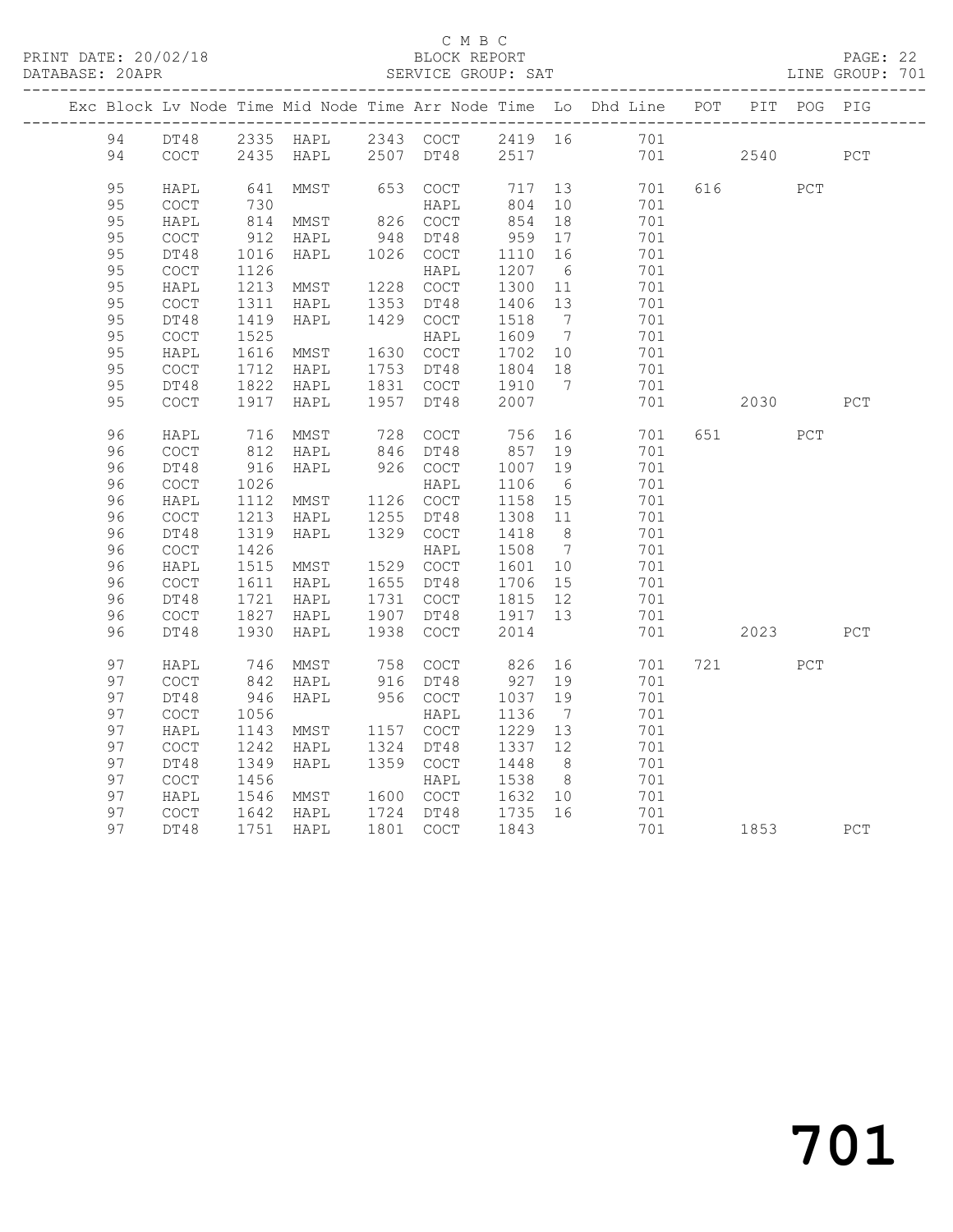|  |              | PRINT DATE: 20/02/18 |                                                  |  | C M B C<br>BLOCK REPORT |                             |    |                                                                                |  |      | PAGE: 23<br>LINE GROUP: 803 |  |
|--|--------------|----------------------|--------------------------------------------------|--|-------------------------|-----------------------------|----|--------------------------------------------------------------------------------|--|------|-----------------------------|--|
|  |              | HAPL HANEY PLACE     | BYST BROADWAY STN<br>SERO SEYMOUR ST & ROBSON ST |  |                         |                             |    | COCT COQUITLAM CTRL STN<br>PCT Port Coquitlam Depot                            |  |      |                             |  |
|  |              |                      |                                                  |  |                         |                             |    | Exc Block Lv Node Time Mid Node Time Arr Node Time Lo Dhd Line POT PIT POG PIG |  |      |                             |  |
|  |              |                      |                                                  |  |                         |                             |    | COCT 532 13 R3 437 PCT<br>HAPL 612 5 R3<br>COCT 647 13 R3                      |  |      |                             |  |
|  |              |                      |                                                  |  |                         |                             |    |                                                                                |  |      |                             |  |
|  |              |                      |                                                  |  |                         |                             |    |                                                                                |  |      |                             |  |
|  |              |                      |                                                  |  | HAPL                    |                             |    | 727 5 R3                                                                       |  |      |                             |  |
|  | $\mathbf 1$  | HAPL                 | 732                                              |  | COCT                    |                             |    | 802 13 R3                                                                      |  |      |                             |  |
|  | 1            | COCT                 | 815                                              |  |                         |                             |    | HAPL 842 5 R3                                                                  |  |      |                             |  |
|  | $\mathbf 1$  | HAPL                 | 847                                              |  |                         |                             |    | COCT 917 13 R3                                                                 |  |      |                             |  |
|  | $\mathbf{1}$ | COCT                 | 930                                              |  |                         |                             |    | HAPL 957 5 R3                                                                  |  |      |                             |  |
|  | $\mathbf 1$  | HAPL                 | 1002                                             |  | COCT 1032 13            |                             |    | R3                                                                             |  |      |                             |  |
|  | $\mathbf 1$  | COCT                 | 1045                                             |  | HAPL                    | 1112                        |    | $5\overline{}$<br>R3                                                           |  |      |                             |  |
|  | $\mathbf 1$  | HAPL                 | 1117                                             |  | COCT                    |                             |    | 1149 11<br>R3                                                                  |  |      |                             |  |
|  | $\mathbf 1$  | <b>COCT</b>          | 1200                                             |  | HAPL                    | 1228                        |    | 19 R3                                                                          |  |      |                             |  |
|  | $\mathbf 1$  | HAPL                 | 1247                                             |  | COCT                    | 1319                        |    | 11<br>R3                                                                       |  |      |                             |  |
|  | $\mathbf{1}$ | COCT                 | 1330                                             |  | HAPL                    | 1358                        | 19 | R3                                                                             |  |      |                             |  |
|  | $\mathbf 1$  | HAPL                 | 1417                                             |  | COCT                    | 1450                        | 10 | R3                                                                             |  |      |                             |  |
|  | $\mathbf{1}$ | <b>COCT</b>          | 1500                                             |  | HAPL                    | 1530                        |    | 17<br>R3                                                                       |  |      |                             |  |
|  | $\mathbf{1}$ | HAPL                 | 1547                                             |  | COCT                    | 1620                        |    | 10<br>R3                                                                       |  |      |                             |  |
|  | $\mathbf 1$  | <b>COCT</b>          | 1630                                             |  | HAPL                    | 1700                        |    | 17<br>R3                                                                       |  |      |                             |  |
|  | $\mathbf 1$  | HAPL                 | 1717                                             |  | COCT                    | 1750                        |    | 10<br>R3                                                                       |  |      |                             |  |
|  | 1            | COCT                 | 1800                                             |  | HAPL                    | 1828                        |    | 19<br>R3                                                                       |  |      |                             |  |
|  | $\mathbf 1$  | HAPL                 | 1847                                             |  | COCT                    | 1919                        |    | 11 7<br>R3                                                                     |  |      |                             |  |
|  | $\mathbf{1}$ | COCT                 | 1930                                             |  | HAPL                    | 1958                        |    | $5\overline{}$<br>R3                                                           |  |      |                             |  |
|  | $\mathbf{1}$ | HAPL                 | 2003                                             |  | <b>COCT</b>             | 2035                        |    | 10<br>R3                                                                       |  |      |                             |  |
|  | $\mathbf 1$  | <b>COCT</b>          | 2045                                             |  | HAPL                    | 2113                        |    | R3<br>$5\overline{}$                                                           |  |      |                             |  |
|  | $\mathbf 1$  | HAPL                 | 2118                                             |  | COCT                    |                             |    | 2148 12<br>R3                                                                  |  |      |                             |  |
|  | $\mathbf 1$  | COCT                 | 2200                                             |  | HAPL                    | 2227 5<br>2302 13<br>2342 5 |    | R3                                                                             |  |      |                             |  |
|  | $\mathbf 1$  | HAPL                 | 2232                                             |  | COCT                    |                             |    | R3                                                                             |  |      |                             |  |
|  | $\mathbf{1}$ | COCT                 | 2315                                             |  | HAPL                    |                             |    | R3                                                                             |  |      |                             |  |
|  | $\mathbf{1}$ | HAPL                 | 2347                                             |  | COCT                    | 2417                        |    | R3                                                                             |  | 2426 | PCT                         |  |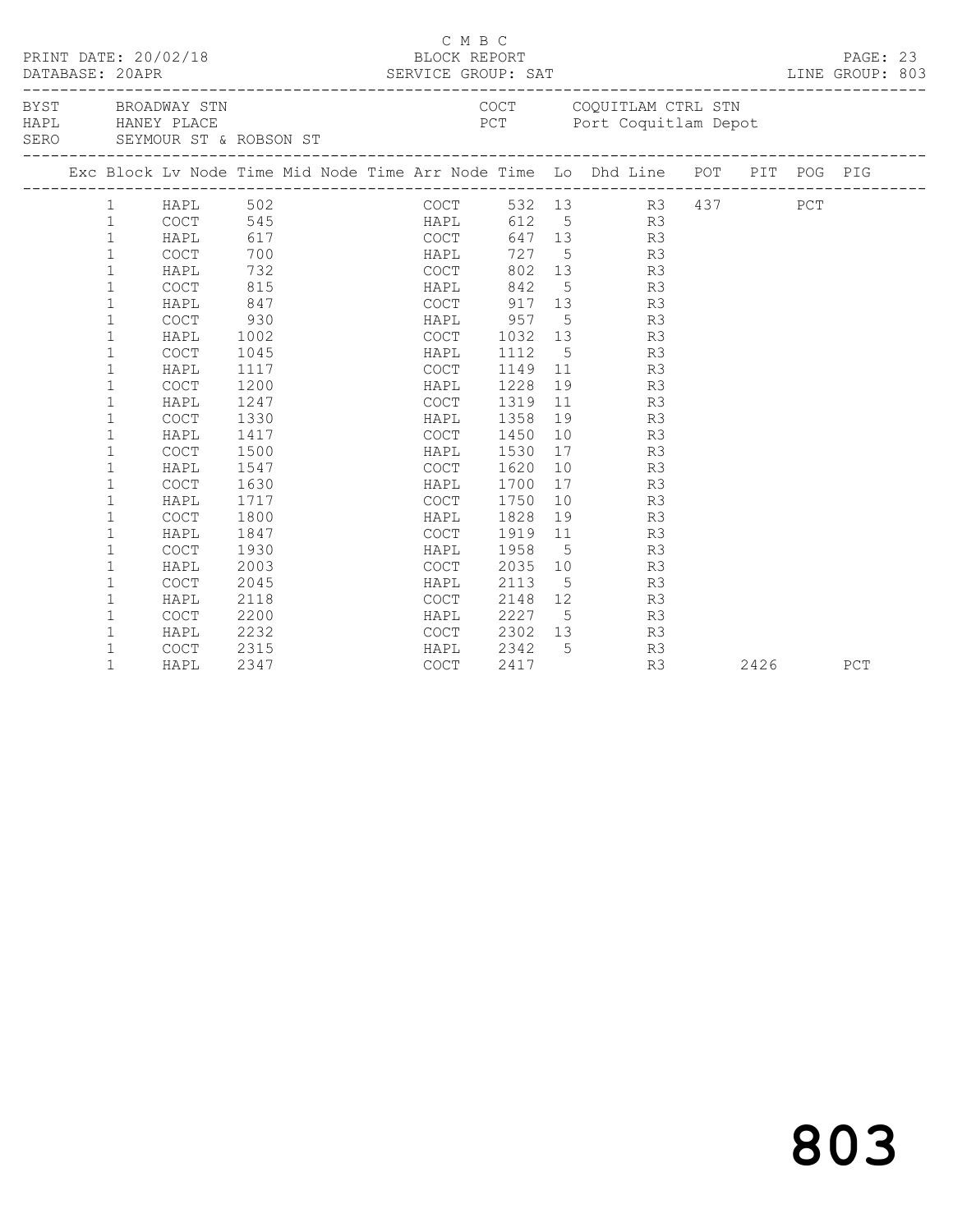### C M B C<br>BLOCK REPORT

| PRINT DATE: 20/02/18<br>DATABASE: 20APR |                                            |                 |  | BLOCK REPORT<br>SERVICE GROUP: SAT         | C M B C |              |      |                                                                                |          |     | PAGE: 24<br>LINE GROUP: 803 |  |
|-----------------------------------------|--------------------------------------------|-----------------|--|--------------------------------------------|---------|--------------|------|--------------------------------------------------------------------------------|----------|-----|-----------------------------|--|
|                                         |                                            |                 |  |                                            |         |              |      | Exc Block Lv Node Time Mid Node Time Arr Node Time Lo Dhd Line POT PIT POG PIG |          |     |                             |  |
| $\overline{2}$                          | COCT 500                                   |                 |  |                                            |         |              |      | HAPL 527 5 R3 450 PCT                                                          |          |     |                             |  |
| $\mathbf{2}$                            | HAPL 532                                   |                 |  |                                            |         |              |      | COCT 602 13 R3                                                                 |          |     |                             |  |
| $\mathbf{2}$                            | COCT                                       | 615             |  |                                            |         |              |      | HAPL 642 5 R3                                                                  |          |     |                             |  |
| $\mathbf{2}$                            | HAPL                                       | 647             |  | COCT<br>HAPL                               |         | 717 13       |      | R3<br>R3                                                                       |          |     |                             |  |
| $\mathbf{2}$                            | COCT                                       | $\frac{1}{730}$ |  |                                            |         | 757 5        |      |                                                                                |          |     |                             |  |
| $\mathbf{2}$                            | HAPL                                       | 802             |  | COCT                                       |         |              |      | 832 13 R3                                                                      |          |     |                             |  |
| $\mathbf{2}$                            | COCT                                       | 845             |  |                                            |         | HAPL 912 5   |      | R3                                                                             |          |     |                             |  |
| $\mathbf{2}$                            | HAPL                                       | 917             |  | COCT                                       |         | 947 13       |      | R3                                                                             |          |     |                             |  |
| $\mathbf{2}$                            | COCT                                       | 1000            |  | HAPL                                       |         | 1027 5       |      | R <sub>3</sub>                                                                 |          |     |                             |  |
| $\mathbf{2}$                            | HAPL                                       | 1032            |  |                                            |         |              |      | COCT 1102 13 R3                                                                |          |     |                             |  |
| $\mathbf{2}$                            | COCT                                       | 1115            |  | HAPL                                       |         | 1143 19      |      | R <sub>3</sub>                                                                 |          |     |                             |  |
| $\mathbf{2}$                            | HAPL                                       | 1202            |  | COCT                                       |         | 1234 11      |      | R3                                                                             |          |     |                             |  |
| $\mathbf{2}$                            | COCT                                       | 1245            |  | HAPL                                       |         | 1313 19      |      | R3                                                                             |          |     |                             |  |
| 2                                       | HAPL                                       | 1332            |  |                                            |         |              |      | COCT 1404 11 R3                                                                |          |     |                             |  |
| $\mathbf{2}$                            | COCT                                       | 1415            |  |                                            |         |              |      | HAPL 1445 17 R3                                                                |          |     |                             |  |
| $\mathbf{2}$                            | HAPL                                       | 1502            |  | COCT                                       |         | 1535 10      |      | R <sub>3</sub>                                                                 |          |     |                             |  |
| $\overline{c}$                          | COCT                                       | 1545            |  | HAPL                                       |         | 1615 17      |      | R3                                                                             |          |     |                             |  |
| $\overline{c}$                          | HAPL                                       | 1632            |  | COCT                                       |         | 1705 10      |      | R <sub>3</sub>                                                                 |          |     |                             |  |
| $\mathbf{2}$                            | COCT                                       | 1715            |  | HAPL                                       |         |              |      | 1745 17 R3                                                                     |          |     |                             |  |
| $\overline{c}$                          | HAPL                                       | 1802            |  | COCT                                       |         | 1834 11      |      | R3                                                                             |          |     |                             |  |
| $\overline{c}$                          | COCT                                       | 1845            |  | HAPL                                       |         | 1913 5       |      | R3                                                                             |          |     |                             |  |
| $\mathbf{2}$                            | HAPL                                       | 1918            |  |                                            |         | COCT 1950 10 |      | R <sub>3</sub>                                                                 |          |     |                             |  |
| $\mathbf{2}$                            | COCT                                       | 2000            |  | HAPL                                       |         |              |      | 2028 5 R3                                                                      |          |     |                             |  |
| $\mathbf{2}$                            | HAPL                                       | 2033            |  | COCT                                       |         | 2105 10      |      | R3                                                                             |          |     |                             |  |
| $\mathbf{2}$                            | COCT                                       | 2115            |  | HAPL                                       |         | 2142 5       |      | R3                                                                             |          |     |                             |  |
| $\mathbf{2}$                            | HAPL                                       | 2147            |  | COCT                                       |         | 2217 13      |      | R3                                                                             |          |     |                             |  |
| $\mathbf{2}$                            | COCT                                       | 2230            |  | HAPL                                       |         | 2257 5       |      | R3                                                                             |          |     |                             |  |
| $\overline{c}$                          | HAPL                                       | 2302            |  | COCT                                       |         |              |      | 2332 13 R3                                                                     |          |     |                             |  |
| $\overline{2}$                          | COCT                                       | 2345            |  | HAPL                                       |         | 2412         |      | R3                                                                             | 2432 PCT |     |                             |  |
| 3                                       | HAPL                                       | 517             |  | COCT                                       |         |              |      | 547 13 R3 452                                                                  |          | PCT |                             |  |
| 3                                       | COCT                                       | 600             |  | HAPL                                       |         | 627 5        |      | R3                                                                             |          |     |                             |  |
| 3                                       | HAPL                                       | 632             |  | COCT                                       |         | 702 13       |      | R3                                                                             |          |     |                             |  |
| 3                                       | COCT                                       | 715             |  | HAPL                                       |         | 742 5        |      | R3                                                                             |          |     |                             |  |
| 3                                       | HAPL                                       | 747             |  | COCT                                       |         | 817 13       |      | R3                                                                             |          |     |                             |  |
| 3                                       | COCT                                       | 830             |  | HAPL                                       |         | 857 5        |      | R <sub>3</sub>                                                                 |          |     |                             |  |
| 3                                       | HAPL                                       | 902             |  | COCT                                       |         | 932 13       |      | R3                                                                             |          |     |                             |  |
| 3                                       | COCT                                       | 945             |  | HAPL                                       |         | 1012         | 5    | R3                                                                             |          |     |                             |  |
| 3                                       | HAPL                                       | 1017            |  | $\mathtt{C}\mathtt{O}\mathtt{C}\mathtt{T}$ |         | 1047         | 13   | R3                                                                             |          |     |                             |  |
| 3                                       | COCT                                       | 1100            |  | HAPL                                       |         | 1128         | 19   | R3                                                                             |          |     |                             |  |
| 3                                       | HAPL                                       | 1147            |  | $\mathtt{C}\mathtt{O}\mathtt{C}\mathtt{T}$ |         | 1219         | 11   | R3                                                                             |          |     |                             |  |
| 3                                       | $\mathtt{C}\mathtt{O}\mathtt{C}\mathtt{T}$ | 1230            |  | HAPL                                       |         | 1258         | 19   | R3                                                                             |          |     |                             |  |
| 3                                       | HAPL                                       | 1317            |  | $\mathtt{C}\mathtt{O}\mathtt{C}\mathtt{T}$ |         | 1349         | $11$ | R3                                                                             |          |     |                             |  |
| 3                                       | COCT                                       | 1400            |  | HAPL                                       |         | 1430         | $17$ | R3                                                                             |          |     |                             |  |
| 3                                       | HAPL                                       | 1447            |  | $\mathtt{C}\mathtt{O}\mathtt{C}\mathtt{T}$ |         | 1520         | 10   | R3                                                                             |          |     |                             |  |
| 3                                       | COCT                                       | 1530            |  | HAPL                                       |         | 1600         | 17   | R3                                                                             |          |     |                             |  |
| 3                                       | HAPL                                       | 1617            |  | $\mathtt{C}\mathtt{O}\mathtt{C}\mathtt{T}$ |         | 1650         | 10   | R3                                                                             |          |     |                             |  |
| $\mathsf 3$                             | COCT                                       | 1700            |  | HAPL                                       |         | 1730         | 17   | R3                                                                             |          |     |                             |  |
| 3                                       | HAPL                                       | 1747            |  | $\mathtt{C}\mathtt{O}\mathtt{C}\mathtt{T}$ |         | 1820         | 10   | R3                                                                             |          |     |                             |  |
| 3                                       | $\mathtt{C}\mathtt{O}\mathtt{C}\mathtt{T}$ | 1830            |  | HAPL                                       |         | 1858         | 5    | R3                                                                             |          |     |                             |  |
| 3                                       | HAPL                                       | 1903            |  | COCT                                       |         | 1935         | 10   | R3                                                                             |          |     |                             |  |
| 3                                       | $\mathtt{C}\mathtt{O}\mathtt{C}\mathtt{T}$ | 1945            |  | HAPL                                       |         | 2013         | 5    | R3                                                                             |          |     |                             |  |
| 3                                       | HAPL                                       | 2018            |  | COCT                                       |         | 2050         | 10   | R3                                                                             |          |     |                             |  |
| $\mathsf 3$                             | $\mathtt{C}\mathtt{O}\mathtt{C}\mathtt{T}$ | 2100            |  | HAPL                                       |         | 2127         | 5    | R3                                                                             |          |     |                             |  |
| 3                                       | HAPL                                       | 2132            |  | COCT                                       |         | 2202         | 13   | R3                                                                             |          |     |                             |  |
| 3                                       | COCT                                       | 2215            |  | HAPL                                       |         | 2242         | 5    | R3                                                                             |          |     |                             |  |
| 3                                       | HAPL                                       | 2247            |  | COCT                                       |         | 2317         | 13   | R3                                                                             |          |     |                             |  |

803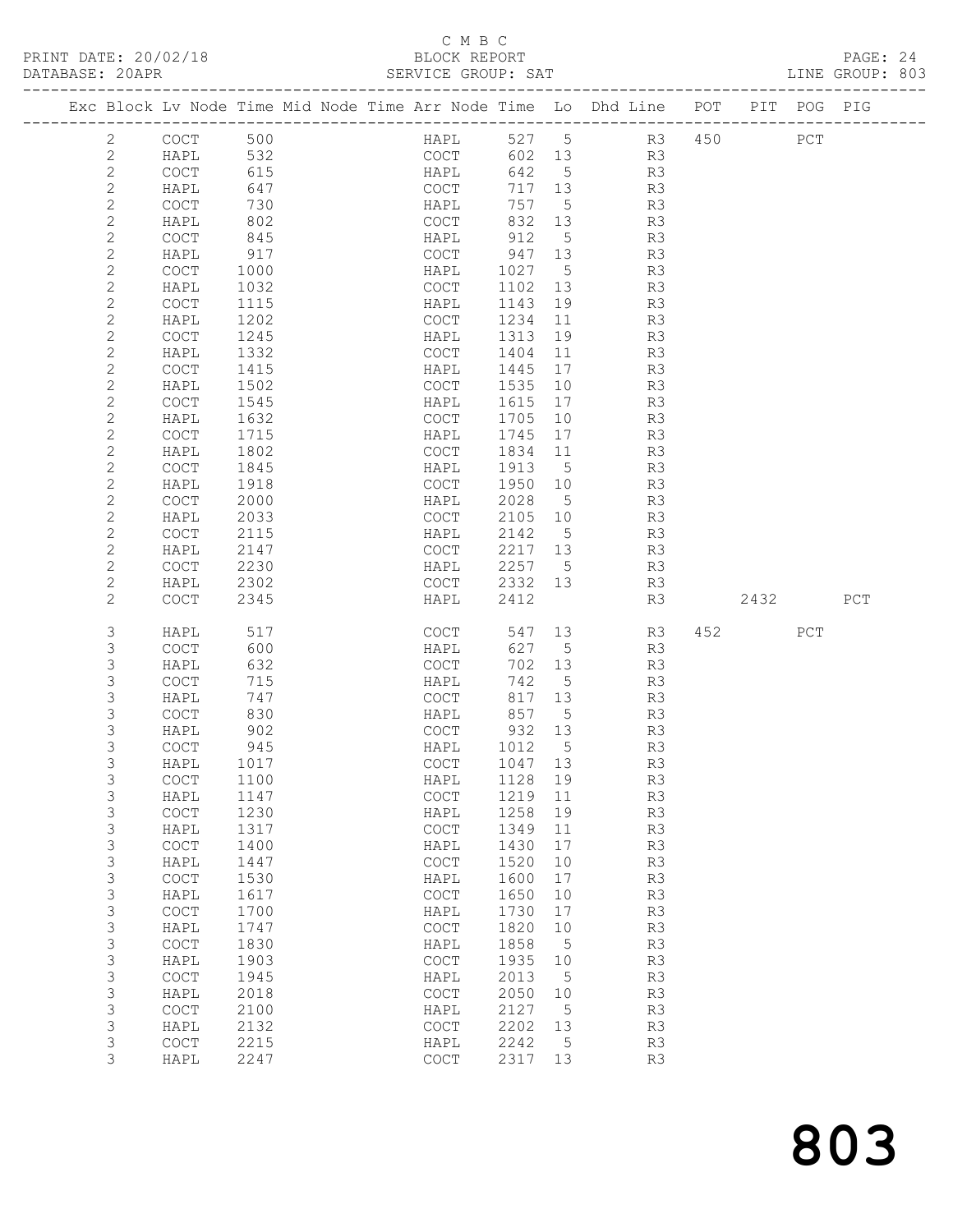PRINT DATE: 20/02/18 BLOCK REPORT<br>
DATABASE: 20APR<br>
SERVICE GROUP: SAT

### C M B C<br>BLOCK REPORT

PAGE: 25<br>LINE GROUP: 803

|   |             | Exc Block Lv Node Time Mid Node Time Arr Node Time Lo Dhd Line POT |  |             |             |             |    |    | PIT     | POG PIG |     |
|---|-------------|--------------------------------------------------------------------|--|-------------|-------------|-------------|----|----|---------|---------|-----|
| 3 | COCT        | 2330                                                               |  |             | HAPL 2357 5 |             | R3 |    |         |         |     |
| 3 | HAPL        | 2402                                                               |  | COCT        | 2432        |             |    | R3 | 2441    |         | PCT |
| 4 | <b>COCT</b> | 515                                                                |  | HAPL        | 542         | $5^{\circ}$ | R3 |    | 505 700 | PCT     |     |
| 4 | HAPL        | 547                                                                |  | COCT        | 617         | 13          | R3 |    |         |         |     |
| 4 | COCT        | 630                                                                |  | HAPL        | 657         | 5           | R3 |    |         |         |     |
| 4 | HAPL        | 702                                                                |  | COCT        | 732         | 13          | R3 |    |         |         |     |
| 4 | <b>COCT</b> | 745                                                                |  | HAPL        | 812         | 5           | R3 |    |         |         |     |
| 4 | HAPL        | 817                                                                |  | <b>COCT</b> | 847         | 13          | R3 |    |         |         |     |
| 4 | COCT        | 900                                                                |  | HAPL        | 927         | $5^{\circ}$ | R3 |    |         |         |     |
| 4 | HAPL        | 932                                                                |  | COCT        | 1002        | 13          | R3 |    |         |         |     |
| 4 | <b>COCT</b> | 1015                                                               |  | HAPL        | 1042        | $5^{\circ}$ | R3 |    |         |         |     |
| 4 | HAPL        | 1047                                                               |  | COCT        | 1117        | 13          | R3 |    |         |         |     |
| 4 | COCT        | 1130                                                               |  | HAPL        | 1158        | 19          | R3 |    |         |         |     |
| 4 | HAPL        | 1217                                                               |  | <b>COCT</b> | 1249        | 11          | R3 |    |         |         |     |
| 4 | <b>COCT</b> | 1300                                                               |  | HAPL        | 1328        | 19          | R3 |    |         |         |     |
| 4 | HAPL        | 1347                                                               |  | <b>COCT</b> | 1419        | 11          | R3 |    |         |         |     |
| 4 | <b>COCT</b> | 1430                                                               |  | HAPL        | 1500        | 17          | R3 |    |         |         |     |
| 4 | HAPL        | 1517                                                               |  | <b>COCT</b> | 1550        | 10          | R3 |    |         |         |     |
| 4 | <b>COCT</b> | 1600                                                               |  | HAPL        | 1630        | 17          | R3 |    |         |         |     |
| 4 | HAPL        | 1647                                                               |  | COCT        | 1720        | 10          | R3 |    |         |         |     |
| 4 | <b>COCT</b> | 1730                                                               |  | HAPL        | 1800        | 17          | R3 |    |         |         |     |
| 4 | HAPL        | 1817                                                               |  | <b>COCT</b> | 1849        | 11          | R3 |    |         |         |     |
| 4 | COCT        | 1900                                                               |  | HAPL        | 1928        | 5           | R3 |    |         |         |     |
| 4 | HAPL        | 1933                                                               |  | <b>COCT</b> | 2005        | 10          | R3 |    |         |         |     |
| 4 | <b>COCT</b> | 2015                                                               |  | HAPL        | 2043        | $5^{\circ}$ | R3 |    |         |         |     |
| 4 | HAPL        | 2048                                                               |  | <b>COCT</b> | 2120        | 10          | R3 |    |         |         |     |
| 4 | <b>COCT</b> | 2130                                                               |  | HAPL        | 2157        | $5^{\circ}$ | R3 |    |         |         |     |
| 4 | HAPL        | 2202                                                               |  | COCT        | 2232        | 13          | R3 |    |         |         |     |
| 4 | <b>COCT</b> | 2245                                                               |  | HAPL        | 2312        | $5^{\circ}$ | R3 |    |         |         |     |
| 4 | HAPL        | 2317                                                               |  | COCT        | 2347        | 13          | R3 |    |         |         |     |
| 4 | <b>COCT</b> | 2400                                                               |  | HAPL        | 2427        |             | R3 |    | 2447    |         | PCT |